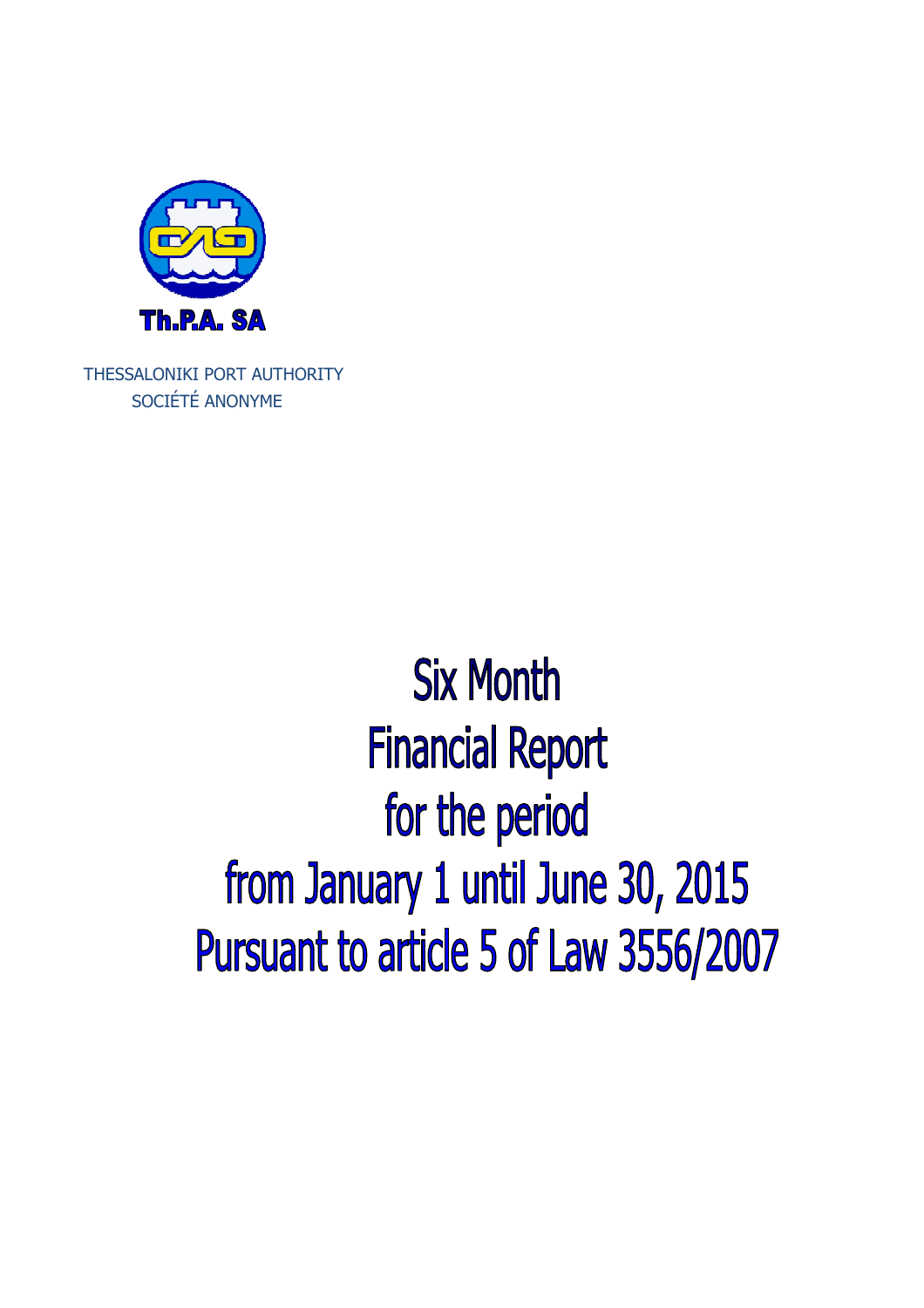### **Table of Contents**

| SIX MONTH FINANCIAL REPORT for the period ended June 30, 2015 | $\mathcal{D}$ |
|---------------------------------------------------------------|---------------|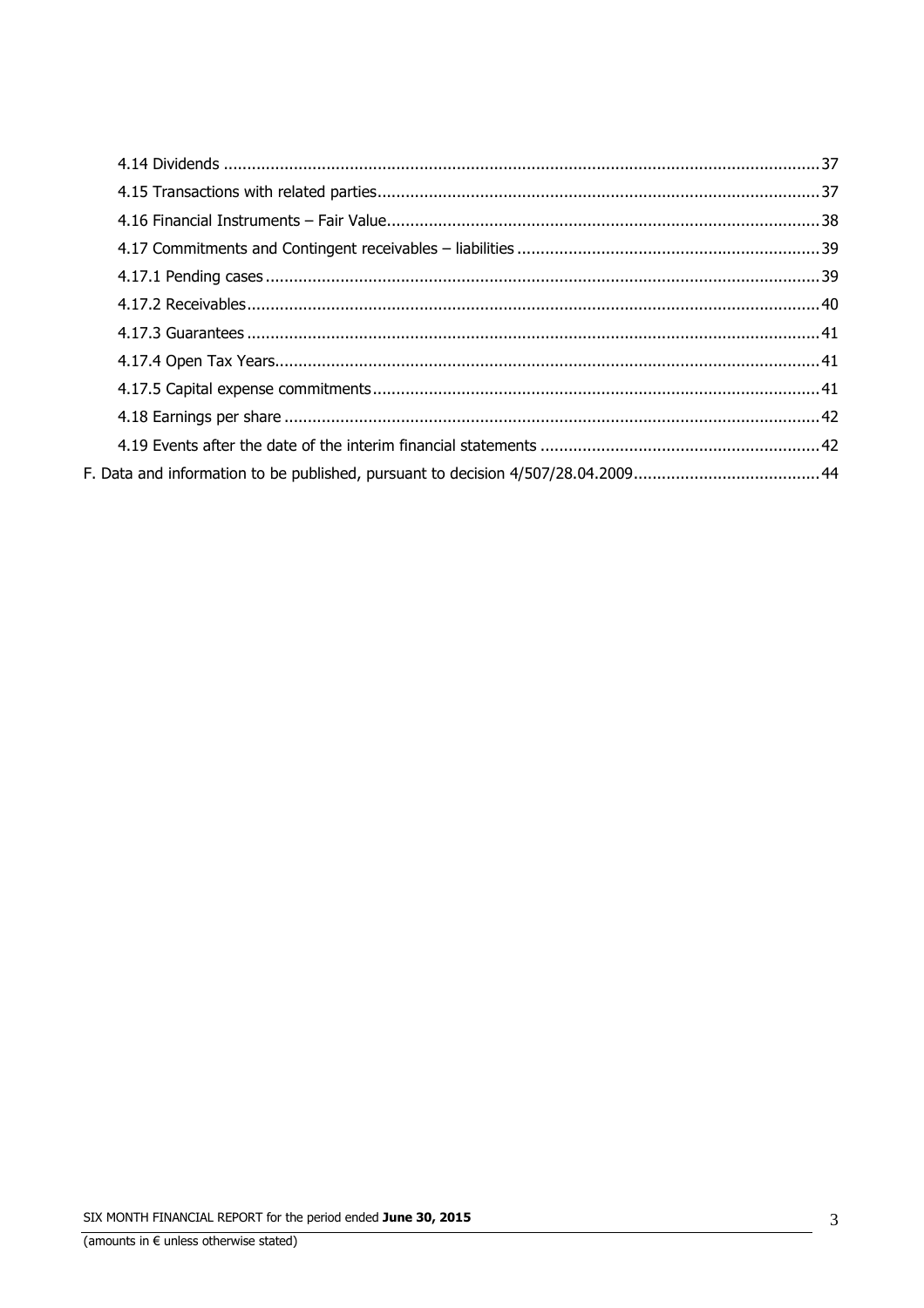### **Α. Statements by Members of the Board of Directors (in compliance with article 5 par. 2c of Law 3556/2007)**

The Directors of the Board of Directors of Public Limited Company by the name "THESSALONIKI PORT AUTHORITY SOCIÉTÉ ANONYME" trading as "Th.P.A. SA" with its registered offices inside the Port of Thessaloniki:

- 1. Ioannis Pantis, son of Dionysios, Chairman.
- 2. Dimitrios Makris, son of Georgios, Chief Executive Officer.
- 3. Georgios Tozidis, son of Markos-Menelaos, Member of the Board of Directors, specially appointed for this by virtue of decision no. 6313/27.08.2015 by the Board of Directors of the Company;

in our aforementioned capacity, declare and warrant by the present that insofar as we know:

- (a) The attached concise six-month financial statements of Public Limited Company Th.P.A. SA, for the period from 1.1.2015 until 30.06.2015, which were prepared in compliance with the International Financial Reporting Standards in force, depict in a true manner the assets and liabilities, the net position and operating results of Th.P.A. SA, in compliance with the provisions in paragraphs 3 to 5 of article 5 of Law 3556/2007.
- (b) The six month report by the Board of Directors of Th.P.A. SA depicts in a true manner the information required by paragraph 6 of article 5 of Law 3556/2007 and of the delegated decisions of the Board of Directors of the Hellenic Capital Market Commission.
- (c) The attached interim concise financial statements are those approved by the Board of Directors of Th.P.A. SA on 27.08.2015 by virtue of decision no. 6313/27.08.2015, and have been published by being posted on the internet, on the company website at www.thpa.gr, where they shall remain at the public's disposal for a period of at least five (5) years from the day of their preparation and posting.

It is noted that the concise financial information published are aimed to provide the reader with certain general financial data, but do not afford an integral picture of the financial position and results of the Company, in accordance with the International Financial Reporting Standards.

Thessaloniki, 27/08/2015

The Declarers The Chairman of the BoD The Chief Executive Officer The appointed

Member of the BoD

 **Pantis Ioannis Community Community Community Pantis Ioannis Community Pantis Ioannis Community Pantis Pantis I** 

 **ID no. AE16578/07 ID no. X772479/04 ID no. AI723948**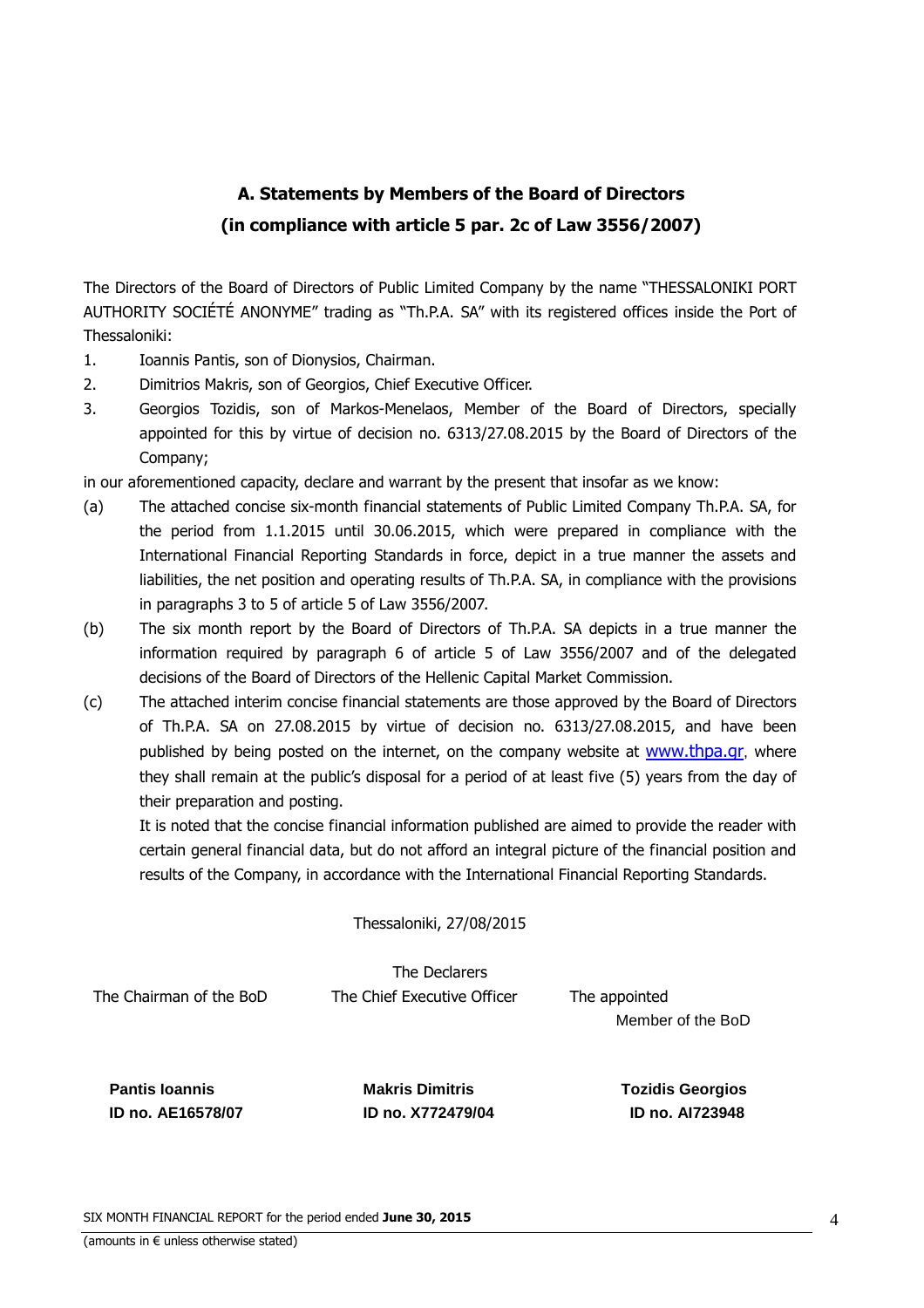### **Β. Independent Chartered Auditor Accountant's Interim Review Report**

To the Shareholders of "**THESSALONIKI PORT AUTHORITY SOCIETE ANONYME**"

### **Introduction**

We have audited the attached financial position statement of the Company "THESSALONIKI PORT AUTHORITY SOCIÉTÉ ANONYME" of June 30, 2015, as well as the attached comprehensive income, changes in equity and cash flows statements for the six month period ended on this date, as well as the selected explanatory notes, which comprise the interim condensed financial reporting, constituting an integral part of the six month financial report of Law 3556/2007.

The management is responsible for the preparation and fair presentation of the interim condensed financial statements in compliance with the International Financial Reporting Standards, as adopted by the European Union and apply to Interim Financial Reporting (International Accounting Standard IAS 34). Our responsibility is to express an opinion on this interim condensed financial statements based on our review.

### **Scope of Review**

We carried out our audit in compliance with the International Financial Reporting Standard 2410 "Interim Financial Reporting Review carried out by an Independent Auditor of the Entity". The review of interim financial reporting comprises in posing investigative queries principally to the individuals responsible for financial and accounting matters and to apply detailed and other review procedures. The scope of this review is materially smaller than that of the audit carried out pursuant to International Auditing Standards and, consequently, does not provide us with the capacity to be assured that we have taken cognizance of all material issues which could be detected in an audit. Following this, we do not formulate an audit opinion by the present.

### **Conclusion**

Based on the review which has been carried out, nothing has come to our attention that would lead us to the conclusion that the attached condensed financial report has not been prepared, in all material respects, in compliance with IAS 34.

### **Emphasis**

We draw your attention to note 4.19 of the condensed interim financial reports where the issue of the constantly changing financial conditions in the economic environment the Company does business in is brought up, also citing the potential risks arising from them. Our conclusion does not express a reservation in relation to this issue.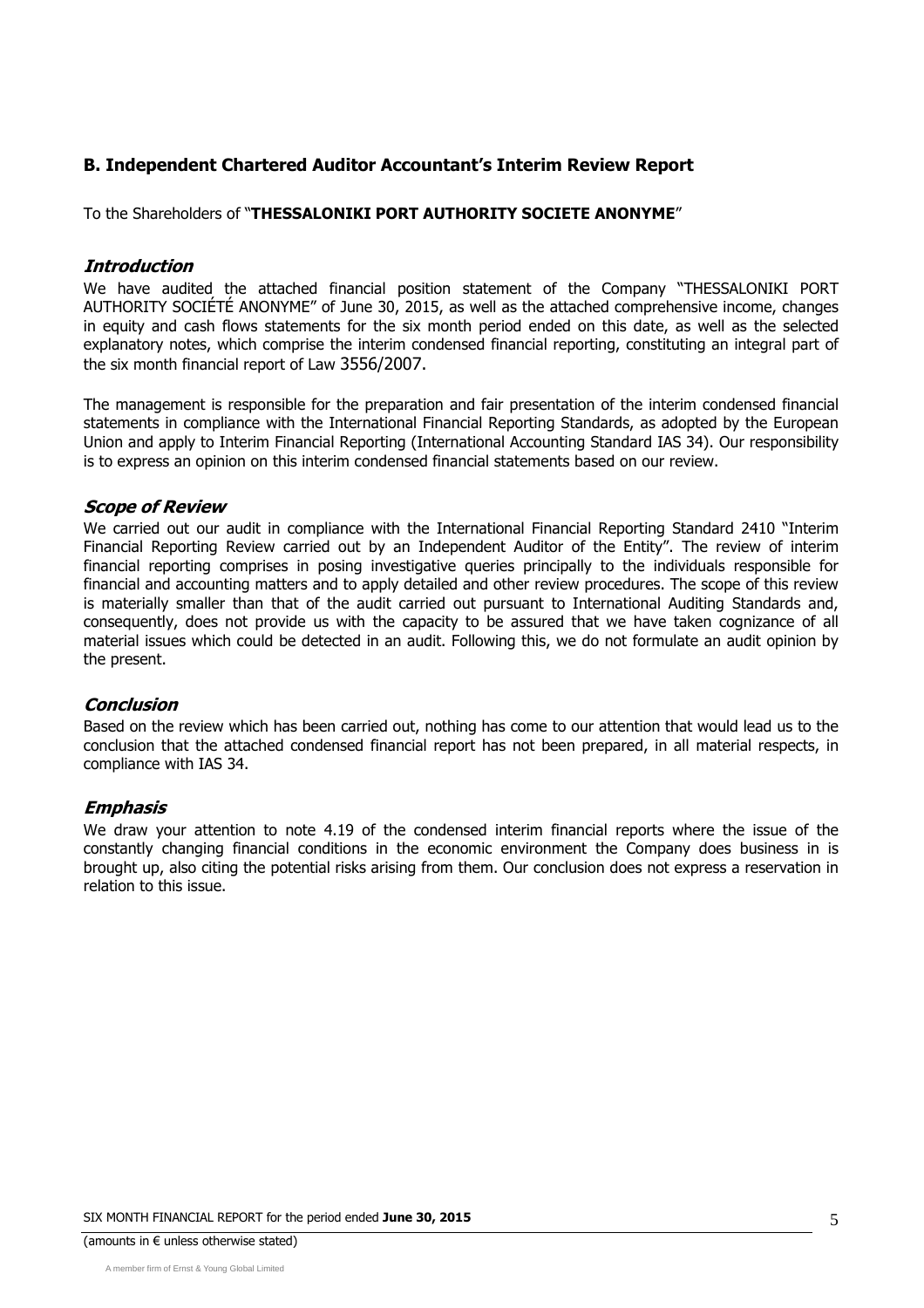

### **Report on Other Legal and Regulatory Issues**

Our review did not detect any inconsistency or missmatch between the other information in the provided for by article 5 of Law 3556/2007 six month financial report and the attached interim condensed financial report.

Athens, 27 August 2015

The Chartered Auditors-Accountants

PANAGIOTIS I.K. PAPAZOGLOU KONSTANTINOS KATSAGANNIS

ICPA Reg. No. 16631 ICPA Reg. No. 25921

ERNST & YOUNG (GREECE) CHARTERED AUDITORS ACCOUNTANTS SΑ Heimarras St. 8B, 15125 MAROUSI COMPANY ICPA Reg. No. 107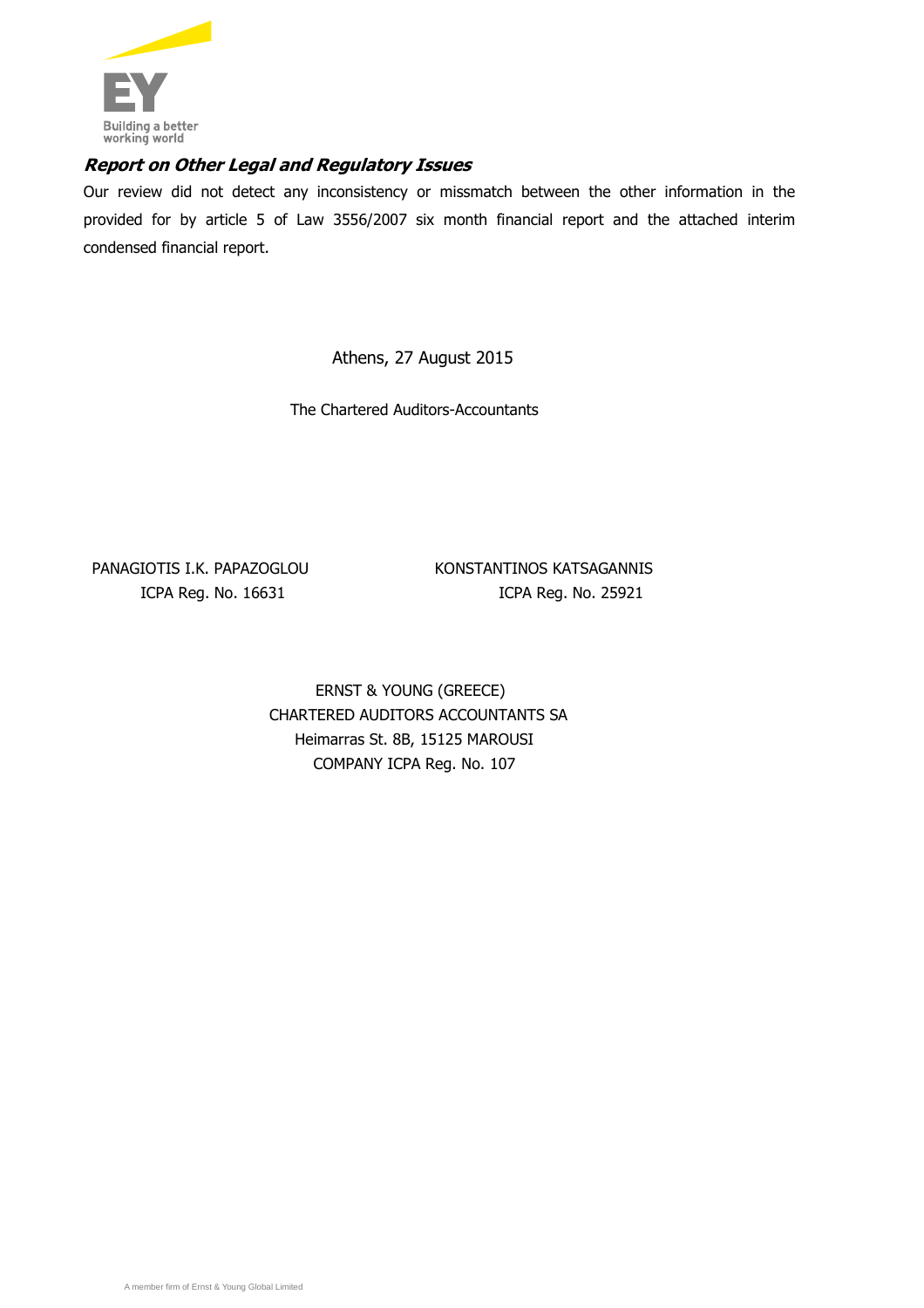### **C. Six month Management Report by the Board of Directors of Corporation "THESSALONIKI PORT AUTHORITY PUBLIC LIMITED COMPANY" For the period 1/1 – 30/6/2015**

The present Six Month Report by the Board of Directors relates to the period of the  $1<sup>st</sup>$  semester of the current fiscal year 2015 (1.1.2015 – 30.06.2015). The Report was prepared in line and harmonized with the relevant provisions of Law 3556/2007 (Gov. Gaz. 91Α/30.4.2007-article 5) and the executive decisions issued on it by the Hellenic Capital Market Commission and, in particular, decisions no. 7/448/11.10.2007 (article 4) and 1/434/3.7.2007 (article 3) of the Board of Directors of the Capital Market Commission.

The present Report includes all information required by law so as to facilitate a substantive briefing about the activities of the Company "THESSALONIKI PORT AUTHORITY SOCIETE ANONYME" in this period.

### **1. Scope – Activities – Share Capital – Key Resources**

The scope of the company is the management and exploitation of the port of Thessaloniki or and other ports and specifically:

- The provision of ship berthing services and cargo and passengers handling services from and to the Port.<sub>[1]</sub>
- Installation, organization, running and exploitation of any type of port infrastructure.
- To take up any port related activity, as well as any other commercial, industrial, oil and business activity, including, in particular, tourism, cultural and fishing activities, as well as port services planning and organization.
- Any other activity assigned to Thessaloniki Port Authority under Law as a Legal Entity governed by Public Law.
	- **1.1.** The main activities of the Company are:

The provision of services, ship berthing, loading and unloading, cargo handling and storage, other port services (water, electricity, telephone connection, waste removal etc), the servicing of passengers (coastal shipping and cruisers) and the exploitation of premises for cultural or other functions.

The Company is active in the sector of auxiliary related to transport activities and travel agency activities (Statistic Classification of Branches of Economic Activity (STAKOD '08), code 52). The nature of its activity is such that allows for its engagement only in the territory of Greece, independent of the fact that its clientele includes international companies, while, furthermore, the Company does not engage in any other commercial or industrial activities, beyond the provision of services, which are rendered in the area of the Port of Thessaloniki.

Its business activities regard the provision of services:

- to unitized cargo (containers);
- to conventional cargo (bulk, general, RO-RO);
- to coastal shipping cruiser passengers;
- to ships (berthing, moorage, docking and other services);
- to car parking space services,
- to the utilization of spaces for commercial, cultural and other uses.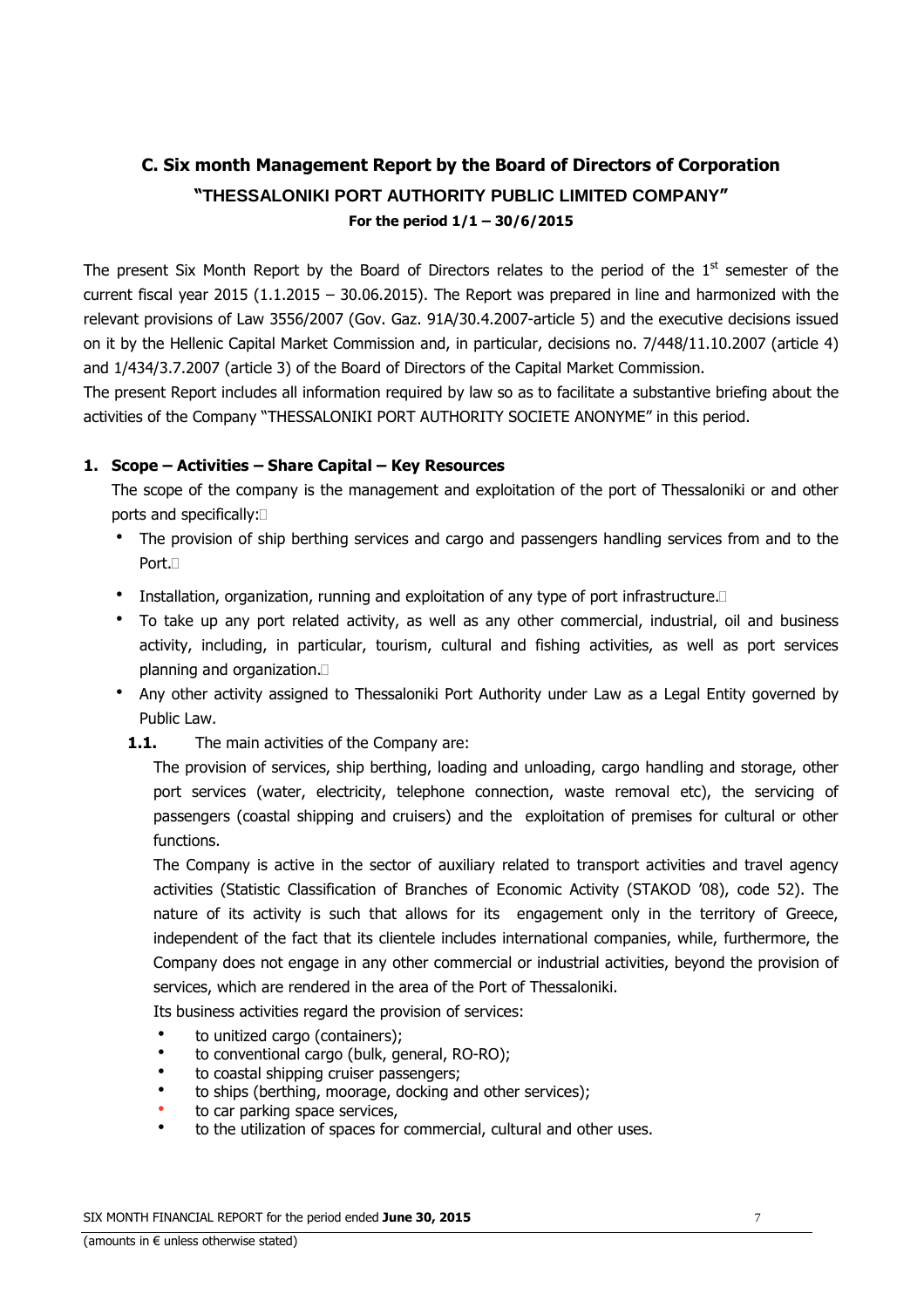**1.2.** The Share Capital, its composition, the participation of its shareholders, for the purposes set out in Law 3556/97, (no. 9,10,11) as well as the key resources of the Company are not differentiated with respect to what has been cited in the annual Board of Directors management report on 31.12.2014.

The company has not proceeded with an increase of its share capital and, consequently, a Capital Distribution Report, as prescribed by article 3 of decision 7/448/11.10.07 by the Hellenic Capital Market Committee, is not included in the six month financial report for 2015.

### **2. Financial Data for the 1st Semester of 2014.**

7.415.737 tons of cargo were handled in the first semester of 2015 via the Port of Thessaloniki, compared with 5.678.331 tons in 2014, of which handled from the installations of Th.P.A. S.A. were 3.603.745 against 3.521.255 tons in 2014 (+2.34%); with respect to conventional cargo 2.244.252 tons against 2.230.737 tons in 2014; containers 168.589 Teu's against 161.640 Teu's in 2014, 975 ships against 994 in 2014 and 3,156 passengers against 15,232 in 2014.

- **2.1.** More specifically, company activities have exhibited, compared to the corresponding semester in 2014, the following trends:
	- The handling of unitized cargo was increased by 4.30% (in Teu's)**.**
	- The handling of conventional cargo:
		- increased by 6,69% for bulk cargo;

increased by 5.26% in liquid bulk cargo;

decreased by 35.36% in general cargo;

Increased by 65.21% in the handling of cargo on ferry boats;

- Passenger traffic was down by 79.28%.
- Ship traffic fell by 1.91%.
- **2.2.** The pricing policy followed in the 1<sup>st</sup> semester of 2015 is the same as that for the fiscal year of 2014 and that of 2013, with the exception of small ameliorative interventions relating to discounts.
- **2.3.** Based on the above the **turnover** of the company for the first semester of 2015 amounted to €26,609,944 against €26,306,612 for the corresponding semester in 2014, exhibiting an increase by 1.15%. An increase is observed for the sales of the Container Terminal, resulting from the increase in handling, while a small increased was observed with respect to conventional cargo and a small increase in the Utilization of Spaces, while a small decrease was observed in Passenger Traffic, where the significant fall in the number of passengers (independently of the readiness of ThPA SA) was offset by the increase in the handling of cargo ships by the passenger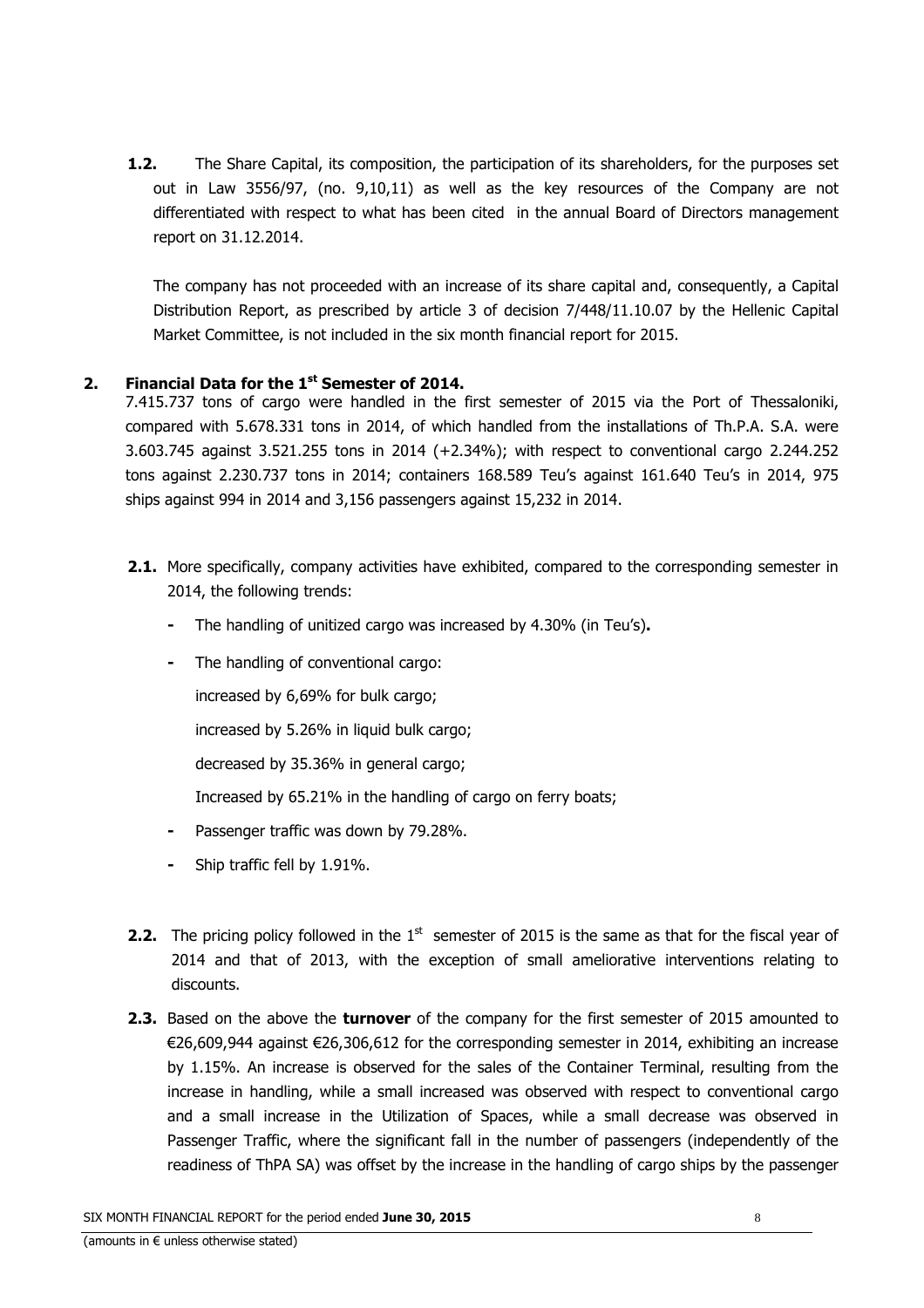station. It is noted that the corresponding figures as to the revenue from passenger traffic from the routing of sea passenger transport shall be negligible.

 The small increase in Conventional Cargo is due to the differentiation of the types of cargo (increase in cargo of lesser invoicing value). The decrease by 35.36% in general cargo is due to the absence of an important customer and the in any way loss of income is offset by the corresponding increase of bulk cargo.

- **2.4. Other income** during this period with the **financial income** for the same period amount to €2,035,757, of which a sum of €1,238,184 relates to revenue from rents of premises and offices; a sum of €20.468 regards revenue from previous fiscal years; a sum of €7.380 regards grants educational programs; a sum of €1.601 regards income from non-utilized provisions for bad debts; a sum of €3.246 regards amortization of subsidized fixed assets, a sum of €5.884 relates to income from Traffic Code and other extraordinary income; a sum of €39,075 corresponds to revenue from tender dossiers and cut-backs in expenses while a sum of  $\epsilon$  719.919 regards income from the exploitation of capital, which are reduced by 54,51% against the corresponding period in 2014, due to the decrease of available money after the payment of a significant sum for dividends to shareholders, but also due to the significant fall in interest rates.
- **2.5. Expenses** in the same period amounted to a total of €15,189,516, compared with the sum of €15,568,741 for the corresponding semester in 2014, that is they appear decreased by €379,225 or a percentage of 2.44%.

Expenses are analyzed as follows:

- consumption of stock, incl. the provision for impairment amounting to €827,825, compared to  $\epsilon$ 808.916 for the 1<sup>st</sup> semester of 2014;

- salaries and other personnel (ordinary staff - port workers etc.) expenses inclusive of employer contributions, amounting to €8,043,410, compared to €8.527.015 for the 1<sup>st</sup> semester of 2014;

- fixed and intangible assets depreciations, amounting to  $\epsilon$ 1,864,511, compared to €1,878,644 for the 1<sup>st</sup> semester of 2014;

- bad debt provisions amounting to  $\epsilon$ 92,313,compared to  $\epsilon$ 82.723 for the 1<sup>st</sup> semester of 2014;

- provisions for staff compensation amounting to  $\epsilon$ 73,720, compared to  $\epsilon$ 140.526 for the 1<sup>st</sup> semester of 2014;

- third party fees and expenses – third party provisions taxes/duties and other expenses, amounting to €4,262,816, compared to €4,097,719 for the 1<sup>st</sup> semester of 2014;

- other expenses, previous fiscal years expenses amounting to €23,202, compared to €31,486 for the  $1<sup>st</sup>$  semester of 2014;

- financial expenses amounting to  $\epsilon$ 1,719, compared to  $\epsilon$ 1,712 for the 1<sup>st</sup> semester of 2014.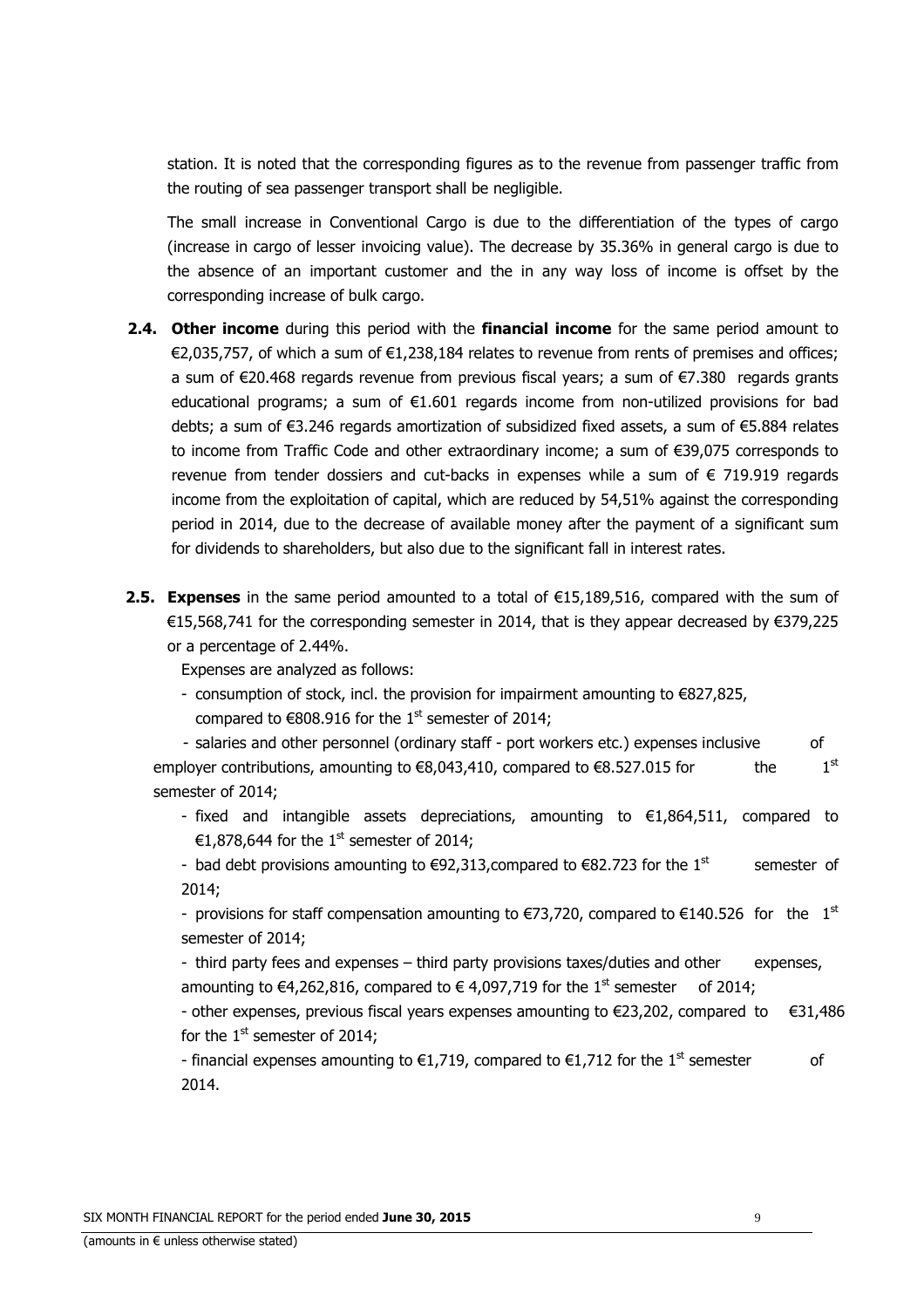- **2.6. Profits before taxes** for the same period amounted to a total of €13,456,185, compared to the sum of €13,756,713 for the corresponding semester in 2014, while **after tax profits** amounted to the sum of €9,950,091 for the first six-month period of 2015, compared to €10,467,551 for the corresponding period in 2014 and appear reduced by €300,528 (a percentage of 2.18%) before tax and by €517,460 (a percentage of 4.94%) after tax. This decrease is principally attributable to the fall by €862,820 (a percentage of 54.51%) of financial income and the rise by €216,932 (a percentage of 6.59%) of the income tax expenditure.
	- **2.6.1.** The results of the activities of the Company on 30.06.2015 per Operational Sector, as such were established by decision no. 4060/22.5.2009 of the Board of Directors with the corresponding figures as of 30.06.2014, are as follows:

| Results per sector on 30.06.2015           | <b>Container</b><br><b>Terminal</b> | <b>Conventional</b><br>Port | Passenger<br>Traf t | <b>Utilization of</b><br><b>Spaces</b> | At Company<br>Level | <b>Company Total</b> |
|--------------------------------------------|-------------------------------------|-----------------------------|---------------------|----------------------------------------|---------------------|----------------------|
| Sales per sector                           |                                     |                             |                     |                                        |                     |                      |
| - to third parties                         | 15,598,006.86                       | 10,276,815.47               | 78,649.40           | 656,472.05                             |                     | 26,609,943.78        |
| - to other sectors                         |                                     |                             |                     |                                        |                     |                      |
| Total sales per sector                     | 15,598,006.86                       | 10,276,815.47               | 78,649.40           | 656,472.05                             |                     | 26,609,943.78        |
| Cost of sales                              | $-6,233,150.30$                     | $-6, 243, 254.85$           | $-139, 188.83$      | $-573,202.68$                          |                     | $-13,188,796.66$     |
| Gross earning per sector                   | 9,364,856.56                        | 4,033,560.62                | $-60,539.43$        | 83,269.37                              |                     | 13,421,147.12        |
| Other Income                               | 62,007.93                           | 745,212.57                  | 3,411.21            | 491,499.07                             | 13,707.28           | 1,315,838.06         |
| Other Expenses                             | $-601,843.97$                       | $-662,867.20$               | $-36,109.21$        | $-114, 139.76$                         | $-584,040.01$       | $-1,999,000.15$      |
| Operating result per sector                | 8,825,020.52                        | 4,115,905.99                | $-93,237.43$        | 460,628.68                             | $-570,332.73$       | 12,737,985.03        |
| Financial Income/Expenses (net)            |                                     |                             |                     |                                        | 718,199.76          | 718,199.76           |
| Earnings before tax per sector             | 8,825,020.52                        | 4,115,905.99                | $-93,237.43$        | 460,628.68                             | 147,867.03          | 13,456,184.79        |
| Income tax                                 |                                     |                             |                     |                                        | $-3,506,093.61$     | $-3,506,093.61$      |
| Earnings after tax per sector              | 8,825,020.52                        | 4,115,905.99                | $-93,237.43$        | 460,628.68                             | $-3,358,226.58$     | 9,950,091.18         |
| Depreciation of tangible and intangible    |                                     |                             |                     |                                        |                     |                      |
| assets                                     | 752,725.43                          | 801,677.82                  | 7,632.83            | 68,401.23                              | 230,827.77          | 1,861,265.08         |
| Earnings before tax, f hancial results and |                                     |                             |                     |                                        |                     |                      |
| depreciation per sector                    | 9,577,745.95                        | 4,917,583.81                | $-85,604.60$        | 529,029.91                             | $-339,504.96$       | 14,599,250.11        |

| 01.01.2015-30.06.2015 |  |  |  |  |  |  |  |  |  |  |  |  |  |  |  |  |  |  |  |  |
|-----------------------|--|--|--|--|--|--|--|--|--|--|--|--|--|--|--|--|--|--|--|--|
|-----------------------|--|--|--|--|--|--|--|--|--|--|--|--|--|--|--|--|--|--|--|--|

|                                                                       |                           | 01.01.2014-30.06.2014 |                     |                                        |                     |                      |
|-----------------------------------------------------------------------|---------------------------|-----------------------|---------------------|----------------------------------------|---------------------|----------------------|
| Resutis per sector on 30.06.2014                                      | <b>Container Terminal</b> | Conventional<br>Port  | Passenger<br>Traf t | <b>Utilization of</b><br><b>Spaces</b> | At Company<br>Level | <b>Company Total</b> |
| Sales per sector                                                      |                           |                       |                     |                                        |                     |                      |
| - to third parties                                                    | 15,348,624.25             | 10,224,555.29         | 87,515.86           | 645,916.76                             |                     | 26,306,612.16        |
| - to other sectors                                                    |                           |                       |                     |                                        |                     |                      |
| Total sales per sector                                                | 15,348,624.25             | 10,224,555.29         | 87,515.86           | 645,916.76                             |                     | 26,306,612.16        |
| Cost of sales                                                         | $-6,298,935.75$           | $-6,566,082.90$       | $-151,431.06$       | $-571,404.84$                          | $-340,496.92$       | $-13,928,351.47$     |
| Gross earning per sector                                              | 9,049,688.50              | 3,658,472.39          | $-63,915.20$        | 74,511.92                              | -340,496.92         | 12,378,260.69        |
| lOther Income                                                         | 42,379.29                 | 867,828.39            | 2,481.13            | 422,217.59                             | 101,196.61          | 1,436,103.01         |
| Other Expenses                                                        | $-910,743.29$             | $-512,476.20$         | $-8,906.26$         | $-72,688.29$                           | $-133,863.50$       | $-1,638,677.54$      |
| Operating result per sector                                           | 8,181,324.50              | 4,013,824.58          | $-70,340.33$        | 424,041.22                             | $-373,163.81$       | 12,175,686.16        |
| Financial Income/Expenses (net)                                       | 165.11                    |                       |                     |                                        | 1,580,861.93        | 1,581,027.04         |
| Earnings before tax per sector                                        | 8,181,489.61              | 4,013,824.58          | $-70,340.33$        | 424,041.22                             | 1,207,698.12        | 13,756,713.20        |
| Income tax                                                            |                           |                       |                     |                                        | $-3,289,162.44$     | $-3,289,162.44$      |
| Earnings after tax per sector                                         | 8,181,489.61              | 4,013,824.58          | $-70,340.33$        | 424,041.22                             | $-2,081,464.32$     | 10,467,550.76        |
| Depreciation of tangible and intangible<br>lassets                    | 715,623.64                | 781,668.55            | 6,024.64            | 65,219.81                              | 310,106.91          | 1,878,643.55         |
| Earnings before tax, f hancial results and<br>depreciation per sector | 8,896,948.14              | 4,795,493.13          | $-64,315.69$        | 489,261.03                             | $-63,056.90$        | 14,054,329.71        |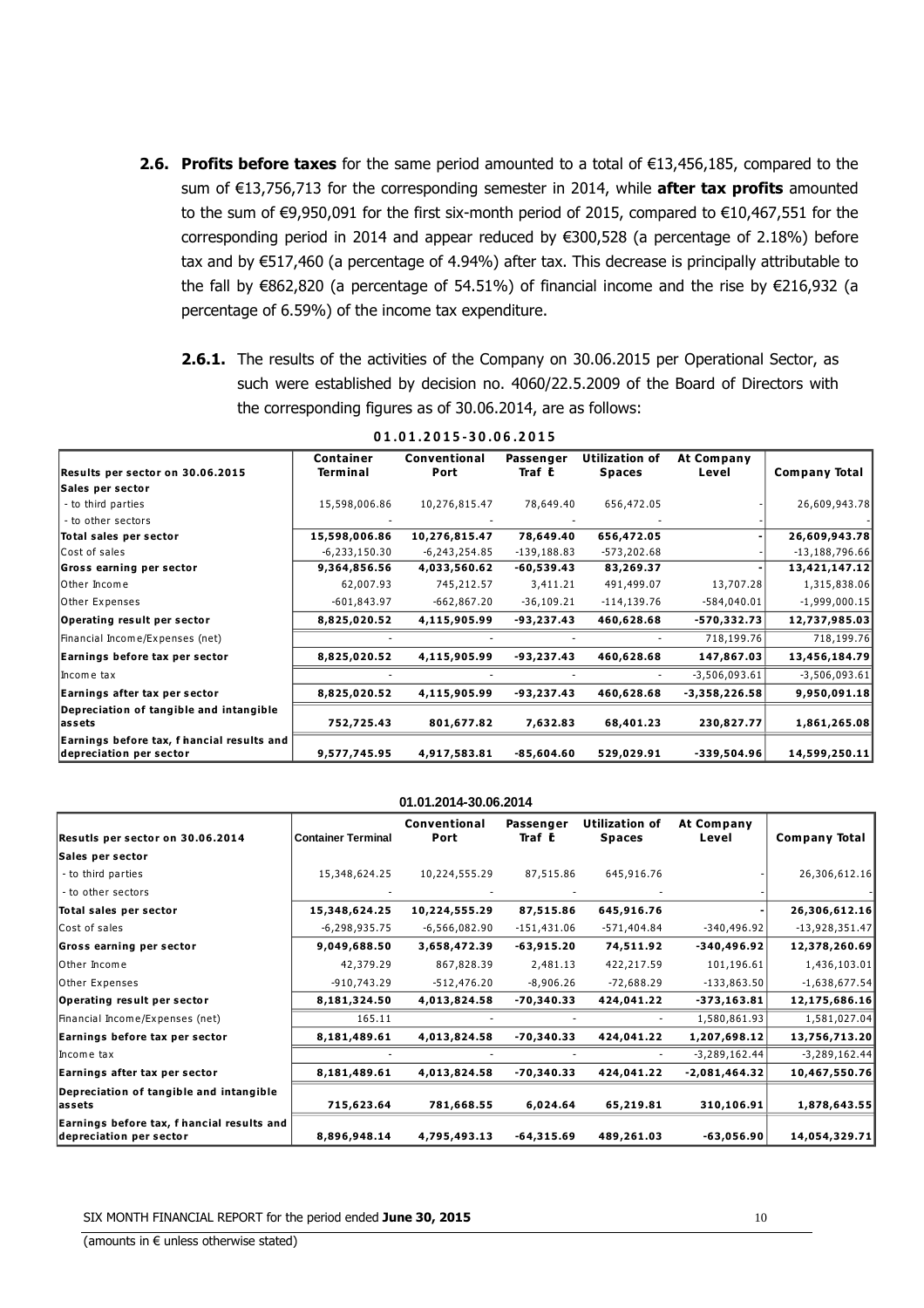- **2.7.** In the financial position statement, tangible assets exhibit a significant increase, due to the purchase of two electric cranes which led to the corresponding increase in liabilities towards suppliers, while other liabilities also exhibit an increase due to the subjudice claim arising from the imposition of duties and taxes by the  $2<sup>nd</sup>$  Customs Office of Thessaloniki and, finally, also due to the credit balance for VAT at the end of the fiscal period, while income tax payable exhibits an increase due to the payment of the tax for fiscal year 2014 after 30.6.2015.
- **2.8.** Furthermore, when preparing these interim financial statements in compliance with the adopted by the European Union IAS-IFRS, the accounting principles and depreciation rates followed were those established by a decision of the Board of Directors of Th.P.A. S.A. and specifically:

Assets and liabilities were valued using:

- using the fair value method for plots (investment real estate), as such were calculated by an independent evaluator on 31.12.2014;
- using the historical cost method for intangible and tangible fixed assets;
- using the fair value method for financial instruments, depending on how their value is to be classified, in the profit or loss or in Equity;
- using the fair value method for staff related post retirement liabilities, based on the information of the actuarial survey conducted on 31.12.2014, for 2015;
- using commercial transaction values for other assets and liabilities which, due to their short-term nature, approximate their corresponding fair values;
- for the depreciation of fixed assets, the fixed line method was used without calculating residual values.
- **2.9.** From the data cited above and the indexes that follow, the financial state of the Company continues to be strong also for the first semester of 2015, given that its fundamentals remain high. In more detail:
	- General liquidity ratio was 3.99 compared to 2.29 in 2014 while the immediate (cash) liquidity ratio was 3.35 compared to 2.09 in 2014. As a result the company can easily meet its day-to-day obligations to third-parties, suppliers, shareholders etc.
	- The receivables turnaround time is 37 days, but taking into account the advances deposited and offset it is actually 15 days compared with 34 and 13 days respectively for 2014.
		- The debt/equity ratio is 0.22 compared to 0.45 in 2014.
		- EBITDA (earnings before tax and total depreciations/Sales) is 54.86% compared to 53.43% for the  $1<sup>st</sup>$  semester of 2014.
		- EBT (earnings before tax/Sales) is 50.57% compared to 52.29% for the first six months of 2014 and after tax 37.39% compared to 39.79% in the first six months of 2014.
		- Earnings net of tax per share for the period  $1.1.2015 30.06.2015$  have been calculated to 0.9871€ compared to 1.0384€ for the 1<sup>st</sup> semester of 2014.
		- The book value of the share stood at  $\epsilon$  11.80 on 30.06.2015, compared to  $\epsilon$  12.77 on 31.12.2014.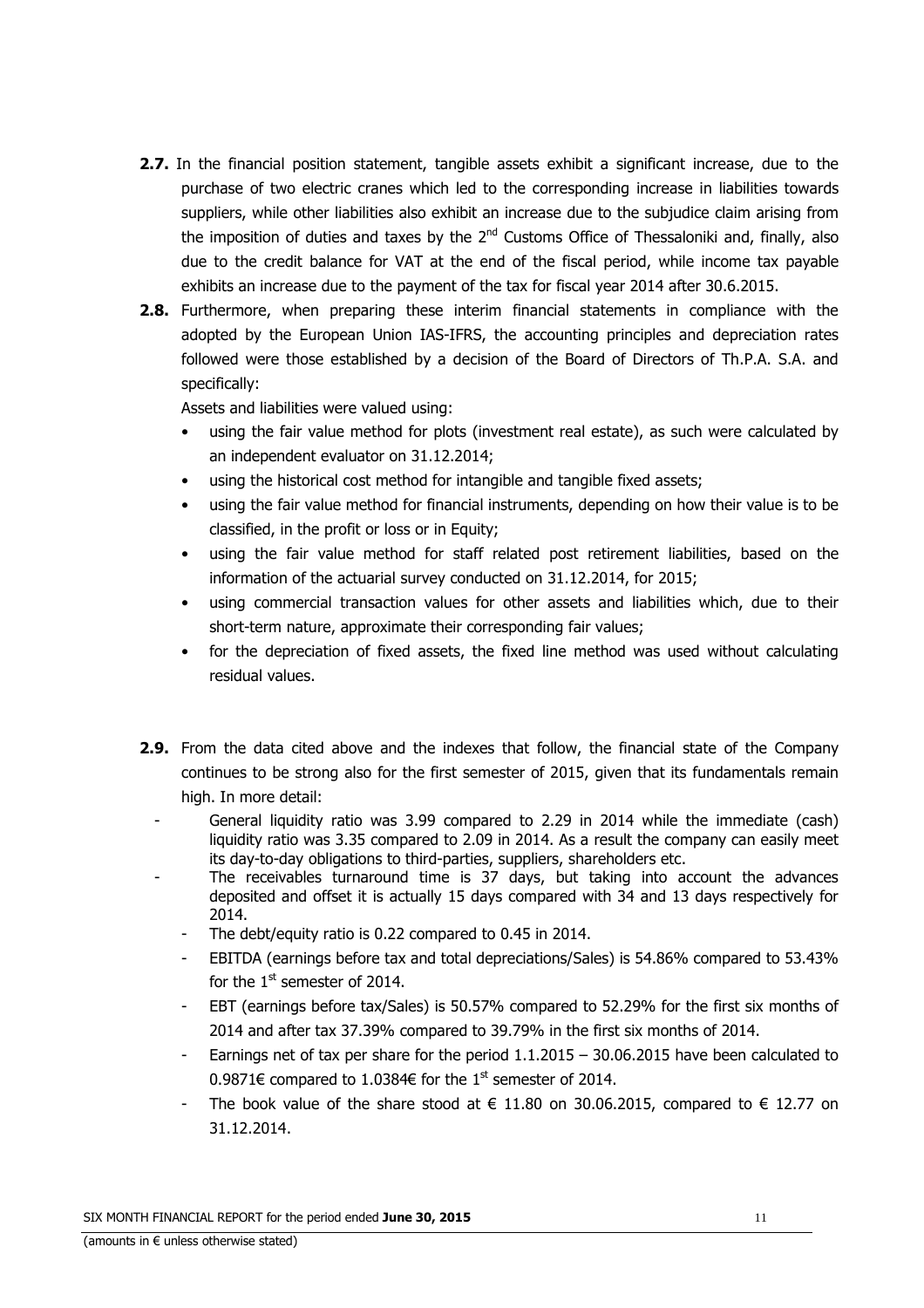### **3. Significant events in the 1st semester**

The General Meeting of Shareholders of 13/5/2015 as continuation of that of 22/4/2015, which had postponed to reach a decision for the revocation of members of the Board of Directors and the election of new ones, revoked the following six members of the Board and specifically:

Papaioannou Konstantinos Aliri Christina Antoniadis Christodoulos Antonopoulos Vasileios Emmanouilidis Anastasios Chloros Alexandros

The General Meeting then, upon the recommendation by HRADF SA, unanimously elected Mr. Makris Dimitrios as the Chief Executive Officer and the seven (7) new members of the Board of Directors, to serve a five year term, namely from 13/5/2015 until 12/5/2020. The new Board of Directors thus formed into a body as follows:

| 1) Pantis Ioannis       | Chairman of the BoD/Th.P.A. SA                             |
|-------------------------|------------------------------------------------------------|
| 2) Makris Dimitrios     | CEO of Th.P.A. SA                                          |
| 3) Kantaras Anastasios  | Vice-Chairman of the BoD/Th.P.A. SA                        |
| 4) Lazaridis Georgios   | Member                                                     |
| 5) Mellios Konstantinos | Member                                                     |
| 6) Tozidis Georgios     | Member                                                     |
| 7) Chloros Alexandros   | Member                                                     |
| 8) Tantalidis Lazaros   | Employees Representative, member                           |
| 9) Thiriou Dimitrios    | Dockworkers Representative, member                         |
| 10) Dimarelos Georgios  | Representative of the Municipality of Thessaloniki, member |

In January 2015, following an investigation into the bound cigarette cargoes by the 2nd Customs Office of Thessaloniki a loss of cargo confiscated in 2000 was found. The company in coordination with the 2nd Customs Office of Thessaloniki expediently proceeded with the provided for and appropriate actions.

On 03.02.2015 by virtue of notice of assessment no 3/2015 by the 2nd Customs Office of Thessaloniki duties and taxes amounting to  $\epsilon$  3.526.110,96 were imposed. The amount was paid with reservation on 12.02.2015 and on 24.02.2015 an appeal was lodged with the Administrative Courts and it is reasonably speculated that the Company will be vindicated and the aforementioned amount will be returned as wrongly paid, since the quantity of cigarettes above was exported outside the Free Zone. The procedure for finding the cargoes continues in consultation with Customs Authorities, the European Commission – European Anti-Fraud Office) and the contribution of the Financial Crime Unit of the Embassy of the United Kingdom. More specifically, in collaboration with the Ministry of Finance and the Directorate of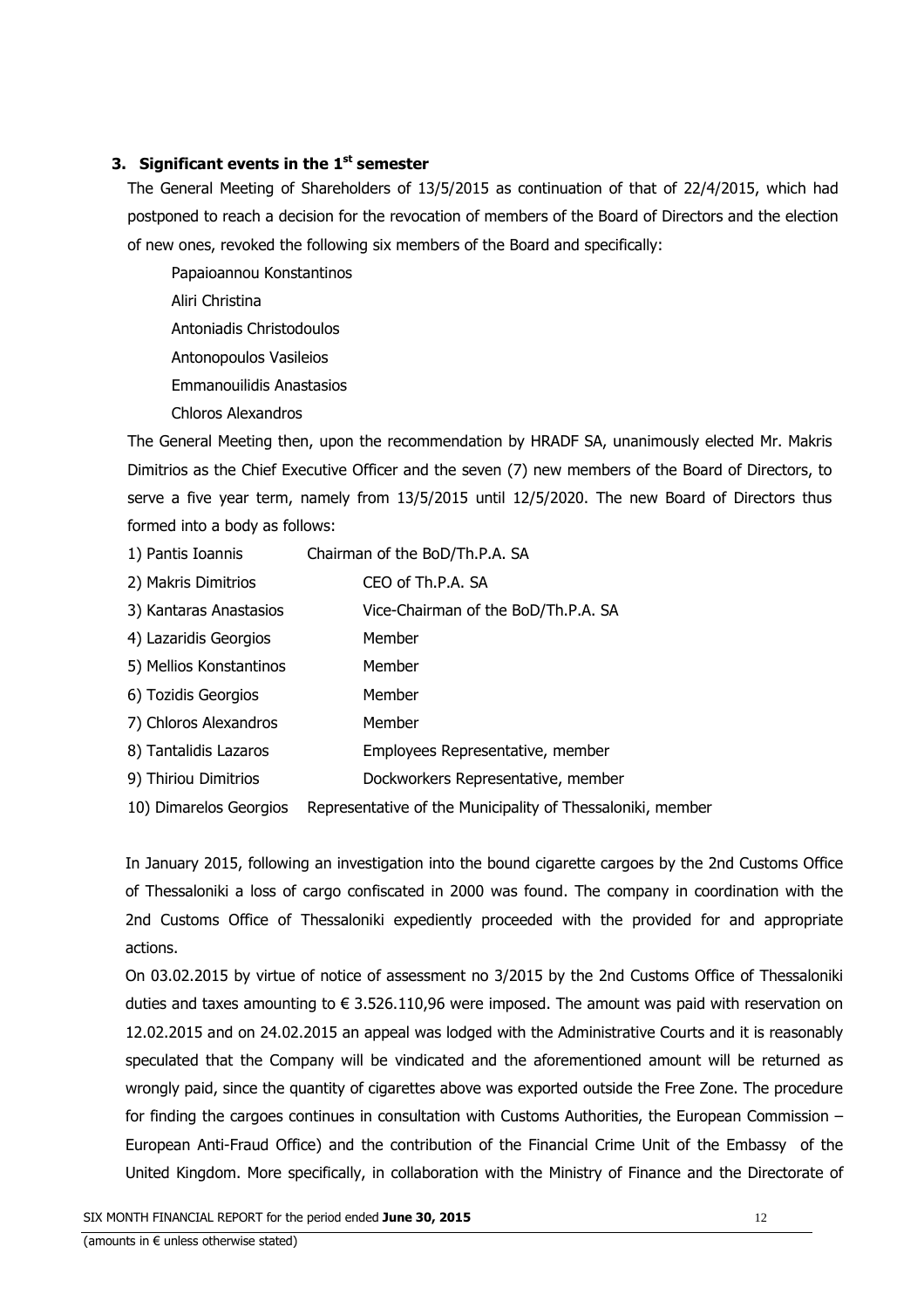Strategic Customs Inspections and Violations, the Organization continues with intensified actions to search for the lost cargoes in areas where there is well-grounded information that the containers might be.

With the exception of the above and the imposition of various limitations to capital movement which begun at the end of June and continues until today, there are no significant events in the period under closure which should be cited in accordance with the International Financial Reporting Standards.

### **4. Developments in company business – Risks for the 2nd semester.**

 With respect to the Container Terminal a relevant decrease in handling is anticipated for the 2nd semester of 2015, due to the prevailing economic conditions, which, however, is counterbalanced by the increase in the 1st semester and, thus, the annual handling for 2015 is ultimately anticipated to be maintained at the same levels as that for 2014.

With respect to the Conventional Port a fall in sales for the 2nd semester of 2015 is anticipated, amounting to the region of 10% compared to the corresponding semester in 2014, namely a fall of 5% on an annual basis, due to the anticipated decrease in the cargoes handled.

 The stay, for a longer period, of merchandise in the port, due to capital controls and despite the discount granted with respect to storage rights, had a positive effect on income, without, however, having a significant effect on total turnover.

With respect to major risks and uncertainties the Company is anticipated to face in the  $2^{nd}$  semester, it is expected that such risks will not be significantly different to those covered in detail in the Annual Financial Report of 31.12.2014 and which are cited below.

With respect to financial risk factors, the company continues not to be exposed to significant risks also for the  $2<sup>nd</sup>$  semester, as they are cited in detail below, such as market risks, changes in foreign exchange rates, market prices, credit risk and liquidity risk. The financial instruments consist of bank deposits (sight, time), trade debtors and creditors.

### **- Market Risk:**

- Exchange rate risk: The company does business with domestic and foreign clients and the transaction currency is Euro. Therefore, there is no foreign exchange rate risk.
- Price risk: The company is not exposed to price risks since it is a service provider and as such is not affected by changes in the prices for raw materials. The services rendered are priced based on its published price-list, the prices in which are increased or reduced when and if deemed necessary by the Company. With respect to the cost of the services rendered, this comprises mainly of payroll cost.
- Interest rate risk: The company is not exposed to an interest rate fluctuations risk, since it has no loans. The company holds a security whose cash flows are determined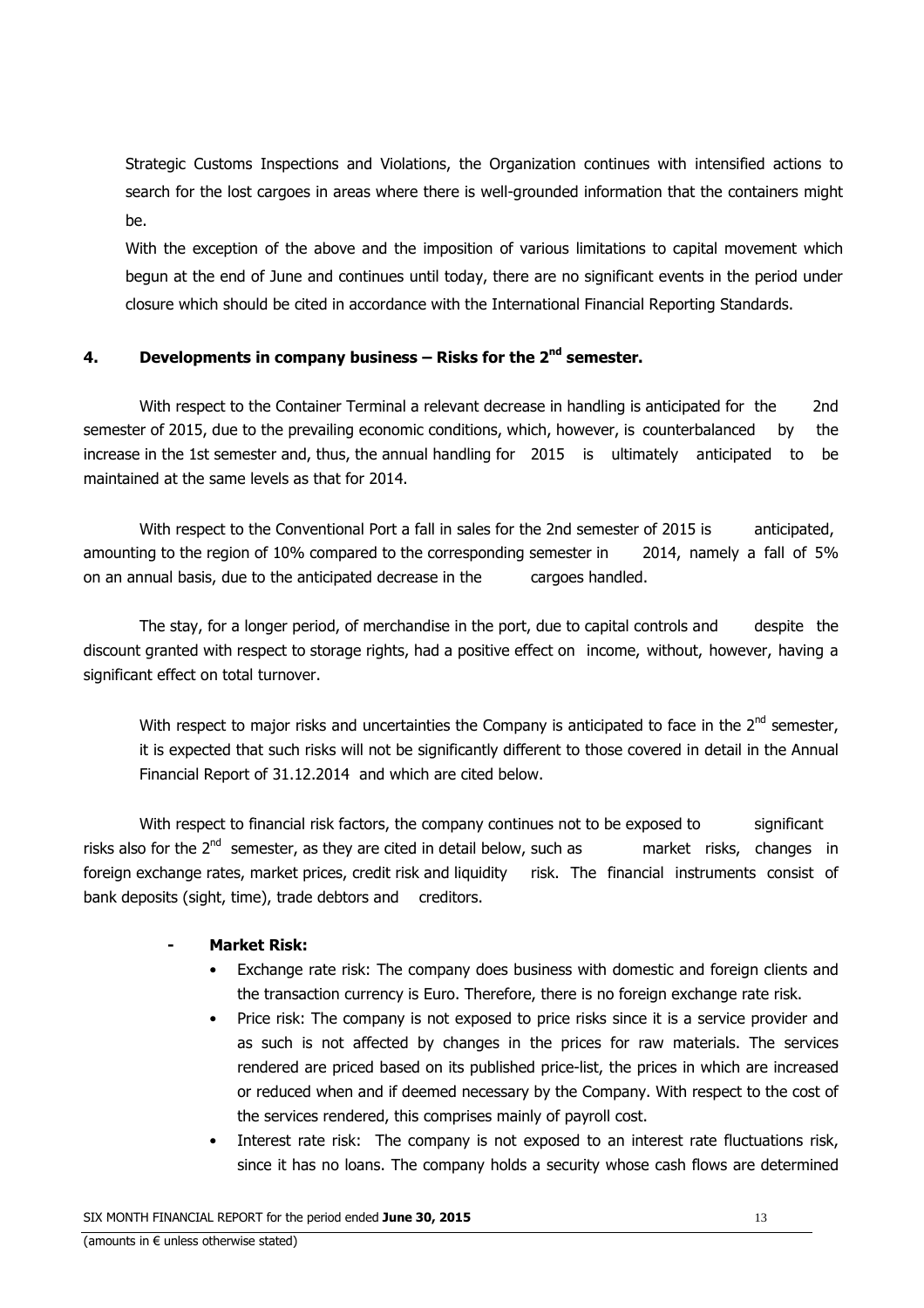by a floating interest rate tied to EURIBOR. Furthermore, the company has short-term time deposits, regarding which it is estimated that the general financial state of affairs may lead to a decrease in interest rates and, consequently, to a decrease in the financial income of the Company.

### **- Credit Risk:**

The credit risk the company is exposed to vis-à-vis its customers is minimal due, on the one hand, its large customer base and, on the other hand, the fact that obtains advances prior to the commencement of works or letters of credit as a standard practice. The Company has formed provisions for all bad debt.

Furthermore, with respect to financial assets and cash and cash equivalents, the Company's management implements a diversification policy with respect to the number of important banks it does business with and has also implemented a policy for evaluating their creditworthiness. As for cash equivalents which constitute the most important item in Assets and which are invested in Greek banks, Management estimates that the recapitalization of the systemic banks shall be successfully completed by the end of the fiscal year.

### **- Liquidity Risk:**

There is no liquidity risk for the company, as its operational expenses are covered by cash and cash equivalents, accounting for 83.90% of the current assets and 47.41% of the total assets of the Company. Company liquidity was not affected by the bank holiday and capital controls.

### **- Capital Risk Management:**

The company does not utilize loan capital and, consequently, the leverage ratio is zero.

### **- Fair Value:**

Sums shown in the balance sheet for cash, receivables and short-term liabilities, approximate to their relevant fair values due to their short-term maturity. Despite the fact that the economic conditions have turned to the worse and the imposition of limitation in banking transactions it is estimated that the assumptions for the fair value of investment real estate and the provision for personnel compensation, established by surveys by independent evaluators, have not changed significantly.

### **5. Major transactions between parties**

The Company is not a member of a Group and not involved in other undertakings. The only important transactions within the purposes of the provisions of IAS 24 are the remuneration of the Directors of the Board and its other senior executives.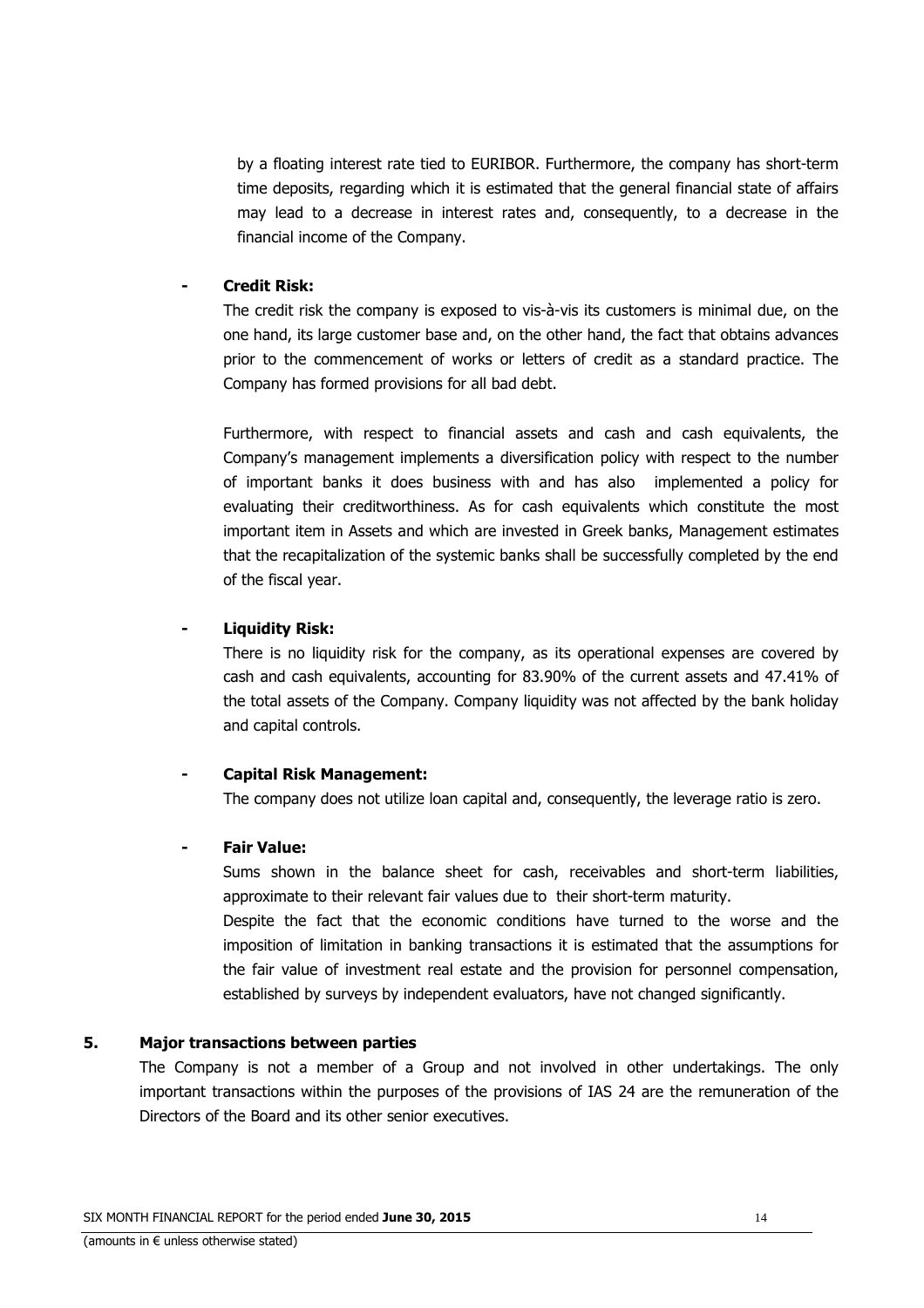In this context and during the course of the first semester of 2015 remuneration and attendance fees amounting to €80,292.03 were paid to members of the Board of Directors. Senior Company Executives were paid total remuneration amounting to  $\epsilon$ 297,777.29 for the same period.

Besides the remunerations just cited there is no other business relation or transaction from 1.1.2015 until 30.06.2015 as well as no other provision of benefits during the current fiscal period between the Company and the persons participating in its Management. Finally on 30/06/2015 fees totaling €5,828.69 were owed to the members of the Board of Directors.

No loans from the Company have been granted to the Members of its Board of Directors as well as to senior and other company executives.

### **ON BEHALF OF THE BOARD OF DIRECTORS**

**I. D. PANTIS D. MAKRIS** 

## **THE CHAIRMAN THE CHIEF EXECUTIVE OFFICER**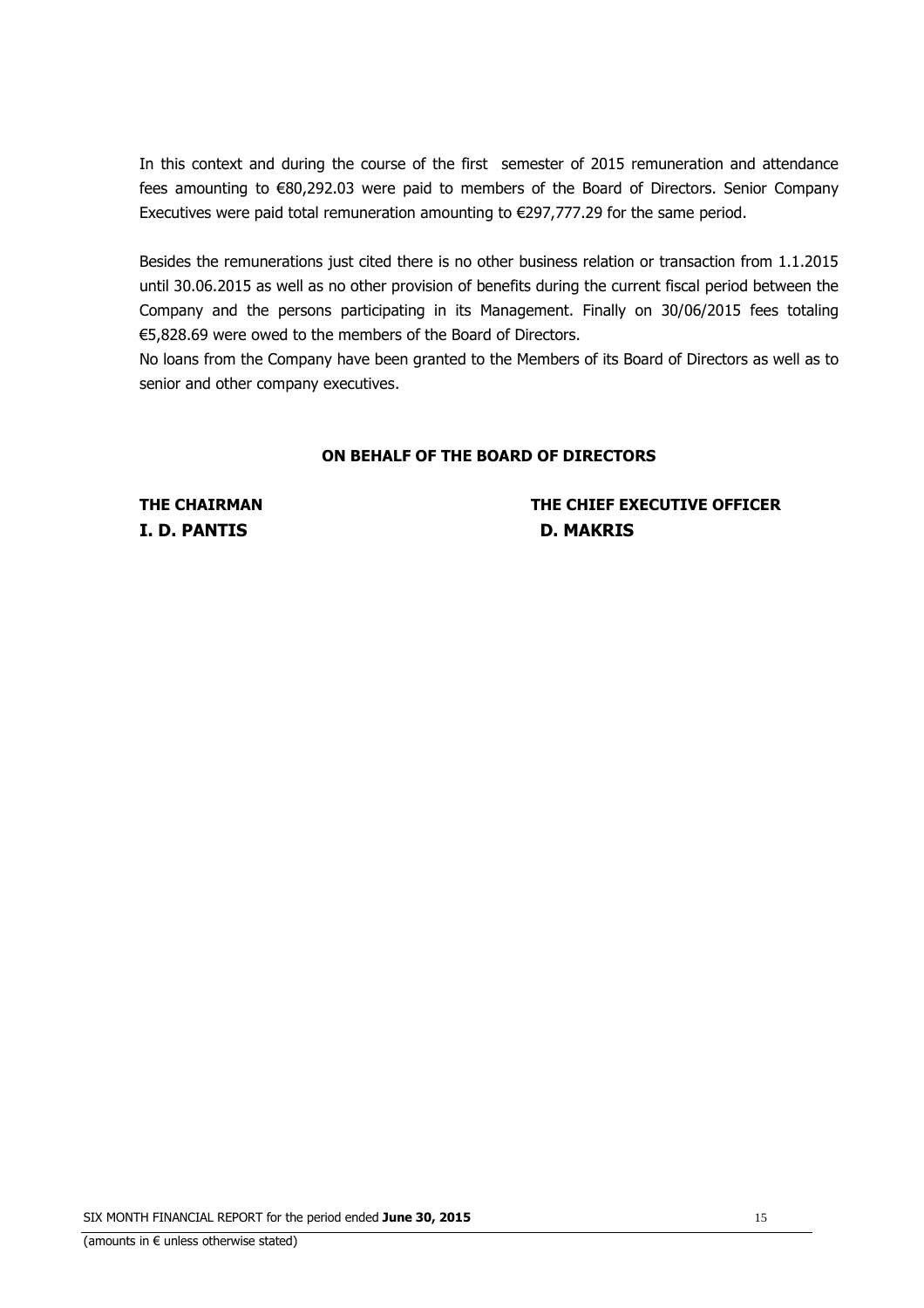### **D. Six Month Concise Financial Statements**

#### **Interim Financial Position Statement**

| <u>ASSETS</u>                                                                 | <b>Note</b> | 30.06.2015                 | 31.12.2014                 |
|-------------------------------------------------------------------------------|-------------|----------------------------|----------------------------|
| <b>Non-current assets</b>                                                     |             |                            |                            |
| Investments in real estate                                                    |             | 3,464,508.46               | 3,464,508.46               |
| Property, plant and equipment                                                 | 4.1         | 55,779,011.29              | 51,101,225.25              |
| Intangible assets                                                             | 4.2         | 755,164.67                 | 818,776.29                 |
| Financial Instruments available for sale                                      | 4.3         | 280,600.00                 | 422,120.00                 |
| Long-term receivables                                                         |             | 27,534.32                  | 27,534.32                  |
| Deferred tax assets                                                           |             | 2,609,144.92               | 2,660,772.02               |
| <b>Total non-current assets</b>                                               |             | 62,915,963.66              | 58,494,936.34              |
| <b>Current assets</b>                                                         |             |                            |                            |
| Inventories                                                                   |             | 1,674,925.97               | 1,688,618.45               |
| Trade receivables                                                             | 4.4         | 4,963,632.10               | 6,063,572.08               |
| Advances and other receivables                                                |             | 6,520,021.86               | 1,181,453.52               |
| Cash and cash equivalents                                                     | 4.5         | 68,580,263.68              | 78,781,985.82              |
| <b>Total current assets</b>                                                   |             | 81,738,843.61              | 87,715,629.87              |
| <b>Total assets</b>                                                           |             | 144,654,807.27             | 146,210,566.21             |
| <b>EQUITY</b>                                                                 |             |                            |                            |
| <b>Equity</b>                                                                 |             |                            |                            |
| Share capital                                                                 | 4.6.1       | 30,240,000.00              | 30,240,000.00              |
| Reserves                                                                      | 4.6.2       | 63,288,601.03              | 63,430,121.03              |
| Prof ts carried forward                                                       |             | 25,392,683.04              | 35,098,591.86              |
| <b>Total Equity</b>                                                           |             | 118,921,284.07             | 128,768,712.89             |
| <b>LIABILITIES</b>                                                            |             |                            |                            |
| <b>Long-term liabilities</b>                                                  |             |                            |                            |
| Provisions for liabilities to employees<br>Other provisions                   | 4.7         | 4,292,113.07<br>823,881.73 | 4,263,393.06<br>823,881.73 |
| Other long-term liabilities                                                   |             | 117,197.42                 | 120,632.01                 |
| <b>Total long-term liabilities</b>                                            |             | 5,233,192.22               | 5,207,906.80               |
|                                                                               |             |                            |                            |
| <b>Short-term liabilities</b>                                                 |             |                            |                            |
| Liabilities to suppliers                                                      |             | 8,702,168.72               | 1,528,099.16               |
| Customer down payments                                                        | 4.4         | 2,330,151.10               | 4,122,418.56               |
| Income tax payable                                                            |             | 6,014,822.01               | 2,670,404.85               |
| Other liabilities and accrued expenses<br><b>Total short-term liabilities</b> | 4.8         | 3,453,189.15               | 3,913,023.95               |
|                                                                               |             | 20,500,330.98              | 12,233,946.52              |
| <b>Total Equity and Liabilities</b>                                           |             | 144,654,807.27             | 146,210,566.21             |

The attached explanatory notes constitute an integral part of the interim financial statements.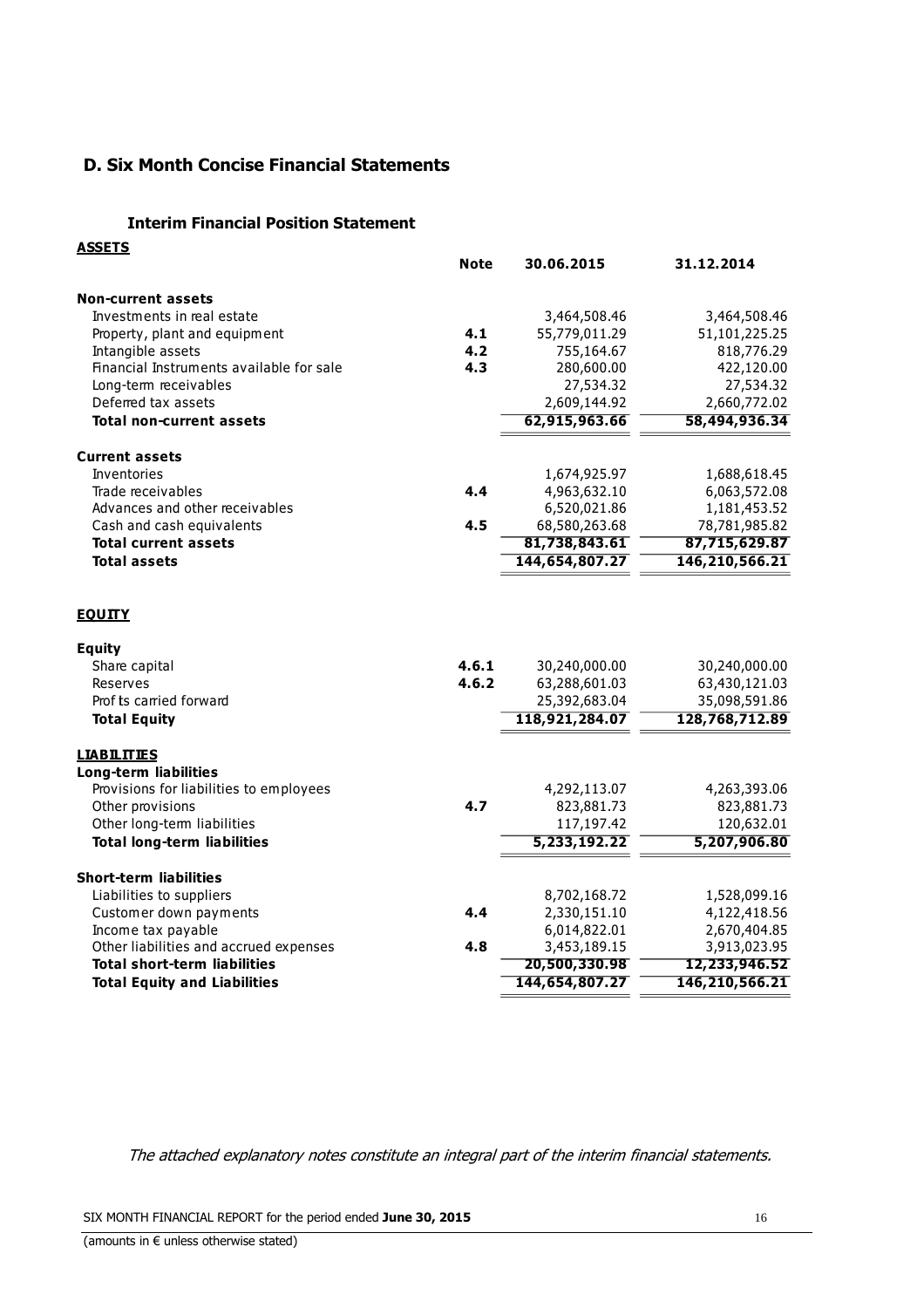### **Interim Comprehensive Income Statement**

|                                                                                     | <b>Note</b> | 01.01-30.06.2015 | 01.01-30.06.2014          | 01.04-30.06.2015 | 01.04-30.06.2014          |
|-------------------------------------------------------------------------------------|-------------|------------------|---------------------------|------------------|---------------------------|
| Sales                                                                               | 4.9         | 26,609,943.78    | (recast)<br>26,306,612.16 | 13,532,214.79    | (recast)<br>13,466,183.04 |
| <b>Cost of Sales</b>                                                                |             | $-13,188,796.66$ | $-13,928,351.47$          | $-6,494,642.78$  | $-6,982,402.50$           |
| Gross prof t                                                                        |             | 13,421,147.12    | 12,378,260.69             | 7,037,572.01     | 6,483,780.54              |
| Other income                                                                        | 4.10        | 1,315,838.06     | 1,436,103.01              | 751,403.73       | 1,185,195.39              |
| Administrative expenses                                                             |             | $-1,802,898.68$  | $-1,420,558.63$           | $-916,815.05$    | $-766,987.83$             |
| Selling expenses                                                                    |             | $-172,899.72$    | $-186,632.55$             | $-124,297.68$    | $-139,602.77$             |
| Other expenses                                                                      |             | $-23,201.75$     | $-31,486.36$              | $-14,320.76$     | $-24,475.27$              |
| Operating results, before Tax, f hancing                                            |             |                  |                           |                  |                           |
| and investment results                                                              |             | 12,737,985.03    | 12,175,686.16             | 6,733,542.25     | 6,737,910.06              |
| Financial income                                                                    | 4.12        | 719,918.77       | 1,582,738.71              | 157,968.72       | 761,514.01                |
| Financial expenses                                                                  | 4.12        | $-1,719.01$      | $-1,711.67$               | $-744.01$        | $-1,210.07$               |
| Period prof ts before tax                                                           |             | 13,456,184.79    | 13,756,713.20             | 6,890,766.96     | 7,498,214.00              |
| Income tax                                                                          | 4.13        | $-3,506,093.61$  | $-3,289,162.44$           | $-1,792,387.24$  | $-1,666,627.16$           |
| Net prof ts for the period (A)                                                      |             | 9,950,091.18     | 10,467,550.76             | 5,098,379.72     | 5,831,586.84              |
| Other comprehensive income/(losses)<br>net of tax(B)                                |             |                  |                           |                  |                           |
| Items to be posteriori classif ed in the<br>p&l statement                           |             |                  |                           |                  |                           |
| Valuation dif érence in f hancial instruments<br>available for sale                 | 4.3, 4.6    | $-141,520.00$    | 146,400.00                | $-39,040.00$     | 122,000.00                |
| Total comprehensive income after tax<br>$(A + B)$                                   |             | 9,808,571.18     | 10,613,950.76             | 5,059,339.72     | 5,953,586.84              |
| Basic and diluted earnings per share<br>(in $\epsilon$ )                            | 4.18        | 0.9871           | 1.0384                    | 0.5058           | 0.5785                    |
| Prof ts before Taxes, f hancial and<br>investment results and total<br>amortization | 3.2         | 14,599,250.11    | 14,054,329.71             | 7,657,120.73     | 7,674,366.97              |

The attached explanatory notes constitute an integral part of the interim financial statements.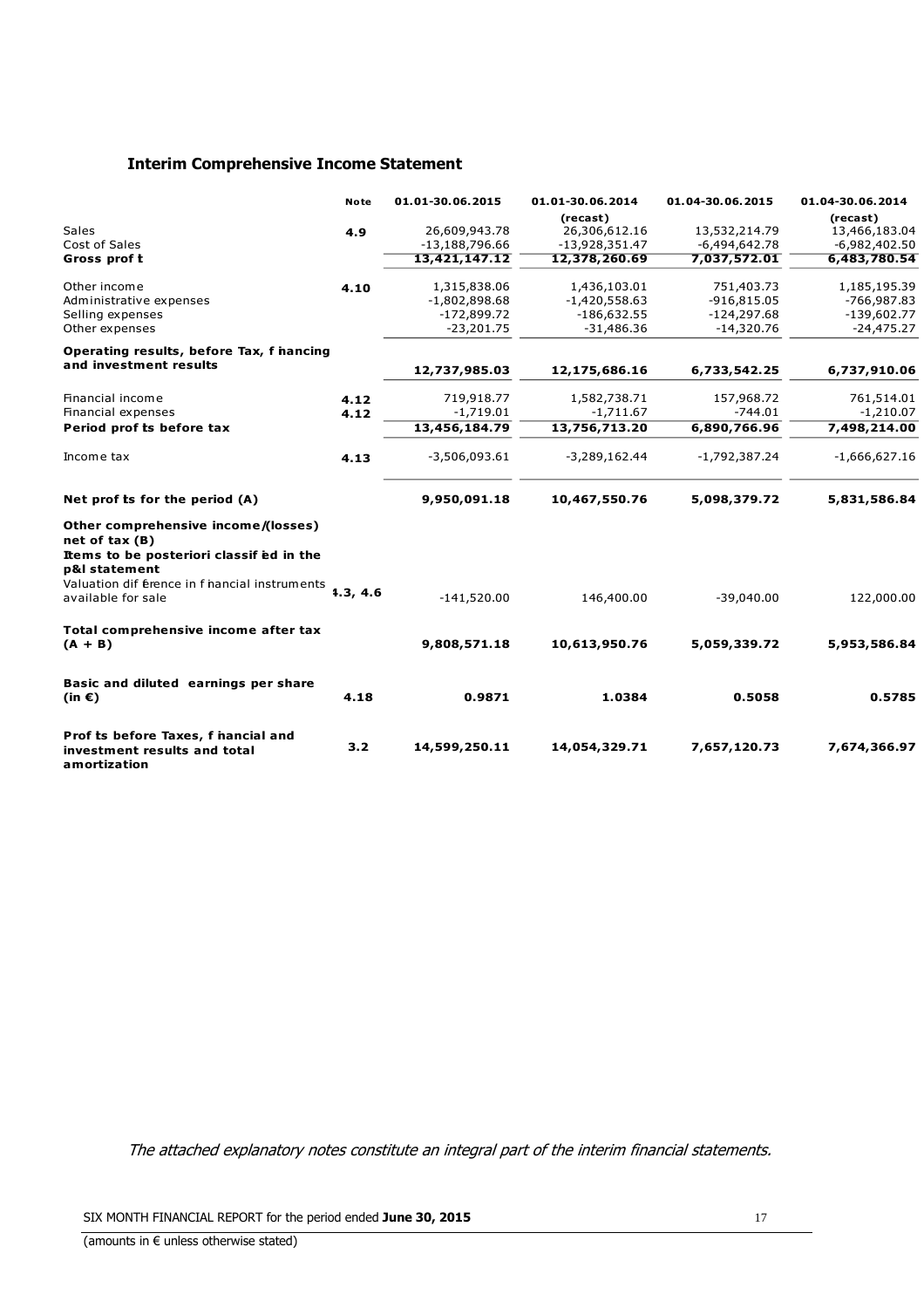### **Interim Cash Flow Statement**

|                                                                     | <b>Note</b> | 1.1 - 30.06.2015   | 1.1 - 30.06.2014 |
|---------------------------------------------------------------------|-------------|--------------------|------------------|
| Cash flows from operating activities                                |             |                    |                  |
| Eamings before tax                                                  |             | 13,456,184.79      | 13,756,713.20    |
| Plus / minus adjustments for:                                       |             |                    |                  |
| Depreciaiton                                                        | 4.1, 4.2    | 1,864,511.37       | 1,878,643.55     |
| Provisions                                                          | 4.7, 4.11   | 166,032.97         | 266,171.59       |
| Income from unutilized provisions                                   | 4.10        | $-1,600.97$        | $-22,018.65$     |
| Loss from asset impairment                                          |             | 0.00               | 917.90           |
| Credit interest and related income                                  | 4.12        | $-719,918.77$      | $-1,582,738.71$  |
| Amortization of subsidized f ked assets                             | 4.10        | $-3,246.29$        | 0.00             |
| Interest charges and related expenses                               | 4.12        | 1,719.01           | 1,711.67         |
| Plus / minus adjustments for changes in working capital accounts or |             |                    |                  |
| related to operating activities:                                    |             |                    |                  |
| Increase/(Decrease) in inventories                                  |             | 13,692.48          | $-150, 208.13$   |
| (Increase)/Reduction in receivables                                 |             | $-4, 131, 646.95$  | 34,182.14        |
| Increase in liabilities (excl. banks)                               |             | 4,921,779.00       | 142,049.32       |
| Payments for staf fcompensation                                     |             | $-45,000.00$       | $-136,059.68$    |
| LESS:                                                               |             |                    |                  |
| Interest charges and related paid-up expenses                       | 4.12        | $-1,719.01$        | $-1,711.67$      |
| Paid-up taxes                                                       |             | 0.00               | $-6,693,913.68$  |
| Net cash inf bw from operating activities (a)                       |             | 15,520,787.63      | 7,493,738.85     |
| Cash f bws from investing activities                                |             |                    |                  |
| Purchase of tangible and intangible assets                          | 4.1, 4.2    | $-6,478,685.79$    | $-2,768,526.72$  |
| Interest and related earnings received                              |             | 412,176.02         | 803,102.17       |
| Net cash f bw from investing activities (b)                         |             | $-6,066,509.77$    | $-1,965,424.55$  |
| Cash f bw from f hancing activities                                 |             |                    |                  |
| Dividends paid                                                      | 4.14        | $-19,656,000.00$   | 0.00             |
| Net cash f bw from f hancing activities (c)                         |             | $-19,656,000.00$   | 0.00             |
| Net increase in cash and cash equivalents                           |             |                    |                  |
| for the period $(a) + (b) + (c)$                                    |             | $-10, 201, 722.14$ | 5,528,314.30     |
| Cash and cash equivalents at the beginning of the period            | 4.5         | 78,781,985.82      | 96,513,676.62    |
| Cash and cash equivalents at the end of the period                  | 4.5         | 68,580,263.68      | 102,041,990.92   |
|                                                                     |             |                    |                  |

The attached explanatory notes constitute an integral part of the interim financial statements.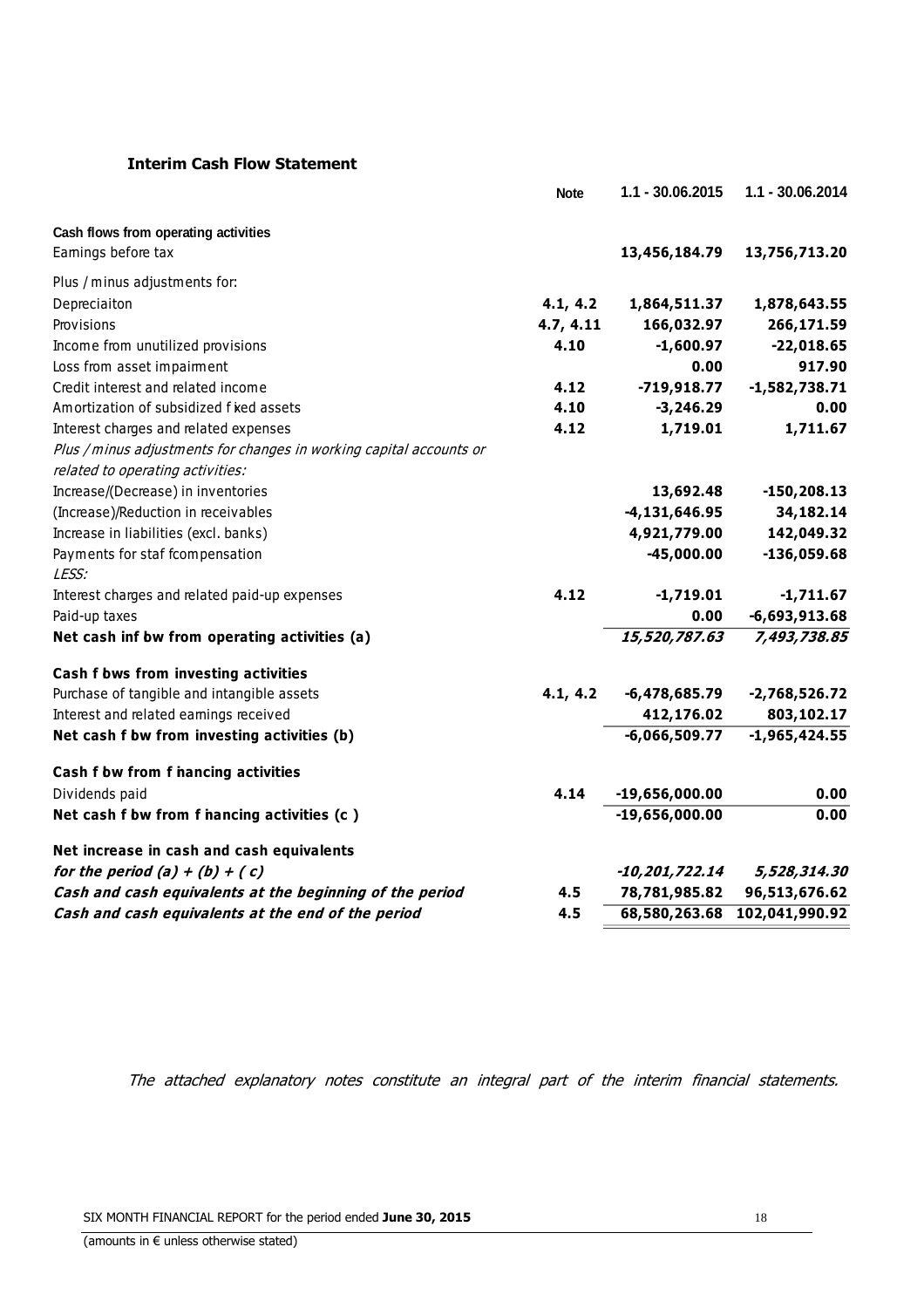### **Interim Changes in Equity Statement**

|                                                                                | <b>Share Capital</b> | <b>Statutory</b><br><b>Reserve</b> | Untaxed<br>reserves | <b>Investments</b><br>available for<br>sale valuation<br>reserve | <b>Total Reserves</b> | <b>Prof ts carried</b><br>forward | <b>Total</b>                 |
|--------------------------------------------------------------------------------|----------------------|------------------------------------|---------------------|------------------------------------------------------------------|-----------------------|-----------------------------------|------------------------------|
| <b>Equity at start of period</b><br>1.1.2015                                   |                      | 30,240,000.00 6,060,057.47         | 57,435,943.56       | $-65,880.00$                                                     | 63,430,121.03         |                                   | 35,098,591.86 128,768,712.89 |
| Transactions with shareholders                                                 |                      |                                    |                     |                                                                  |                       |                                   |                              |
| Dividends distributed (n.4.14)<br>Other changes for the period                 | 0.00                 | 0.00                               | 0.00                | 0.00                                                             | 0.00                  | $-19,656,000.00$                  | $-19,656,000.00$             |
| Period eamings net of tax                                                      | 0.00                 | 0.00                               | 0.00                | 0.00                                                             | 0.00                  | 9,950,091.18                      | 9,950,091.18                 |
| Other total losses net of tax                                                  | 0.00                 | 0.00                               | 0.00                | $-141,520.00$                                                    | $-141,520.00$         | 0.00                              | $-141,520.00$                |
| Total comprehensive<br>income net of tax                                       | 0.00                 | 0.00                               | 0.00                | $-141,520.00$                                                    | $-141,520.00$         | 9,950,091.18                      | 9,808,571.18                 |
| Equity at end of period<br>30.06.2015                                          |                      | 30,240,000.00 6,060,057.47         | 57,435,943.56       | $-207,400.00$                                                    | 63,288,601.03         |                                   | 25,392,683.04 118,921,284.07 |
| <b>Equity at start of period</b><br>1.1.2014<br>Transactions with shareholders |                      | 30,240,000.00 5,020,894.54         | 59,128,478.01       | $-195,200.00$                                                    | 63,954,172.55         |                                   | 54,260,712.26 148,454,884.81 |
| Dividends distributed (n.4.14)<br>Other changes for the period                 | 0.00                 | 0.00                               | 0.00                | 0.00                                                             | 0.00                  | -40,320,000.00                    | -40,320,000.00               |
| Period eamings net of tax                                                      | 0.00                 | 0.00                               | 0.00                | 0.00                                                             | 0.00                  | 10,467,550.76                     | 10,467,550.76                |
| Other total income net of tax                                                  | 0.00                 | 0.00                               | 0.00                | 146,400.00                                                       | 146,400.00            | 0.00                              | 146,400.00                   |
| Total comprehensive<br>income net of tax                                       | 0.00                 | 0.00                               | 0.00                | 146,400.00                                                       | 146,400.00            | 10,467,550.76                     | 10,613,950.76                |
| Tax on untaxed reserves,<br>pursuant to Law 4172/13                            | 0.00                 | 0.00                               | $-321,581.55$       | 0.00                                                             | $-321,581.55$         | 0.00                              | $-321,581.55$                |
| Equity at end of period 30.06.2014                                             |                      | 30,240,000.00 5,020,894.54         | 58,806,896.46       | $-48,800.00$                                                     | 63,778,991.00         |                                   | 24,408,263.02 118,427,254.02 |

The attached explanatory notes constitute an integral part of the interim financial statements.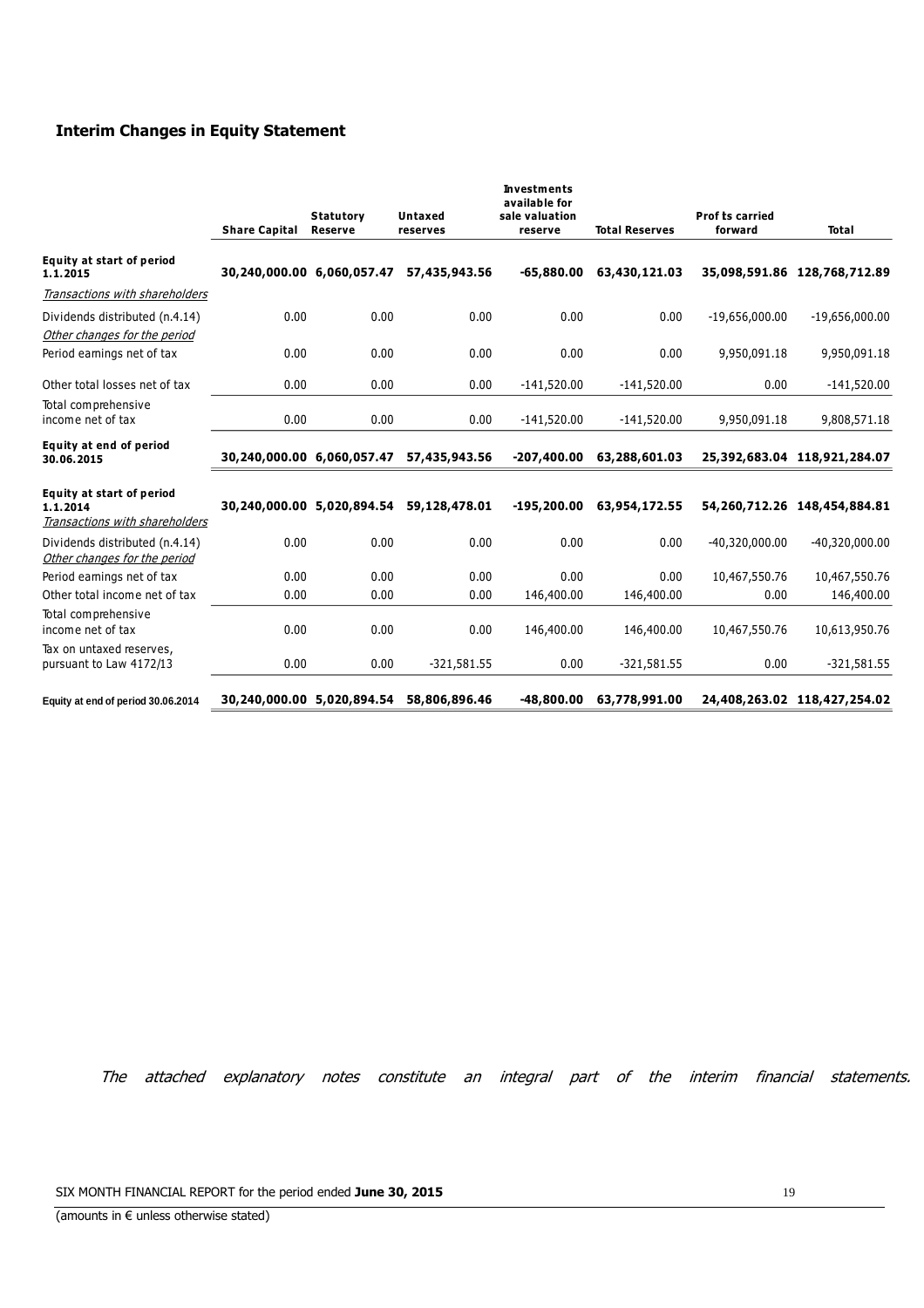### **Ε. Explanatory notes on the interim concise Financial Statements**

### **1. Incorporation and Company activity**

The public limited company by the name "THESSALONIKI PORT AUTHORITY Public Limited Company", trading as "ThPA SA" was incorporated in 1999 by the conversion of the legal body governed by public law "Thessaloniki Port Authority" to a public limited company, pursuant to Law 2688/1999. It is supervised by the Ministry of the Economy, Infrastructures, Shipping and Tourism and governed by the provisions of Law 2688/89, is a public utility and has the exclusive right to use and operate the land, buildings and installations on the land section of the Port of Thessaloniki, which belong to the Greek Government, for 50 years.

The company is involved in Transport Auxiliary and Related Activities (STAKOD '08, code 52) providing cargo loading/unloading and storage services, other port handling, and passenger handling services and so on.

On 30.06.2015 and on 30.06.2014 the company employed 395 and 431 people respectively.

### **2. Basis of preparation and presentation for the interim financial statements**

### **2.1. Basis of preparation**

The interim concise financial statements have been prepared in accordance with International Financial Reporting Standards (IFRS), as these have been adopted by the European Union and in particular in compliance with the provisions of International Accounting Standard (IAS) 34 "Interim Financial Statements" and have been prepared on the basis that the undertaking is a going concern and the principle of historic cost, with the exception of:

• tangible and intangible assets for which the previous adjustment was used, on May 2000, before the company was listed on ATHEX, as the imputed cost on that date;

• financial assets classified as investments available for sale and valued at fair value with changes being recognized in the comprehensive income statement.

• investment real estate, valued at fair value.

 The fair value of level 3 investment real estate is measured on behalf of the Company by independent, external valuators. The fair values of investments in real estate were established pursuant to the report by an independent valuator of 31.12.2014. Despite the worsening of economic conditions it is estimated that the assumptions underlying the depiction of the fair value of investment real estate have not significantly changed and, consequently, has not proceeded with a new estimate on June 30, 2015.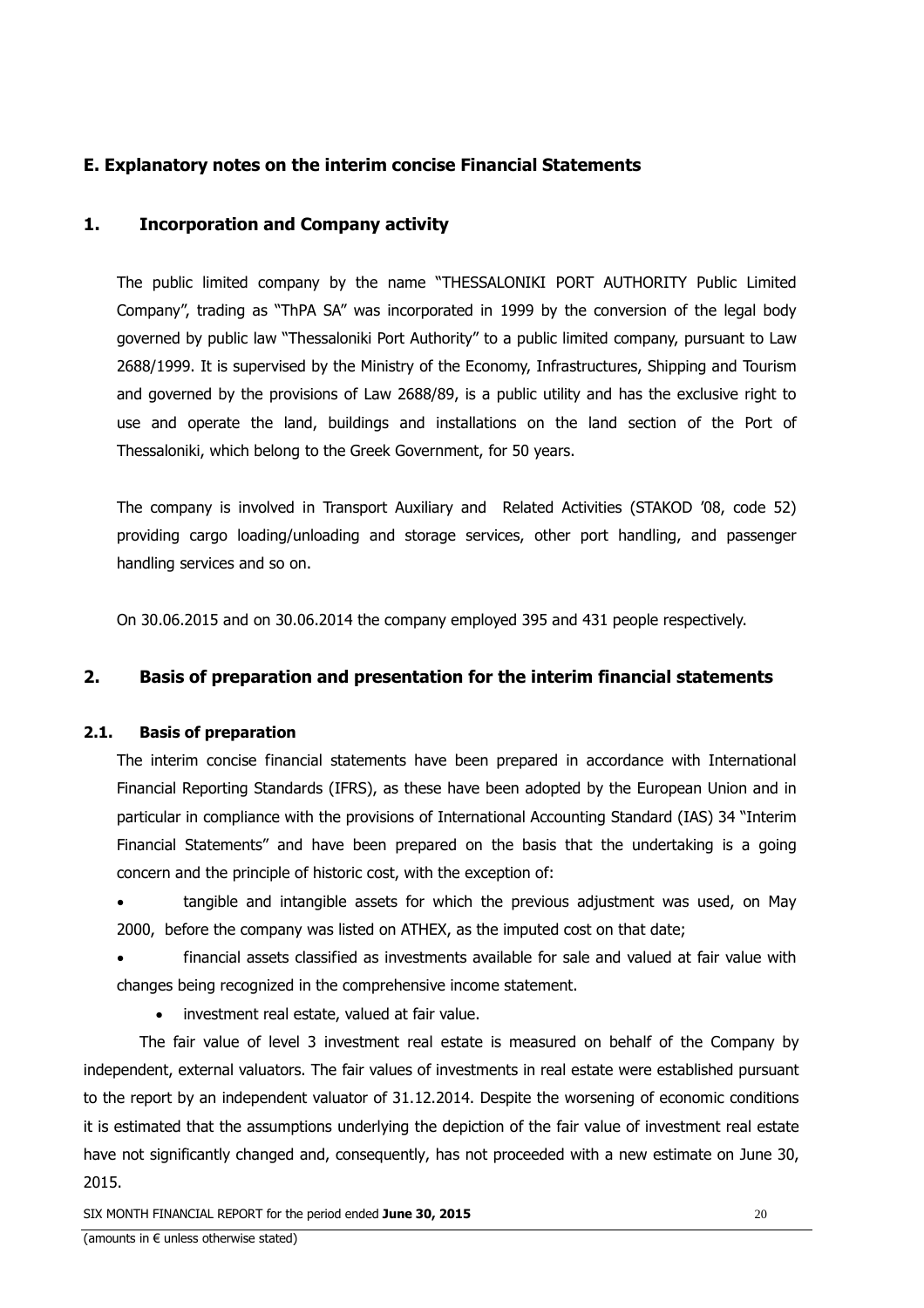### **2.2 Basis for presentation**

The company prepared financial statements in line with the IFRS for the first time for the period ended on 31.12.2005. The financial statements for that period had been prepared in accordance with the IFRS which were published by IASB and the interpretations published by the IFRIC which have been adopted by the EU in Regulation (EC) No 1725/2003 and the relevant amendments thereto, and have been incorporated into a single text by Regulation (EC) No 1126/3.11.2008 and more specifically with the provisions in IAS 34 "Interim Financial Statements".

The interim financial statements are presented in Euro.

 The attached financial statements were approved by the Board of Directors of "THESSALONIKI PORT AUTHORITY SOCIETE ANONYME" on 27/08/2015 by decision no. 6313/27.08.2015 of the BoD of Th.P.A. S.A.

### **2.3. Accounting Principles**

The attached interim financial statements must be read in conjunction with the annual financial statements published on December 31, 2014 and available at the company website at http://www.thpa.gr and which include a full analysis of the accounting policies, principles, methods and valuations which were applied as well as an analysis of the major items on the financial statements.

 The accounting principles adopted for the preparation of the interim concise financial statements on 30.06.2015 are consistent with those described in the published financial statements for the fiscal year ended on 31.12.2014, save for the adoption of the following amendments which are in force for annual fiscal periods commencing on January 1, 2015.

The Company has adopted the following amended standards on January 1, 2015:

 **IASB has published a cycle of annual improvements of IFRS 2011-2013**, which is a collection of amendments to IFRS. The amendments are effective for annual accounting periods beginning on or after July 1, 2014. The European Union has not yet adopted these improvements. These improvements did not have an effect on the financial statements of the Company.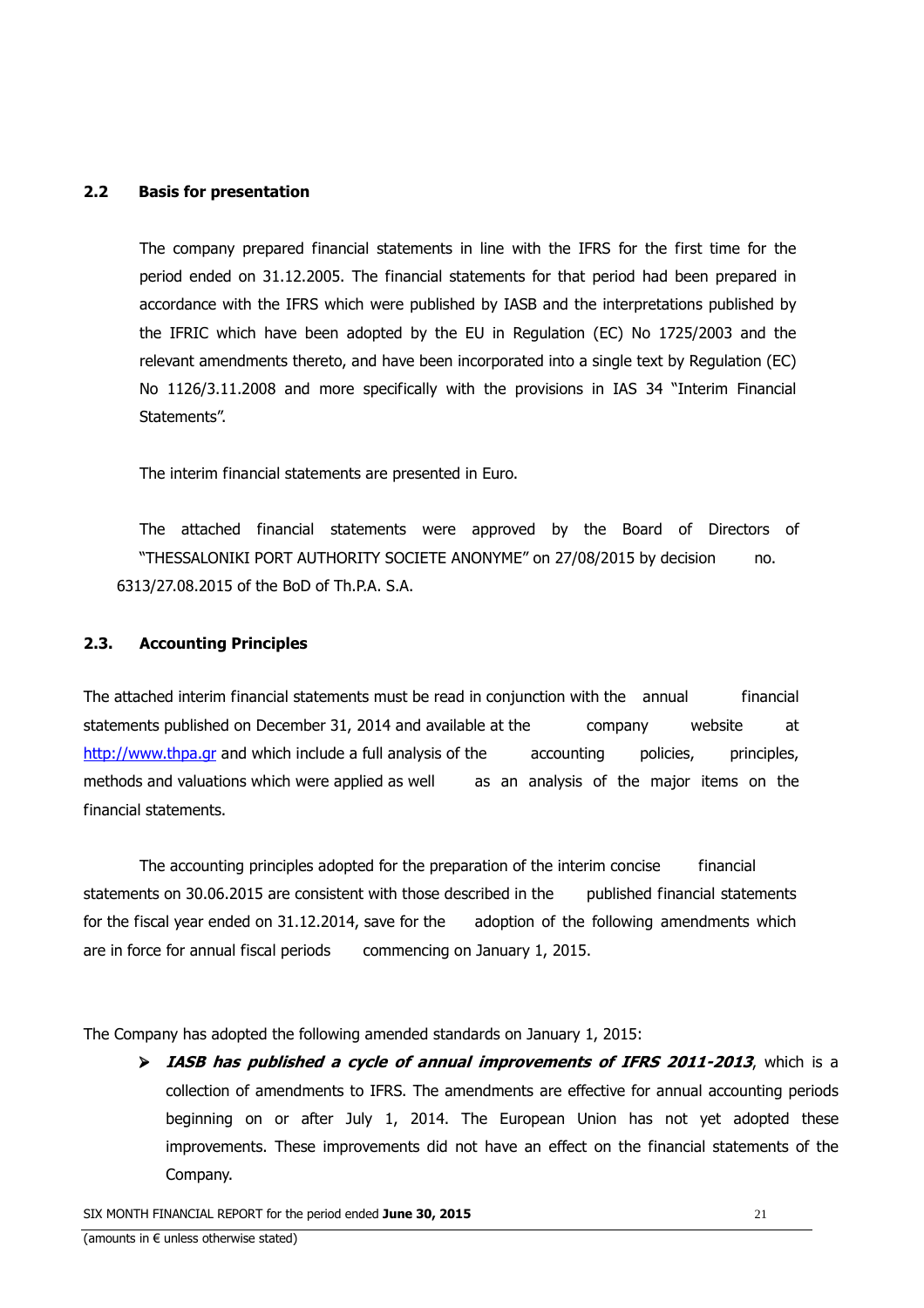- **1. IFRS 3 Business Combinations:** This amendment clarifies that IFRS 3 excludes from its scope the accounting for the formation of a joint arrangement in the financial statements of the joint arrangement itself.
- **2. IFRS 13 Fair Value Measurement:** This amendment clarifies that the scope of the portfolio exception defined in paragraph 52 of IFRS 13 includes all contracts accounted for within the scope IAS 39 Financial Instruments: Recognition and Measurement or IFRS 9 Financial Instruments, regardless of whether they meet the definition of financial assets or financial liabilities as defined in IAS 32 Financial Instruments: Presentation.
- 3. **IAS 40 Investment Property:** This amendment clarifies that determining whether a specific transaction meets the definition of both a business combination, as defined in IFRS 3 Business Combinations, and investment property as defined in IAS 40 Investment Property, requires the separate application of both standards independently of each other.

In addition to the standards and interpretations disclosed in the Financial Statements for the fiscal year ended on December 31, 2014, there are no new standards, amendments/revisions to standards or interpretations published but not applicable for the accounting period commencing on January 1, 2015, save for the following change:

**IFRS 15 Revenue from Contracts with Customers:** IASB decided to postpone the date this new standard enters in force by one year. IFRS 15 will, therefore, be applicable for annual accounting periods beginning on or after January 1, 2018.

Additionally, the Company has not adopted at an earlier stage any standard, interpretation or amendment which has been published but is not applicable for the present accounting period.

### **2.4. Major judgments, estimates and assumptions**

Preparation of the financial statements in compliance with the IFRS requires that Company management make judgements, accounting estimates and assumptions which affect the published assets and liabilities, and also disclose contingent assets and liabilities on the date the financial statements are prepared, as well as the published income and expenses for the reference period. Despite the fact that such calculations rest on the best possible knowledge of Management with respect to current conditions and trends, actual results may differ from those which were estimated.

Estimates and judgements are constantly re-assessed and are based both on past experience and on other factors including expectations about future events considered reasonable based on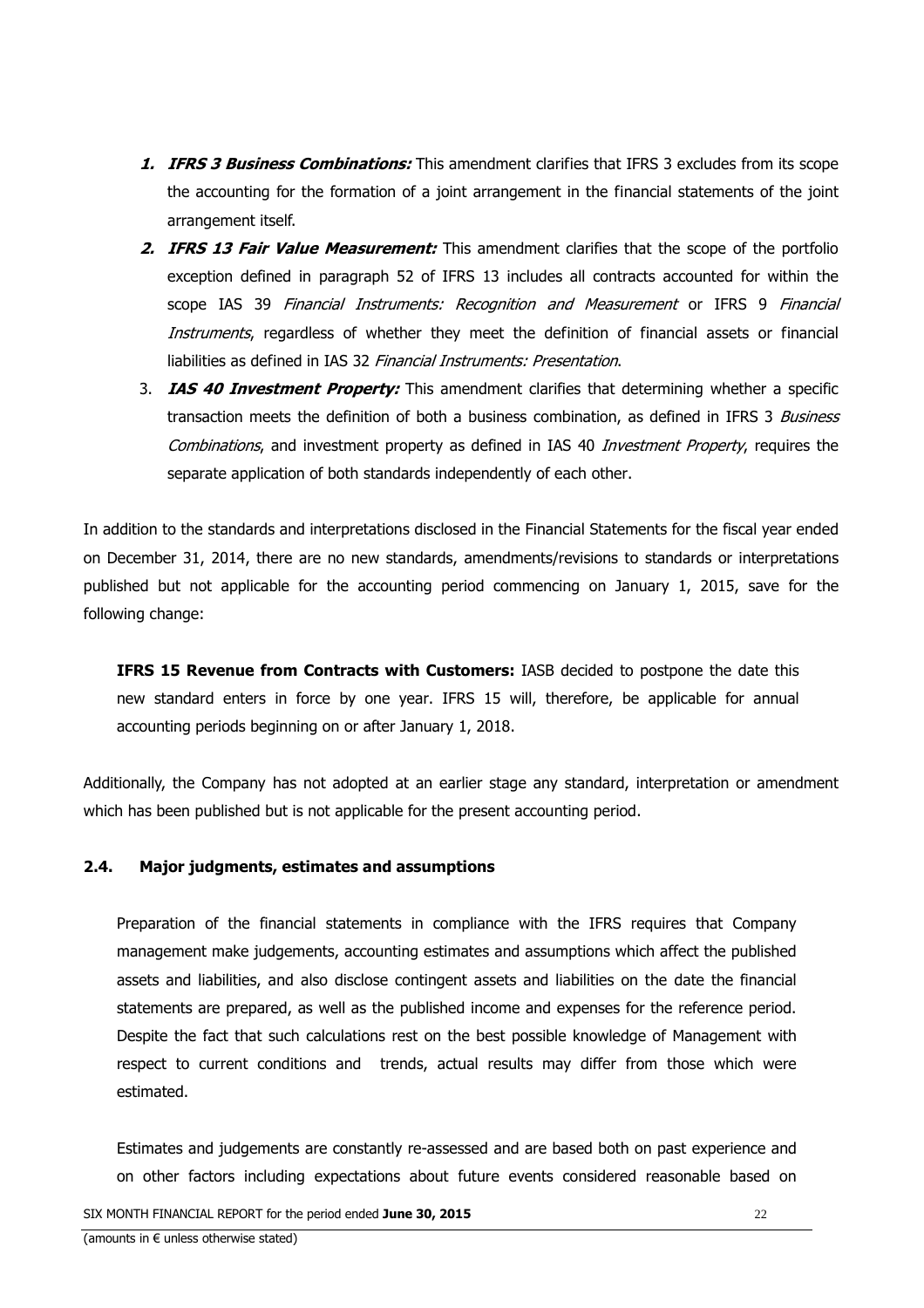specific circumstances and are constantly re-assessed using all available information. Changes in judgements can lead to an increase or reduction in the company's contingent liabilities in the future.

A major accounting estimate is considered to be one where it is important for the picture of the company's financial situation and its results and requires more difficult, subjective or complicated management judgements about the impact of assumptions which are uncertain. The company evaluates such estimates on a continuous basis, relying on past results and on experience, meetings with experts, trends and other methods which are considered reasonable under the specific circumstances, and the forecasts about how they could change in the future.

Furthermore, the company is involved in court cases and claims for compensation in the normal course of business. Management considers whether any settlements will have a significant effect or not on the company's financial position. Despite that, the determination of contingent liabilities related to claims and receivables is a complex business which entails judgments about possible implications as well as interpretations of the laws and regulations involved.

There was no differentiation with respect to judgments, estimates or assumptions to those described in the published financial statements for the fiscal year ended on 31.12.2014.

### **2.5. Recast of items**

A sum amounting to €793,310.82 was recast in the Comprehensive Income Statement of the comparable period. It regarded income from the leasing of spaces and was recast from Sales to Other income, so as to render these items of the same kind and comparable to the corresponding items in the current period. This recast affects only the item of Turnover in the already published financial statements of 30.06.2014.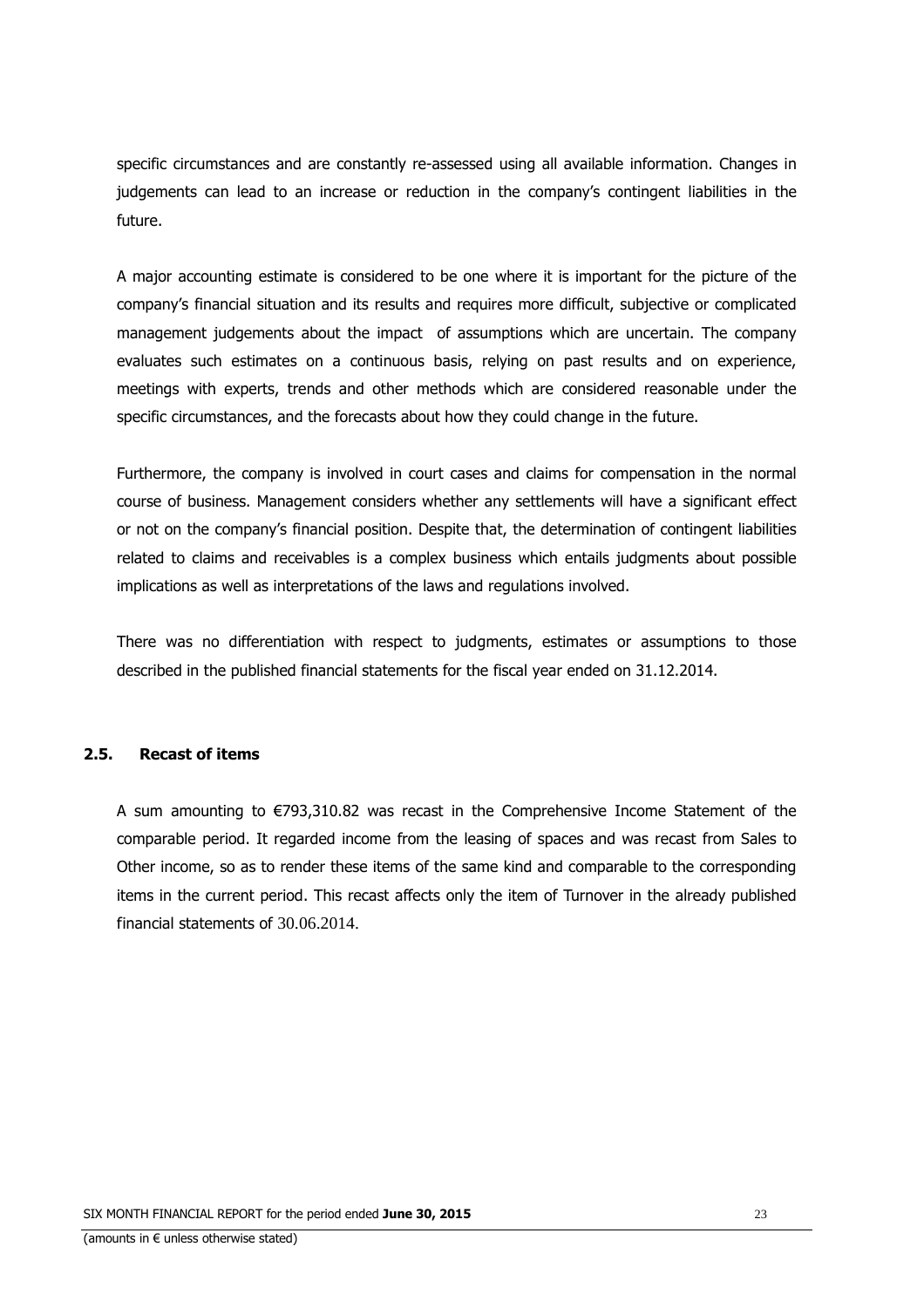### **3. Segmental reporting**

The Company operates in Greece, irrespective of the fact that its customer base includes international companies. Additionally, the Company does not engage in commercial or industrial activities other than the provision of services solely within the boundaries of the Port of Thessaloniki and does not have any revenues or assets from external customers (based on geographical territory in which they are active)

Its business activities regard the provision of services to:

- unitized cargoes (containers);
- conventional cargoes (bulk, general, RO-RO);
- coastal and cruise passengers;
- ships (anchoring, mooring, berthing and other services);
- users of its port and non-port facilities, including the operation of car parking stations (organized or not).

ThPA SA Management assesses the results of these activities and takes business decisions based on the internal financial information system. This system is organized based on both the type of service rendered and the differences they generate during the production process, given the they are provided to different types of cargoes (Unitized and Conventional), passengers and other users and the organizational structure of the Company.

Based on the aforementioned, the Company has identified the following four (4) operating segments for disclosure:

- Container Terminal,
- Conventional Cargo,
- Passenger Traffic,
- Utilization of facilities.

### **3.1 Financial data per segment**

The analysis Company activities per operating segment and of Assets and Liabilities for periods 1.1- 30.06.2015 with the comparative data for 30.06.2014 and 31.12.2014 can be broken down as follows: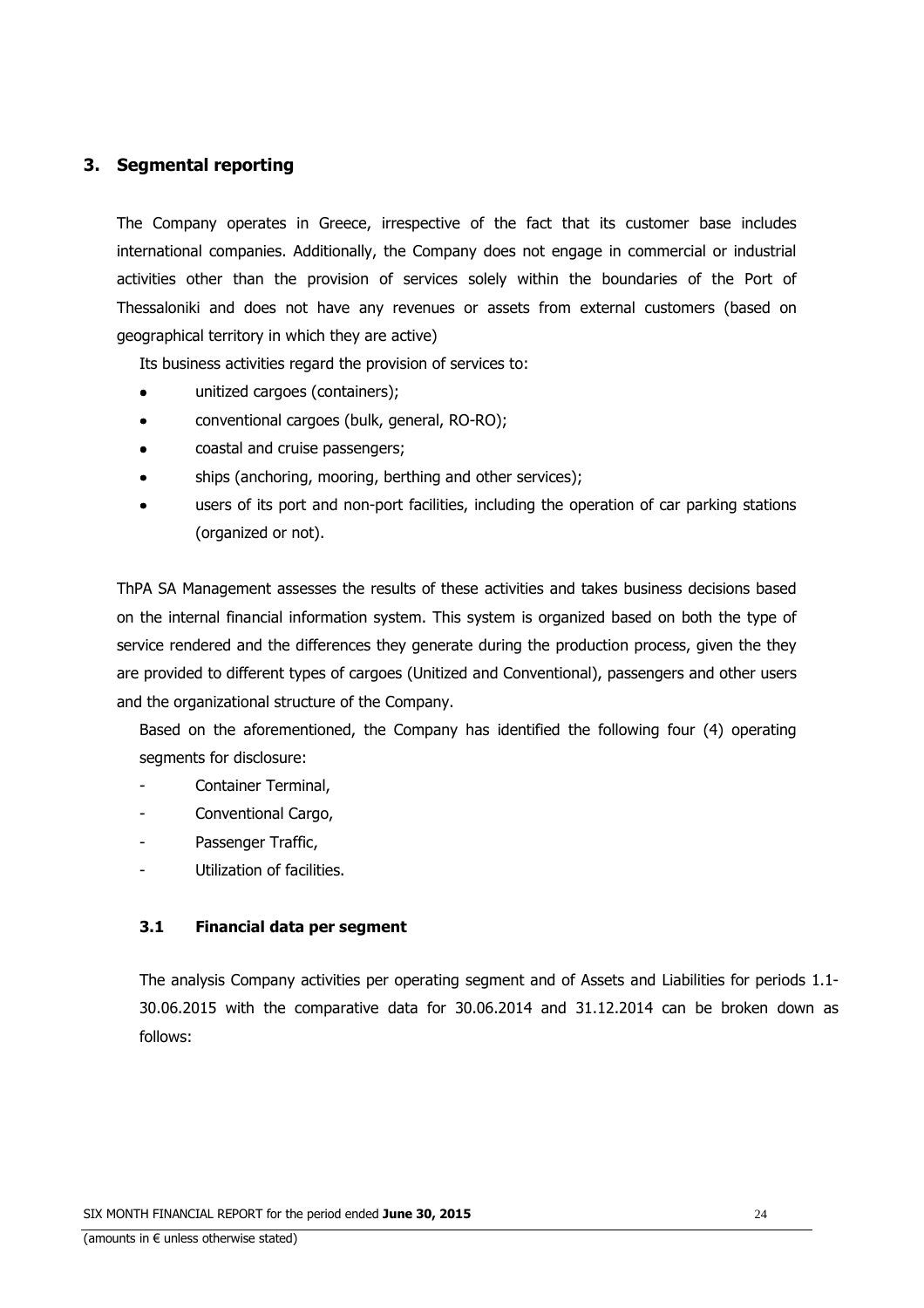| Earnings per segment as of 30.06.2015                                   | <b>Container</b><br><b>Terminal</b> | Conventional<br>Port | Passenger<br>traf t | Utilization of<br>spaces | At Company<br>Level | <b>Company Total</b> |
|-------------------------------------------------------------------------|-------------------------------------|----------------------|---------------------|--------------------------|---------------------|----------------------|
| Sales per segment                                                       |                                     |                      |                     |                          |                     |                      |
| - third party customers                                                 | 15,598,006.86                       | 10,276,815.47        | 78,649.40           | 656,472.05               |                     | 26,609,943.78        |
| - other segments                                                        |                                     |                      |                     |                          |                     |                      |
| Total Sales per segment                                                 | 15,598,006.86                       | 10,276,815.47        | 78,649.40           | 656,472.05               |                     | 26,609,943.78        |
| Cost of Sales                                                           | $-6,233,150.30$                     | -6,243,254.85        | $-139, 188.83$      | $-573,202.68$            |                     | $-13,188,796.66$     |
| Gross earnings per segment                                              | 9,364,856.56                        | 4,033,560.62         | -60,539.43          | 83,269.37                |                     | 13,421,147.12        |
| Other income                                                            | 62,007.93                           | 745,212.57           | 3,411.21            | 491,499.07               | 13,707.28           | 1,315,838.06         |
| Other expenses                                                          | $-601,843.97$                       | -662,867.20          | $-36,109.21$        | $-114, 139.76$           | $-584,040.01$       | $-1,999,000.15$      |
| Operating results per segment                                           | 8,825,020.52                        | 4,115,905.99         | -93,237.43          | 460,628.68               | $-570,332.73$       | 12,737,985.03        |
| Financial income/expenses (net)                                         |                                     |                      |                     |                          | 718,199.76          | 718,199.76           |
| Earnings before tax per segment                                         | 8,825,020.52                        | 4,115,905.99         | -93,237.43          | 460,628.68               | 147,867.03          | 13,456,184.79        |
| Income Tax                                                              |                                     |                      |                     |                          | $-3,506,093.61$     | $-3,506,093.61$      |
| Earnings after tax per segment                                          | 8,825,020.52                        | 4,115,905.99         | -93,237.43          | 460,628.68               | $-3,358,226.58$     | 9,950,091.18         |
| Depreciation of tangible and intangible<br>assets                       | 752,725.43                          | 801,677.82           | 7,632.83            | 68,401.23                | 230,827.77          | 1,861,265.08         |
| Earning before taxes, f hancial results<br>and depreciation per segment | 9,577,745.95                        | 4,917,583.81         | $-85,604.60$        | 529,029.91               | $-339,504.96$       | 14,599,250.11        |

### **01.01.2015-30.06.2015**

#### **01.01.2014-30.06.2014**

| Earnings per segment as of 30.06.2014                                   | <b>Container</b><br>Terminal | Conventional<br>Port | Passenger<br>traf t | Utilization of<br>spaces | At Company<br>Level | <b>Company Total</b> |
|-------------------------------------------------------------------------|------------------------------|----------------------|---------------------|--------------------------|---------------------|----------------------|
| Sales per segment                                                       |                              |                      |                     |                          |                     |                      |
| - third party customers                                                 | 15,348,624.25                | 10,224,555.29        | 87,515.86           | 645,916.76               |                     | 26,306,612.16        |
| - other segments                                                        |                              |                      |                     |                          |                     |                      |
| Total Sales per segment                                                 | 15,348,624.25                | 10,224,555.29        | 87,515.86           | 645,916.76               |                     | 26,306,612.16        |
| Cost of Sales                                                           | $-6,298,935.75$              | $-6,566,082.90$      | $-151,431.06$       | $-571,404.84$            | -340,496.92         | $-13,928,351.47$     |
| Gross earnings per segment                                              | 9,049,688.50                 | 3,658,472.39         | $-63,915.20$        | 74,511.92                | $-340,496.92$       | 12,378,260.69        |
| Other income                                                            | 42,379.29                    | 867,828.39           | 2,481.13            | 422,217.59               | 101,196.61          | 1,436,103.01         |
| Other expenses                                                          | -910,743.29                  | $-512,476.20$        | $-8,906.26$         | $-72,688.29$             | $-133,863.50$       | $-1,638,677.54$      |
| Operating results per segment                                           | 8,181,324.50                 | 4,013,824.58         | -70,340.33          | 424,041.22               | -373,163.81         | 12,175,686.16        |
| Financial income/expenses (net)                                         | 165.11                       |                      |                     |                          | 1,580,861.93        | 1,581,027.04         |
| Earnings before tax per segment                                         | 8,181,489.61                 | 4,013,824.58         | -70,340.33          | 424,041.22               | 1,207,698.12        | 13,756,713.20        |
| Income Tax                                                              |                              |                      |                     |                          | $-3,289,162.44$     | $-3,289,162.44$      |
| Earnings after tax per segment                                          | 8,181,489.61                 | 4,013,824.58         | -70,340.33          | 424,041.22               | $-2,081,464.32$     | 10,467,550.76        |
| Depreciation of tangible and intangible<br>lassets                      | 715,623.64                   | 781,668.55           | 6,024.64            | 65,219.81                | 310,106.91          | 1,878,643.55         |
| Earning before taxes, f hancial results<br>and depreciation per segment | 8,896,948.14                 | 4,795,493.13         | -64,315.69          | 489,261.03               | $-63,056.90$        | 14,054,329.71        |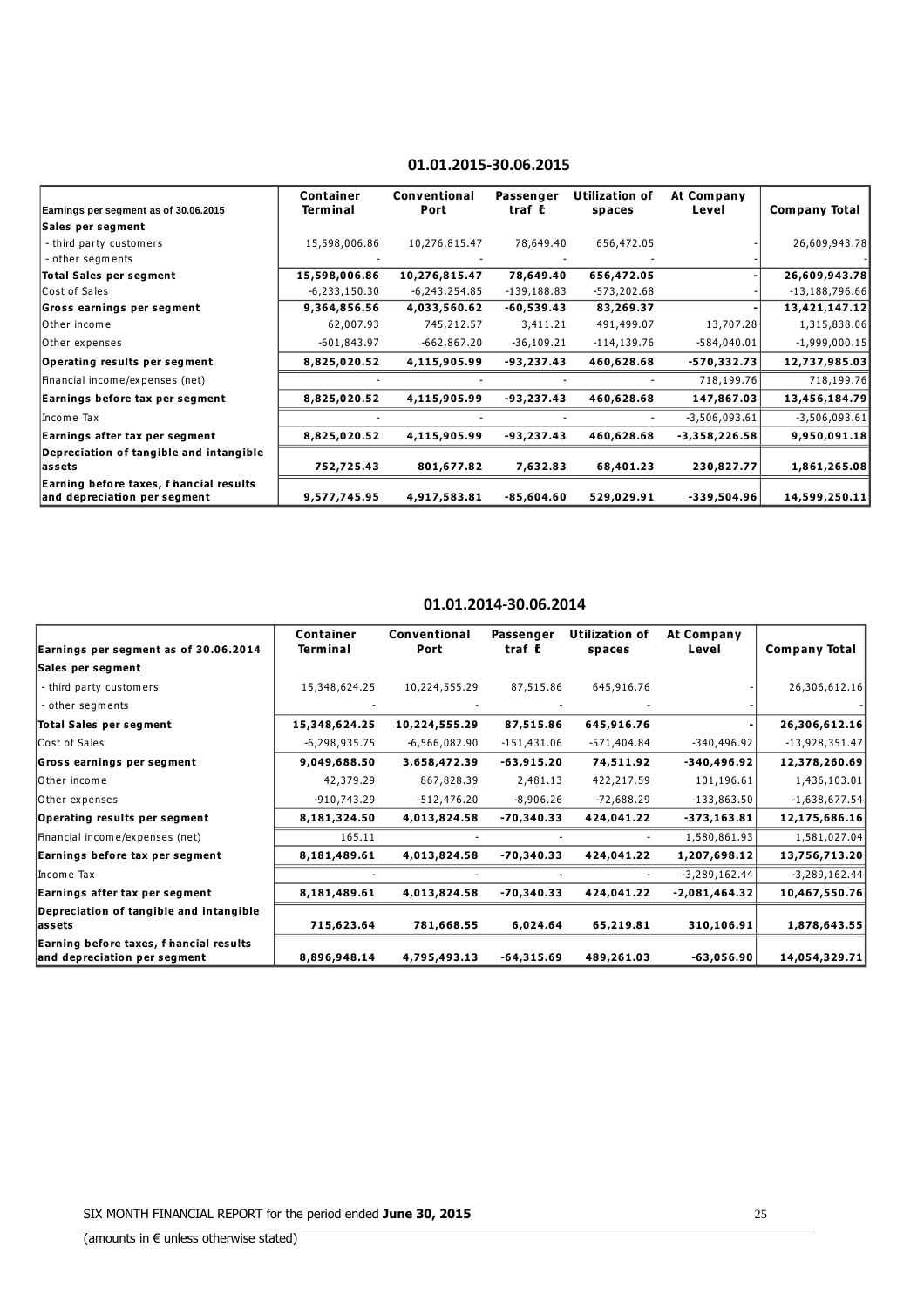### **Period 01.01.2015-30.06.2015**

| 30.06.2015                                  | Container<br><b>Terminal</b> | <b>Conventional</b><br>Port | <b>Passenger</b><br>traf t | <b>Utilization</b><br>of spaces | At Company<br>Level | <b>Company Total</b> |
|---------------------------------------------|------------------------------|-----------------------------|----------------------------|---------------------------------|---------------------|----------------------|
| Tangible fixed assets for own use           | 31,946,452.09                | 8,422,277.20                | 148,642.96                 | 1,445,044.00                    | 13,816,595.04       | 55,779,011.29        |
| Investments in property                     |                              |                             |                            | 3,464,508.46                    |                     | 3,464,508.46         |
| lOther non-current assets                   | 42,578.94                    |                             |                            |                                 | 3,629,864.97        | 3,672,443.91         |
| Current Assets                              | 1,692,842.13                 | 11,932,777.01               | 107,387.90                 | 445,147.04                      | 67,560,689.53       | 81,738,843.61        |
| Total Assets per Segment                    | 33,681,873.16                | 20,355,054.21               |                            | 256,030.86 5,354,699.50         | 85,007,149.54       | 144,654,807.27       |
| Equity                                      |                              |                             |                            |                                 | 118,921,284.07      | 118,921,284.07       |
| Long-term Liabilities                       | 1,276,449.18                 | 1,410,078.84                | 12,515.45                  | 121,127.07                      | 2,413,021.68        | 5,233,192.22         |
| Short-term Liabilities                      | 9,389,049.00                 | 14,107,189.50               | 6,565.69                   | 159,259.55                      | $-3,161,732.76$     | 20,500,330.98        |
| Total Equity and Liabilities per<br>Segment | 10,665,498.18                | 15,517,268.34               | 19,081.14                  | 280,386.62                      | 118,172,572.99      | 144,654,807.27       |

### **Fiscal Year 01.01.2014-31.12.2014**

|                                         | Container     | Conventional  | Passenger  | <b>Utilization</b> | At Company     |                      |
|-----------------------------------------|---------------|---------------|------------|--------------------|----------------|----------------------|
| 31.12.2014                              | Terminal      | Port          | Traf €     | of spaces          | Level          | <b>Company Total</b> |
| Tangible fixed assets for own           | 32,093,846.28 | 3,454,254.59  | 151,193.47 | 1,503,153.82       | 13,898,777.09  | 51,101,225.25        |
| use                                     |               |               |            |                    |                |                      |
| Investments in property                 |               |               |            | 3,464,508.46       |                | 3,464,508.46         |
| Other non-current assets                | 60,845.30     |               |            |                    | 3,868,357.33   | 3,929,202.63         |
| Current assets                          | 2,095,569.28  | 8,216,998.57  | 69,853.96  | 461,771.03         | 76,871,437.03  | 87,715,629.87        |
| <b>Total Assets per Segment</b>         | 34,250,260.86 | 11,671,253.16 | 221,047.43 | 5,429,433.31       | 94,638,571.45  | 146,210,566.21       |
|                                         |               |               |            |                    |                |                      |
| Equity                                  |               |               |            |                    | 128,768,712.89 | 128,768,712.89       |
| Long-term Liabilities                   | 1,293,934.48  | 1,410,078.84  | 12,515.45  | 121,057.07         | 2,370,320.96   | 5,207,906.80         |
| Short-term Liabilities                  | 8,416,571.39  | 8,698,686.36  | 9,505.01   | $-60,899.92$       | -4,829,916.32  | 146,210,566.21       |
| <b>Total Equity and Liabilities per</b> |               |               |            |                    |                |                      |
| Segment                                 | 9,710,505.87  | 10,108,765.20 | 22,020.46  | 60.157.15          | 126,309,117.53 | 146,210,566.21       |

Non-allocated Assets relate mainly to cash assets, financial assets and deferred taxation, while non-allocated equity and liabilities relate mainly to all equity, income tax, dividends payable and provisions.

**Major Customers**: There are two customers, who account for more than 10%. One is active in the operating segment of the CONTAINER TERMINAL with a percentage of 12.49%, of total Company shares, while the other is active in the operating segment of CONVENTIONAL CARGO and accounts for 10.07% of total Company sales.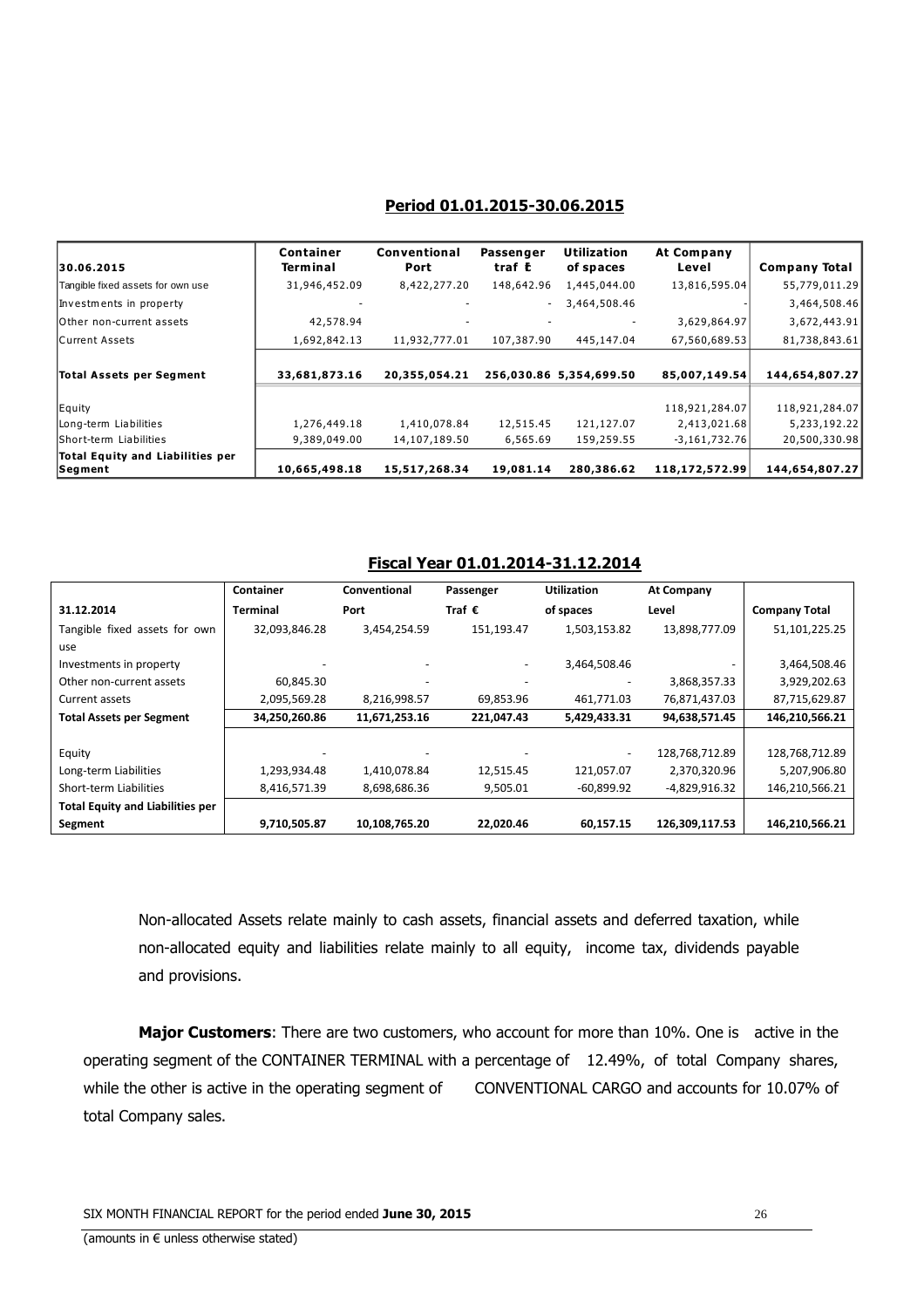### **3.2 Calculation of earnings before taxes, financial results and total amortizations (EBITDA)**

Earnings before taxes, financial results and total amortizations (EBITDA) were calculated as follows:

|                                                                            | 30.06.2015    | 30.06.2014     |
|----------------------------------------------------------------------------|---------------|----------------|
| Earnings before tax                                                        | 13.456.184,79 | 13.756.713,20  |
| Plus: Amortization of tangible fixed and intangible assets (notes 4.1,4.2) | 1.864.511,37  | 1.878.643,55   |
| Less: Amortization of subsidized fixed assets (note 4.10)                  | (3.246, 29)   |                |
| Less: Net financial income (note 4.12)                                     | (718.199,76)  | (1.581.027,04) |
| Operating Profits (EBITDA)                                                 | 14.599.250,11 | 14.054.329,71  |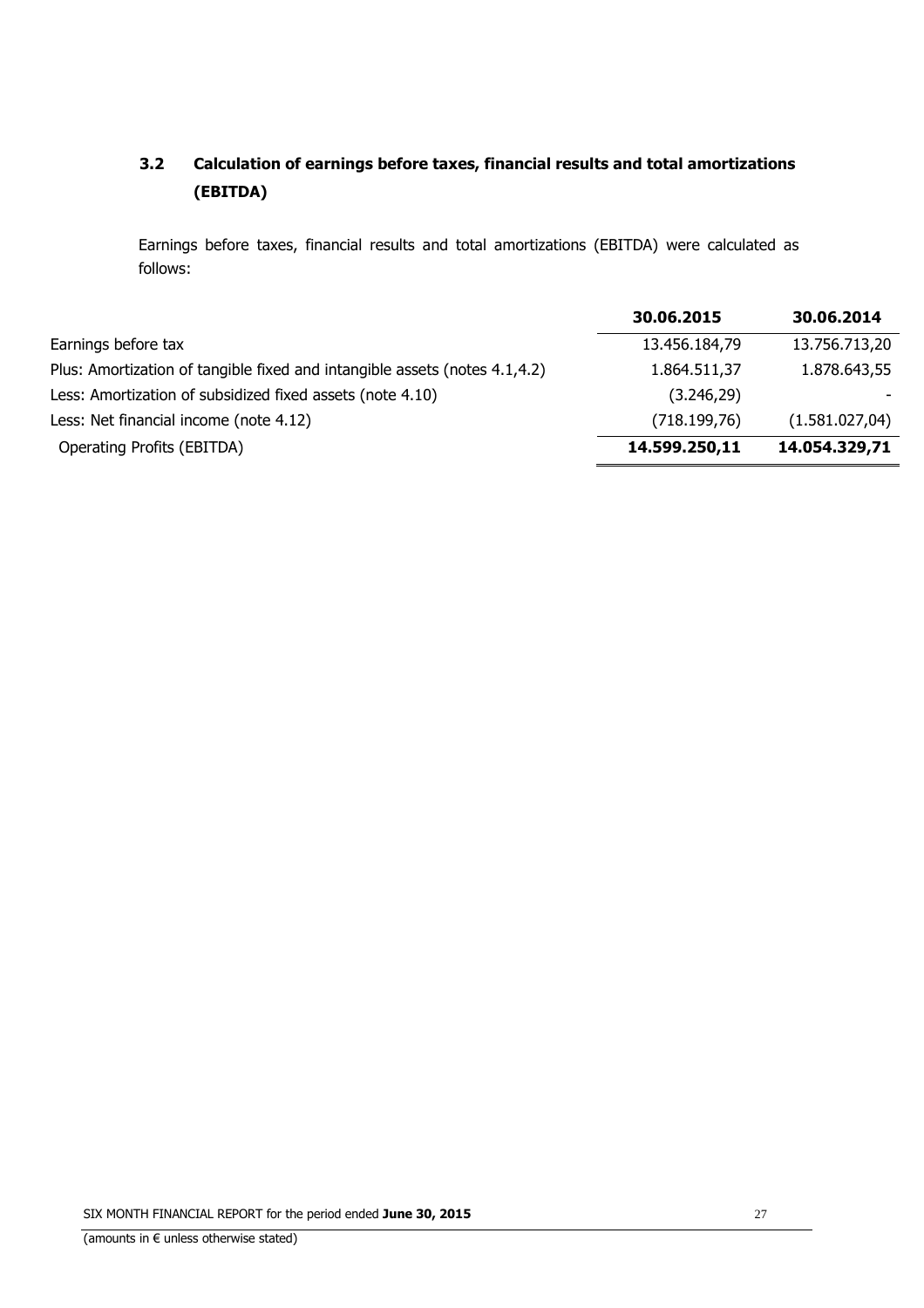### **4. Item analysis & other disclosures**

### **4.1 Tangible Assets**

|                                                  | <b>Buildings-Facilities</b> | Machinery -<br>Mechanical<br>Equipment | Means of<br>Transportation | Furniture and<br>other equipment | Projects under<br>construction | Total             |
|--------------------------------------------------|-----------------------------|----------------------------------------|----------------------------|----------------------------------|--------------------------------|-------------------|
| <b>Cost of f ked</b>                             | 19,197,682.24               | 59,146,878.45                          | 4,027,911.95               | 3,942,733.98                     | 11,784,714.14                  | 98,099,920.76     |
| assets on 01.01.2014                             |                             |                                        |                            |                                  |                                |                   |
| for<br>the<br>Extensions<br>narind               | 152,662.29                  | 182,209.50                             | 0.00                       | 160,872.88                       | 2,601,281.94                   | 3,097,026.61      |
| οf<br>fixed<br>Impairment                        | 0.00                        | $-11,440.68$                           | $-46,221.57$               | 0.00                             | 0.00                           | $-57,662.25$      |
| assets<br>Transfers                              | 794,399.49                  | 596,091.00                             | 0.00                       | 0.00                             | $-1,390,490.49$                | 0.00              |
| Cost of fixed assets on<br>31.12.2014            | 20,144,744.02               | 59,913,738.27                          | 3,981,690.38               | 4,103,606.86                     | 12,995,505.59                  | 101,139,285.12    |
| <b>Accumulated</b><br>depreciation<br>01.01.2014 | 5,869,625.61                | 35,221,577.68                          | 2,330,263.03               | 3,115,033.21                     | 0.00                           | 46,536,499.53     |
| Period depreciation                              | 813,631.93                  | 2,360,259.39                           | 161,713.56                 | 222,699.81                       | 0.00                           | 3,558,304.69      |
| Impairment<br>οf<br>fixed<br>assets              | 0.00                        | $-11,156.89$                           | -45,587.46                 | 0.00                             | 0.00                           | $-56,744.35$      |
| depreciation<br><b>Total</b><br>to<br>31.12.2014 | 6,683,257.54                | 37,570,680.18                          | 2,446,389.13               | 3,337,733.02                     | 0.00                           | 50,038,059.87     |
| <b>Carried</b><br>value<br>on<br>31.12.2014      | 13,461,486.48               | 22,343,058.09                          | 1,535,301.25               | 943,840.51                       | 12,995,505.59                  | 51,101,225.25     |
| Cost of f ked assets on<br>01.01.2015            | 20,144,744.02               | 59,913,738.27                          | 3,981,690.38               | 4,103,606.86                     | 12,995,505.59                  | 101, 139, 285. 12 |
| for<br>the<br>Extensions<br>narind               | 34,451.27                   | 5,435,922.00                           | 197,485.02                 | 60,664.44                        | 735,561.06                     | 6,464,083.79      |
| Transfers                                        | 397,310.42                  | 1,348,800.00                           | 0.00                       | 0.00                             | $-1,746,110.42$                | 0.00              |
| fixed<br>οf<br>Impairment<br>assets              | 0.00                        | $-137,931.04$                          | 0.00                       | 0.00                             | 0.00                           | $-137,931.04$     |
| Cost of fixed assets on<br>30.06.2015            | 20,576,505.71               | 66,560,529.23                          | 4,179,175.40               | 4,164,271.30                     | 11,984,956.23                  | 107,465,437.87    |
| <b>Accumulated</b><br>depreciation 31.12.2014    | 6,683,257.54                | 37,570,680.18                          | 2,446,389.13               | 3,337,733.02                     | 0.00                           | 50,038,059.87     |
| Period depreciation                              | 428,132.94                  | 1,172,015.57                           | 81,644.85                  | 104,504.39                       | 0.00                           | 1,786,297.75      |
| Impairment<br>of fixed<br>assets                 | 0.00                        | $-137,931.04$                          | 0.00                       | 0.00                             | 0.00                           | $-137,931.04$     |
| Total depreciation to<br>30.06.2015              | 7,111,390.48                | 38,604,764.71                          | 2,528,033.98               | 3,442,237.41                     | 0.00                           | 51,686,426.58     |
| <b>Carried</b><br>value<br>on<br>30.06.2015      | 13,465,115.23               | 27,955,764.52                          | 1,651,141.42               | 722,033.89                       | 11,984,956.23                  | 55,779,011.29     |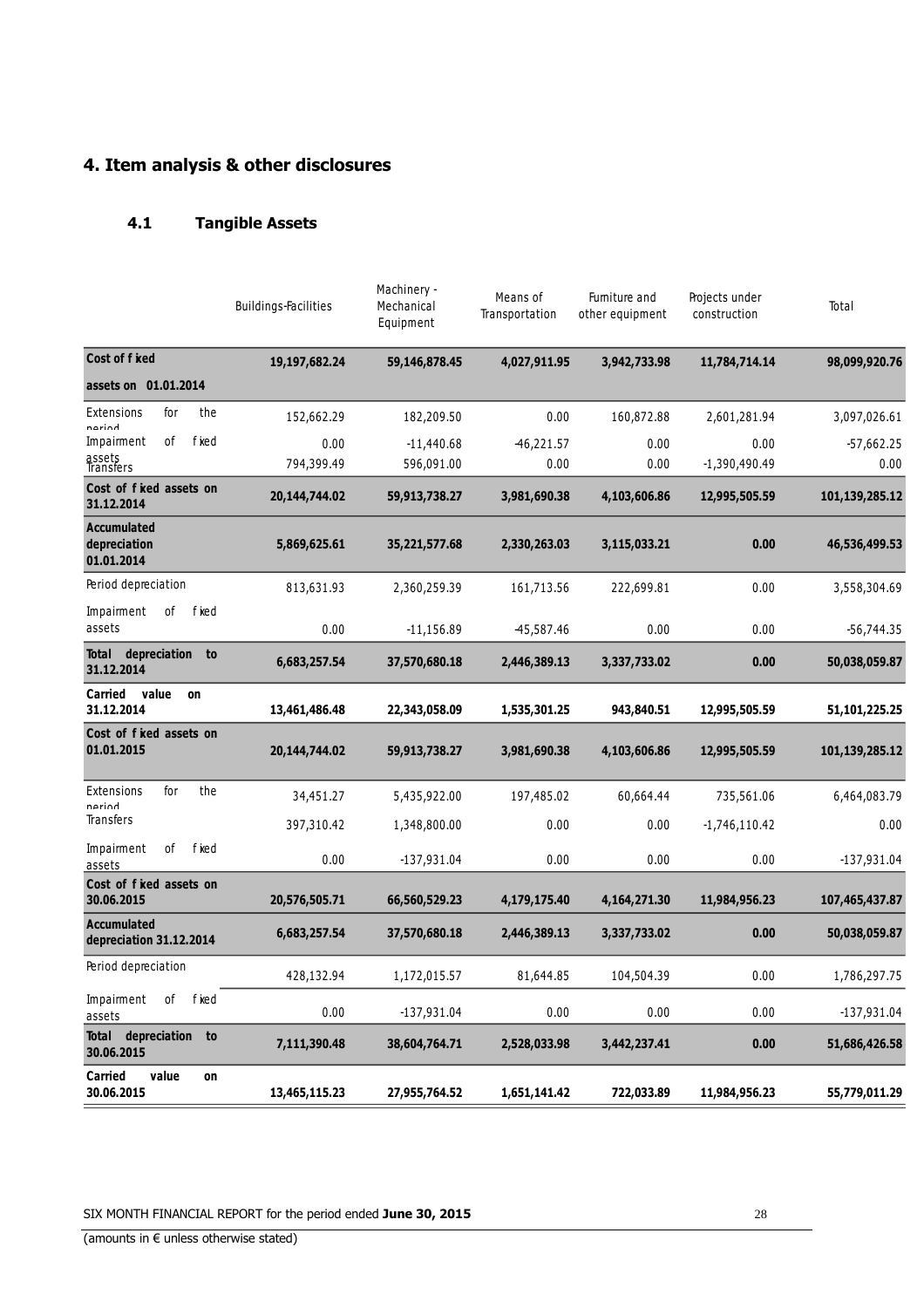The company has concluded insurance contracts covering possible risks of earthquake, fire and other risks to its assets from acts of god and also covering general civil liability for electromechanical equipment and buildings which have been conceded to it by the Greek State, and employer's civil liability for machinery, vehicles, electric gantry cranes and ordinary gantry cranes.

For fixed assets subject to depreciation an impairment check shall take place when events and conditions suggest that their residual value may no longer be recoverable. Should the residual value of fixed assets exceed their recoverable value, the accessory sum regards an impairment loss, which is recorded directly as an expense in the income statement. No impairment loss was recorded for the current period and the period ended on December 31, 2014.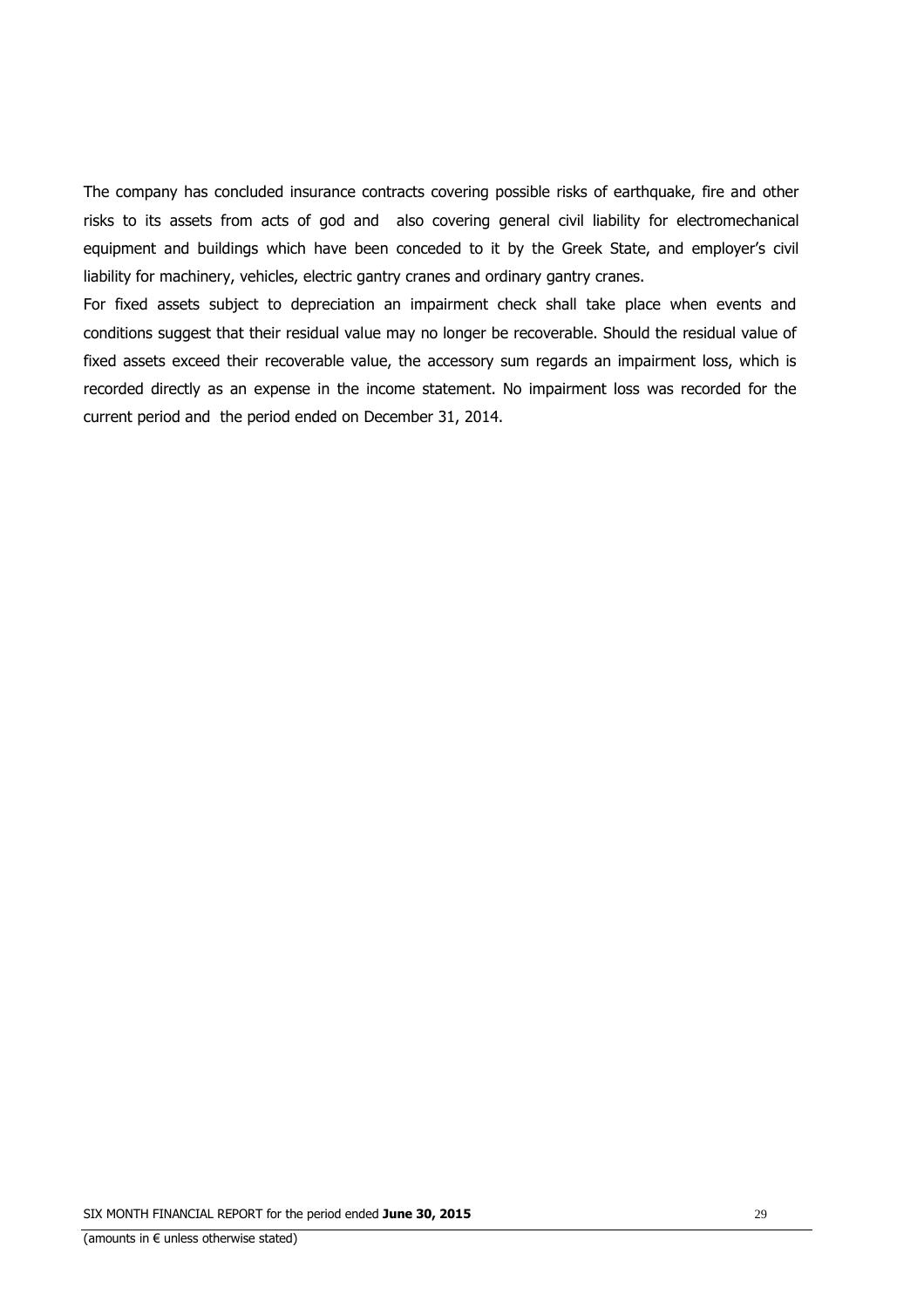### **4.2 Intangible Assets**

### **SOFTWARE**

| Cost of intangible assets on<br>01.01.2014 | 2,686,534.12 |
|--------------------------------------------|--------------|
| Extensions for the period                  | 23,275.38    |
| Cost of intangible assets on<br>31.12.2014 | 2,709,809.50 |
| Accumulated depreciation to<br>01.01.2014  | 1,727,951.32 |
| Period depreciation                        | 163,081.89   |
| Total depreciation to 31.12.2014           | 1,891,033.21 |
| Carried value on 31, 12, 2014              | 818,776.29   |
| Cost of intangible assets on<br>01.01.2015 | 2,709,809.50 |
| Extensions for the period                  | 14,602.00    |
| Cost of intangible assets on<br>30.06.2015 | 2,724,411.50 |
| Accumulated depreciation to 31-12-<br>2014 | 1,891,033.21 |
| Period depreciation                        | 78,213.62    |
| Total depreciation to 30.06.2015           | 1,969,246.83 |
| Carried value on 30.06.2015                | 755,164.67   |

Intangible assets relate to the cost of purchasing software and all expenses incurred to develop software in order for it to be commissioned. Depreciation of software is booked based on a fixed line method over a period of 3 to 10 years.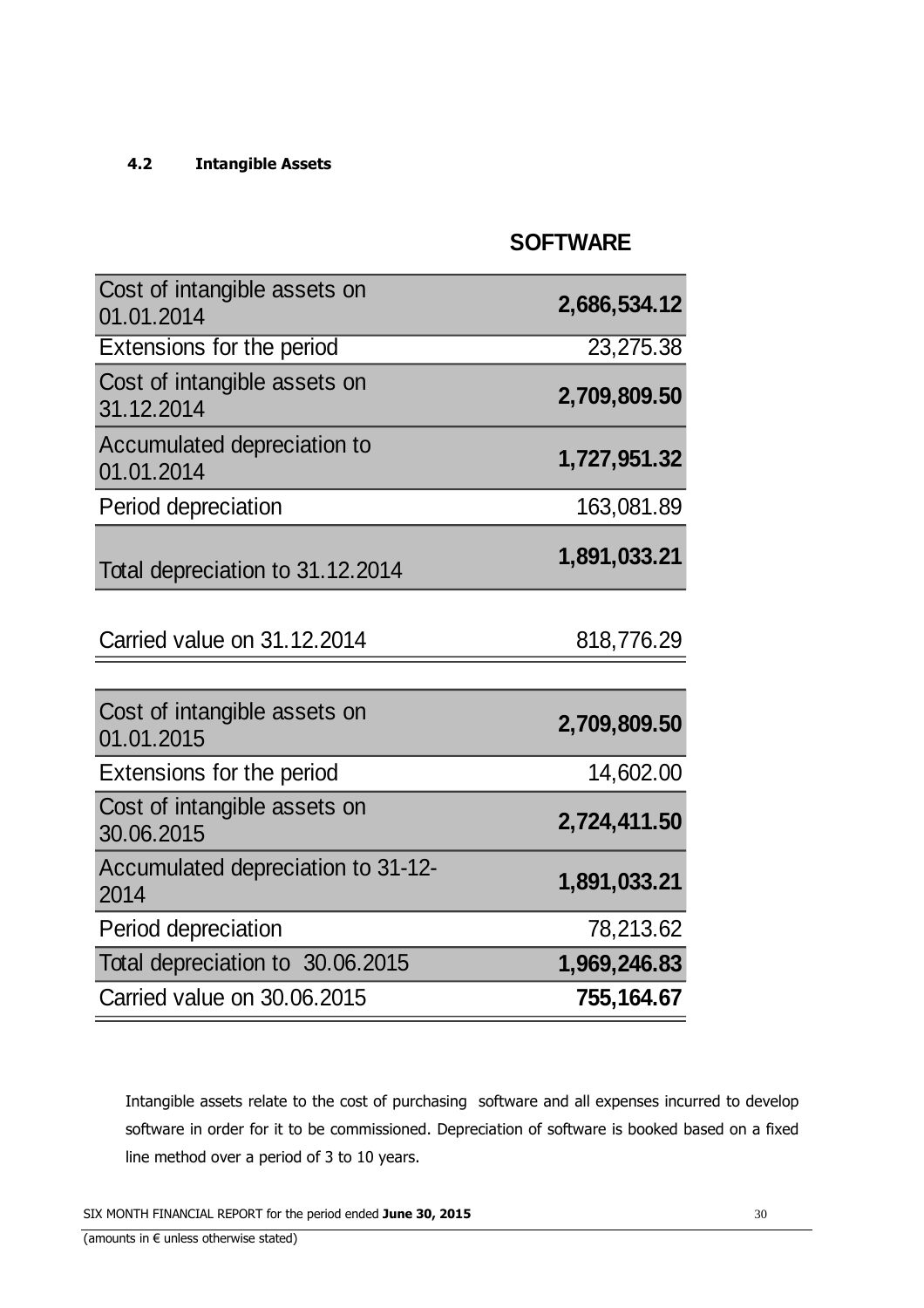### **4.3 Financial Assets**

| <b>Financial Assets available for Sale</b> | 30.06.2015    | 31.12.2014 |  |
|--------------------------------------------|---------------|------------|--|
| Balance at start of period                 | 422.120.00    | 292,800.00 |  |
| Adjustments at fair value (note 4.6.2)     | $-141,520.00$ | 129,320.00 |  |
| <b>Balance at end of period</b>            | 280,600.00    | 422,120.00 |  |

From the valuation of the bond held on June 30, 2015, a loss of  $\epsilon$ 141.520,00 ensued, which is depicted in the Comprehensive Income Statement under "Other Total Income". Due to the banking holiday it was impossible to be given a price for the bond of 30.06.2015 and its depicted value is that of the closest date available.

### **4.4 Trade Receivables**

|                                     | 30.06.2015    | 31.12.2014    |
|-------------------------------------|---------------|---------------|
| Trade receivables                   | 6.197.170.74  | 7,204,797.76  |
| <b>Less: Provision for bad debt</b> | -1,233,538.64 | -1,141,225.68 |
| Total                               | 4,963,632.10  | 6,063,572.08  |

Given that the Company, pursuant to the current "Regulation and Price-List for Services rendered by ThPA SA", receives advance payments (deposits) for works, which are settled at regular intervals, the net receivables from customers amounted on 30.06.2015 to the sum of 2.633.481,00 € (4.963.632,10 € - 2.330.151,10 €) while on 31.12.2014 they amounted to the sum of €1.941.153,52 (€6.063.572,08 - €4.122.418,56).

### **4.5 Cash and cash equivalents**

|                | 30.06.2015    | 31.12.2014    |
|----------------|---------------|---------------|
| Cash           | 109,441.32    | 121,223.82    |
| Sight deposits | 8,545,254.40  | 12,107,015.84 |
| Time deposits  | 59,925,567.96 | 66,553,746.16 |
| Total          | 68,580,263.68 | 78,781,985.82 |

Sight deposit accounts are credited with interest amounting to EURIBOR +0.15 units. Time account interest rates depend on the level of monies deposited and the term involved, and ranged, for the period 1.1.2015-30.06.2015 from 1.64% to 2.50% (2.70% to 3.10% for the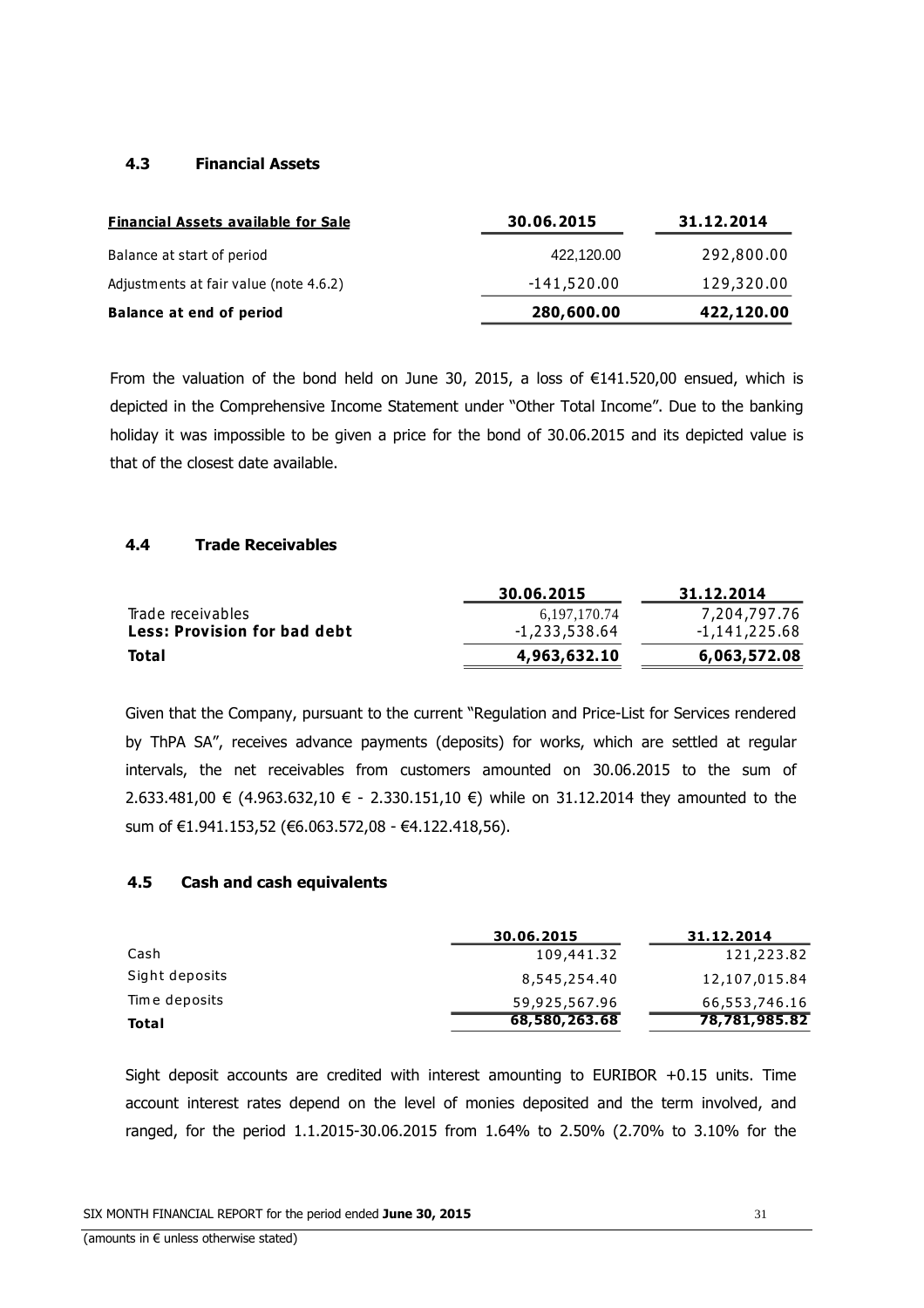corresponding period in 2014). The current value of these sight and time deposits approximates their book value due to the fixed interest rates and their short maturity dates.

Income from interest from bank deposits are recognized using the accrued interest principle, and amount to  $\in$  716,242.48 for the fiscal period ended on 30.06.2015 compared to  $\in$  1,475,504.18 for the corresponding period in 2014 (note 4.12).

### **4.6 Equity**

### **4.6.1 Share Capital**

ThPA's share capital stands at thirty million two hundred and forty thousand Euros (€30,240,000) and is divided into ten million and eighty thousand (10,080,000) ordinary registered shares with a face value of three Euros (€3.00) each. The share capital was fully paid up on 30.06.2015. There was no change in the period.

|                                                                             | <b>Available for</b><br>sale<br>investment |                      |                                          |                                 |  |
|-----------------------------------------------------------------------------|--------------------------------------------|----------------------|------------------------------------------|---------------------------------|--|
|                                                                             | <b>Statutory</b><br>reserve                | valuation<br>reserve | <b>Untaxed</b><br><b>reserves</b>        | <b>Total</b>                    |  |
| Balance on January 1, 2014                                                  | 5,020,894.54                               |                      | -195,200.00 59,128,478.01 63,954,172.55  |                                 |  |
| Changes during the f scal year2014                                          |                                            |                      |                                          |                                 |  |
| Transfer from prof ts carried forward                                       | 1,039,162.93                               |                      |                                          | 1,039,162.93                    |  |
| Taxation of untaxed reserves<br>Valuation of f hancial assets available for |                                            |                      |                                          | $-1,692,534.45$ $-1,692,534.45$ |  |
| sale                                                                        |                                            | 129,320.00           |                                          | 129,320.00                      |  |
| Balance on December 31, 2014                                                | 6,060,057.47                               |                      | $-65,880.00$ 57,435,943.56 63,430,121.03 |                                 |  |
| Changes for the period                                                      |                                            |                      |                                          |                                 |  |
| Valuation of f hancial assets available for<br>sale (Note 4.3)              |                                            | $-141,520.00$        |                                          | $-141,520.00$                   |  |
| Balance on June 30, 2015                                                    | 6,060,057.47                               |                      | -207,400.00 57,435,943.56 63,288,601.03  |                                 |  |

### **4.6.2 Reserves**

The statutory reserve has been formed in compliance with the provisions of Commercial Law 2190/1920 and may not be distributed while the company is in operation. Untaxed reserves include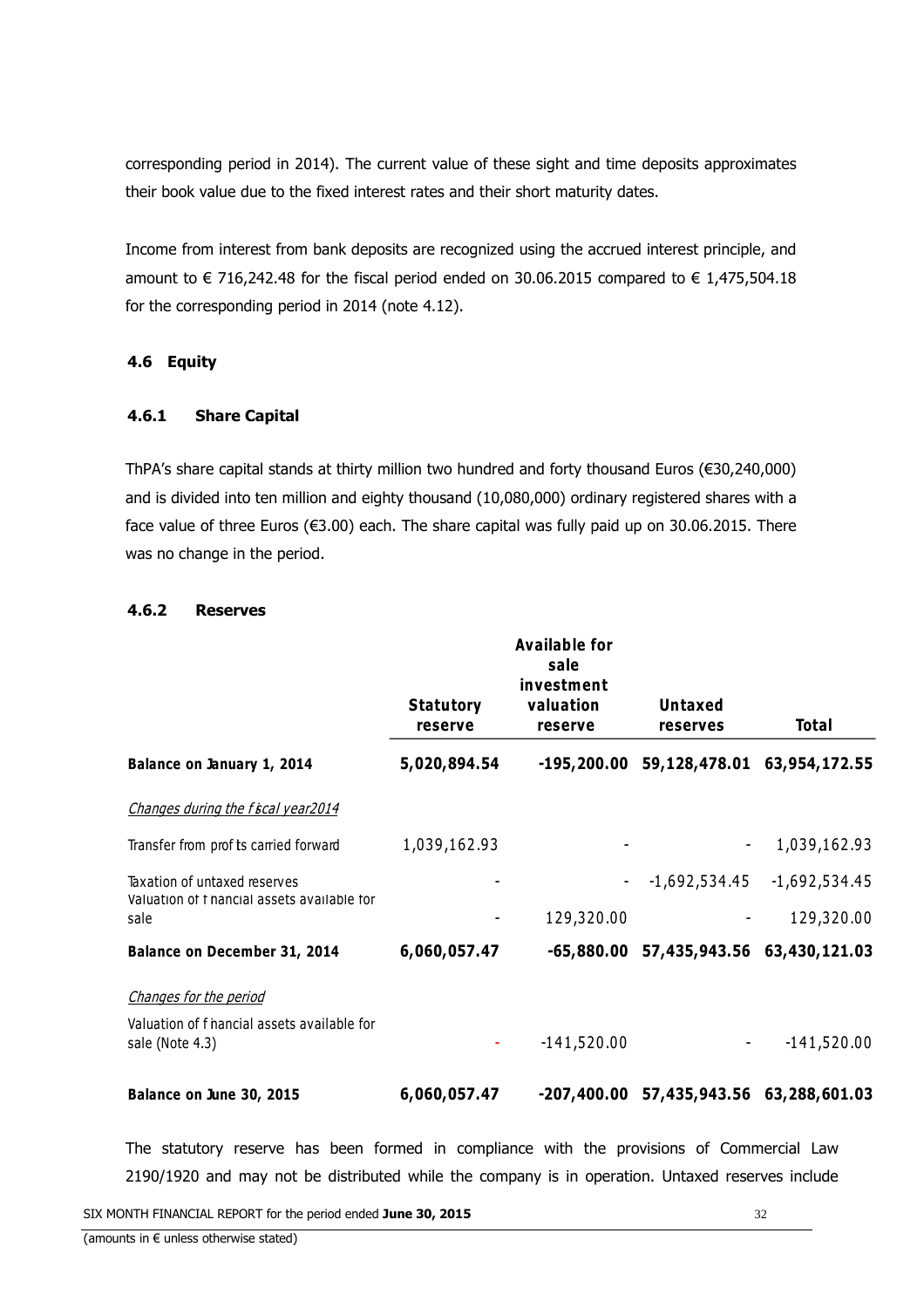reserves from income under special taxation as well as the Special untaxed reserve of Law 2881/2001, amounting to €57.1 million.

Law 4152/9-5-13 annulled par. 5 in article 5 of the Articles of Association of Th.P.A. SA and possible goodwill ensuing from performed increases of the share capital of Th.P.A. SA to the extent that such have been entered in a special reserve shall be taxed under the conditions and to the extent provided for by the general provisions, namely in case of its distribution or capitalization. Taxes on possible goodwill to be distributed or capitalized shall be computed based on the tax rate in force for the taxation of the profits of the fiscal year in which such distribution or capitalization will take place.

By virtue of Law 4172/2013 par. 12 & 13 in article 72 there ensues an issue regarding the taxation of other exempt from tax reserves of ThPA SA, amounting to approximately €1.7 million. The Ordinary General Meeting of Company Shareholders of 25.06.2014, has already approved the taxation of reserves originating from untaxed financial income. The ensuing tax amounted to  $\epsilon$  321.581,55 and was paid in August 2014.

Finally, valuation results for "financial assets available for sale" are monitored in a special reserves account.

### **4.7 Other Provisions**

|                                     | <b>Provisions for</b><br>open tax vears | <b>Other provisions</b> | <b>Total</b> | <b>Provisions for</b><br>bad debt |
|-------------------------------------|-----------------------------------------|-------------------------|--------------|-----------------------------------|
| Balance on 1.1.2014                 | 406.371,74                              | 417.509,99              | 823.881,73   | 1.986.282,16                      |
| Additional provisions               |                                         |                         |              | 2.358,21                          |
| Non-utilized provisions             |                                         |                         |              | $-32.620,60$                      |
| <b>Balance on 31.12.2014</b>        | 406.371,74                              | 417.509,99              | 823.881,73   | 1.956.019,77                      |
| Additional provisions               |                                         |                         |              | 92.312,96                         |
| Non-utilized provisions (Note 4.10) |                                         |                         |              |                                   |
|                                     |                                         |                         |              | $-1.600,97$                       |
| <b>Balance on 30.06.2015</b>        | 406.371,74                              | 417.509,99              | 823.881,73   | 2.046.731,76                      |

Note: Of all provisions for bad debt, the sum of  $\epsilon$  1.233.538,64 was presented as reducing the item "Receivables from Customers" (note 4.4) and the balance of €813.193,12 as reducing the item "Advances and other receivables".

An additional provision for bad debt for the period amounting to 92.312.96  $\epsilon$  has encumbered Selling Expenses.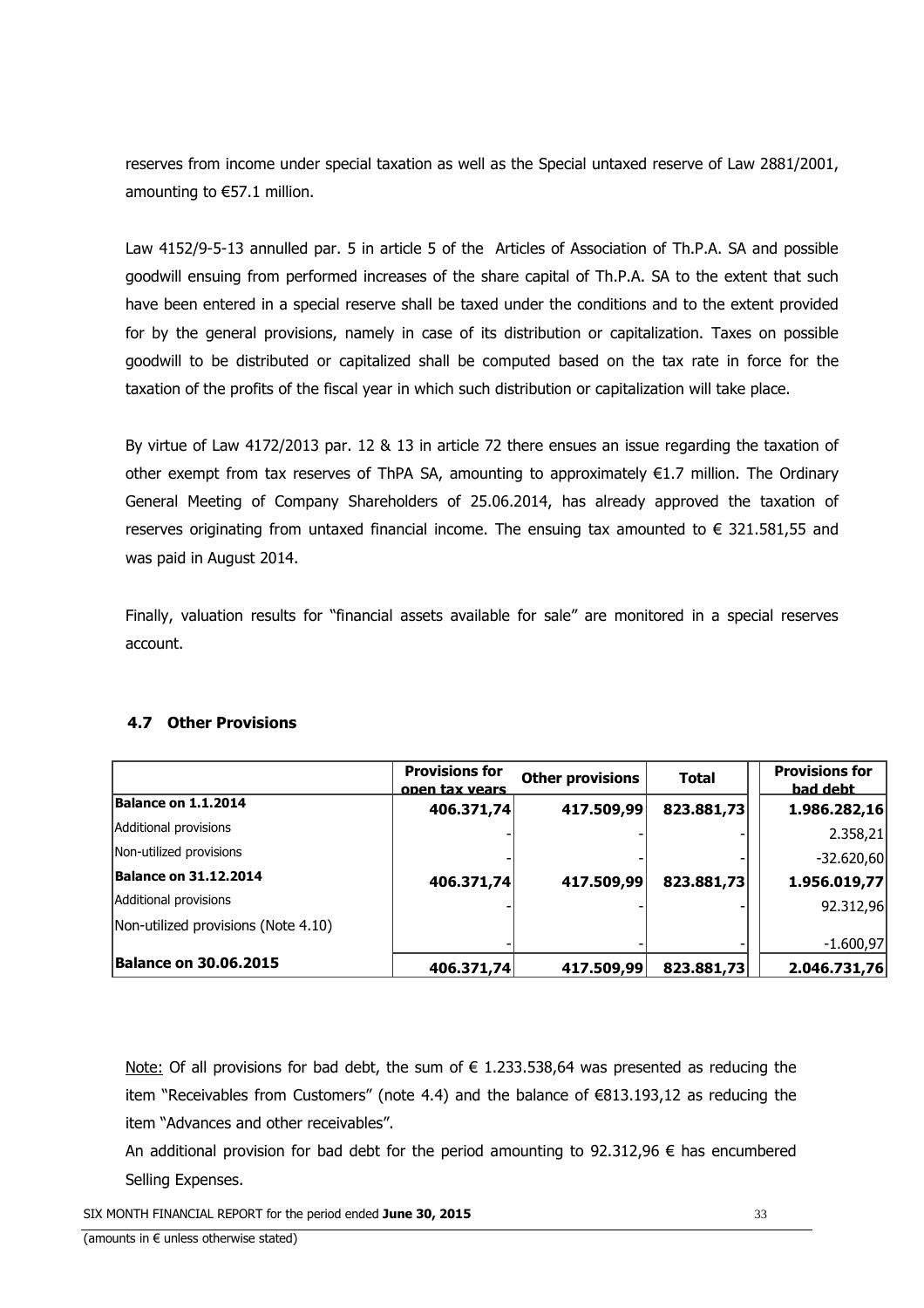### **4.8 Other liabilities and accrued expenses**

|                                                              | 30.06.2015   | 31.12.2014   |
|--------------------------------------------------------------|--------------|--------------|
| Value Added Tax                                              | 0.00         | 108,380.73   |
| Taxes – duties for personnel and third party<br>remuneration | 334,496.18   | 402,818.44   |
| Other taxes-duties                                           | 53,065.05    | 28,733.99    |
| Insurance and pension fund dues                              | 888,948.70   | 529,370.95   |
| Employee salaries payable                                    | 260,910.06   | 180,422.79   |
| Fee benef ciaries (Note 4.15)                                | 5,828.69     | 2,916.06     |
| Accrued expenses                                             | 789,677.05   | 1,495,821.45 |
| Other short-term liabilities                                 | 1,120,263.42 | 1,164,559.54 |
| <b>TOTAL</b>                                                 | 3,453,189.15 | 3,913,023.95 |

**Taxes – Duties on Salaries:** This figure primarily regards withholding tax applied to personnel salaries, which are usually paid in the month following the withholding, in compliance with the provisions in tax law.

**Social insurance and pension fund duties:** This figure primarily comprises of contributions – withholdings to social security funds, ensuing from the payroll and which can be analyzed as follows:

|                                                   | 30.06.2015 | 31.12.2014 |
|---------------------------------------------------|------------|------------|
| Social Security Institute (IKA) - Other Principal |            |            |
| Insurance Funds                                   | 833,007.41 | 495,593.83 |
| Contributions to auxiliary funds                  | 55,941.29  | 33,777.12  |
| <b>TOTAL</b>                                      | 888,948.70 | 529,370.95 |

**Accrued expenses:** This amount relates to work done during the first six months of the year but not invoiced in that period.

|                      | 30.06.2015 | 31.12.2014   |  |
|----------------------|------------|--------------|--|
| Staf fsalaries       | 6,567.42   | 2,940.00     |  |
| Third party salaries | 43,971.33  | 47,842.31    |  |
| Third party benef ts | 181,539.47 | 297,946.06   |  |
| Taxes - Duties       | 494.89     | 639.22       |  |
| Concession price     | 557,103.94 | 1,146,453.86 |  |
| <b>Total</b>         | 789,677.05 | 1,495,821.45 |  |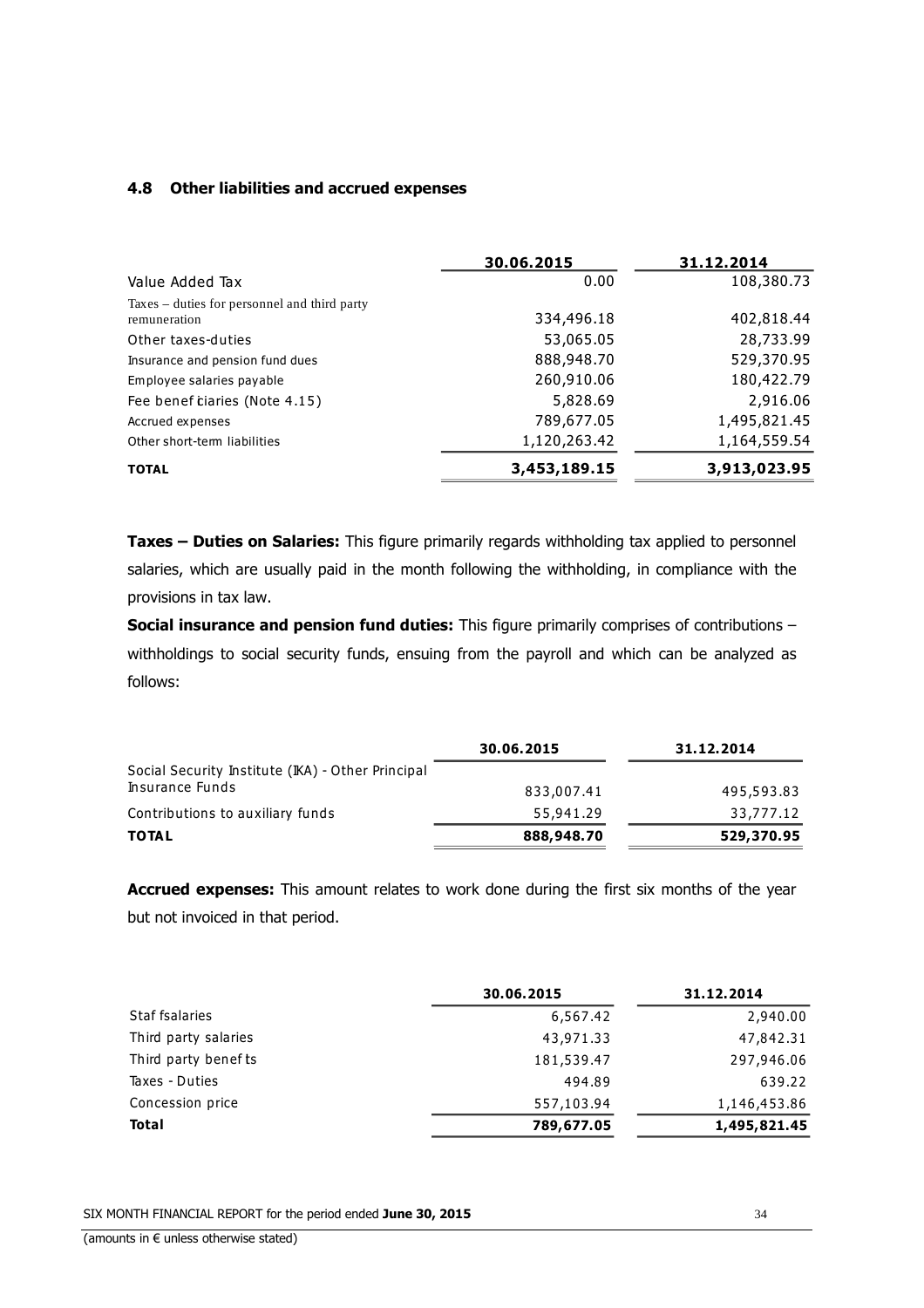#### **4.9 Sales**

| $1.1 - 30.06.2015$ | $1.1 - 30.06, 2014$ |
|--------------------|---------------------|
|                    |                     |
| 10,957,246.19      | 10,595,423.80       |
| 3,959,468.28       | 3,994,442.06        |
| 673,237.39         | 748,853.53          |
| 8,055.00           | 9,904.86            |
| 15,598,006.86      | 15,348,624.25       |
|                    |                     |
| 8,660,947.83       | 8,785,352.13        |
| 602,343.85         | 696,296.33          |
| 636,921.52         | 501,442.31          |
| 376,602.27         | 241,464.52          |
| 10,276,815.47      | 10, 224, 555. 29    |
|                    |                     |
| 2,032.00           | 2,096.00            |
| 13,860.02          | 7,338.15            |
| 39,102.52          | 54,864.34           |
| 23,654.86          | 23, 217. 37         |
| 78,649.40          | 87,515.86           |
|                    |                     |
| 960.00             | 530.00              |
| 227,303.07         | 99,899.34           |
| 428,208.98         | 545,487.42          |
| 656,472.05         | 645,916.76          |
| 26,609,943.78      | 26,306,612.16       |
|                    |                     |

### **4.10 Other Income**

|                                                                   | 1.1 - 30.06.2015 | 1.1 - 30.06.2014 |
|-------------------------------------------------------------------|------------------|------------------|
| Greek Manpower Employement Organization (OAED) – EKT<br>subsidies | 7,380.00         | 0.00             |
| Income from rents (Note 4.17.2)                                   | 1,238,184.29     | 1,280,873.49     |
| Income from insurance compensation                                | 0.00             | 37,322.72        |
| Highway Code Fines                                                | 5,575.32         | 6,467.11         |
| Amortization of subsidized fixed assets (Note 3.2)                | 3,246.29         | 0.00             |
| Income from non-utilized provisions for bad debt<br>(Note 4.7)    | 1,600.97         | 10,432.05        |
| Income from non-utilized provision for personnel<br>compensation  | 0.00             | 11,586.60        |
| Other income                                                      | 59,851.19        | 89,421.04        |
| <b>Total</b>                                                      | 1,315,838.06     | 1,436,103.01     |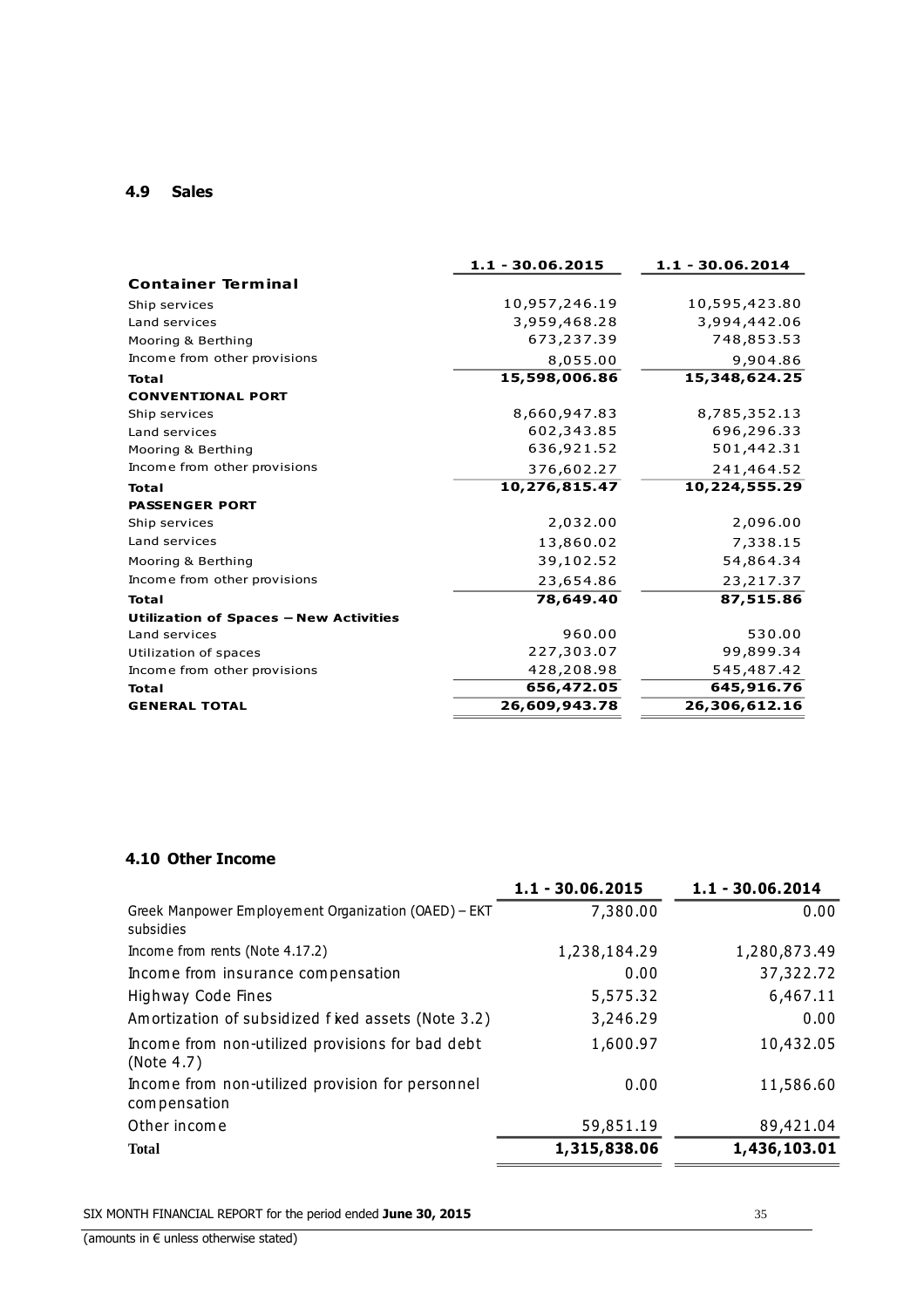### **4.11 Salaries – Personnel benefits**

The number of staff employed by the Company on June 30, 2015 and 2014 can be broken down as follows:

|                  | 30 June 2015 | 30 June 2014 |
|------------------|--------------|--------------|
| Salaried staff * | 228          | 252          |
| Waged staff**    | 167          | 179          |
| Total            | 395          | 431          |

**\*** of whom 13 were students at Technological Educational Institute (TEI) on 30.06.2015 and 8 on 30.06.2014

**\*\*** of whom 40 were OAED school apprentices on 30.06.2015 and 49 on 30.06.2014

The cost of salaries – benefits is broken down as follows:

|                                                 | $1.1 - 30.06.2015$ | $1.1 - 30.06.2014$ |
|-------------------------------------------------|--------------------|--------------------|
| Full-time staf fsalaries                        | 3,766,726.23       | 4,037,699.75       |
| Employer contributions to social security funds | 969,611.89         | 1,104,982.41       |
| Side benef ts                                   | 104,359.09         | 114,272.71         |
| Provision for personnel compensation            | 42,735.33          | 88,048.48          |
| <b>Subtotal</b>                                 | 4,883,432.54       | 5,345,003.35       |
| Wages                                           | 2,418,222.27       | 2,432,834.27       |
| OAED apprentice wages                           | 60,950.68          | 50,940.14          |
| Employer contributions to social security funds | 669,717.23         | 736,056.79         |
| Side benef ts                                   | 53,822.68          | 50,229.24          |
| Provision for personnel compensation            | 30,984.68          | 52,477.35          |
| <b>Subtotal</b>                                 | 3,233,697.54       | 3,322,537.79       |
| <b>General Total</b>                            | 8,117,130.08       | 8,667,541.14       |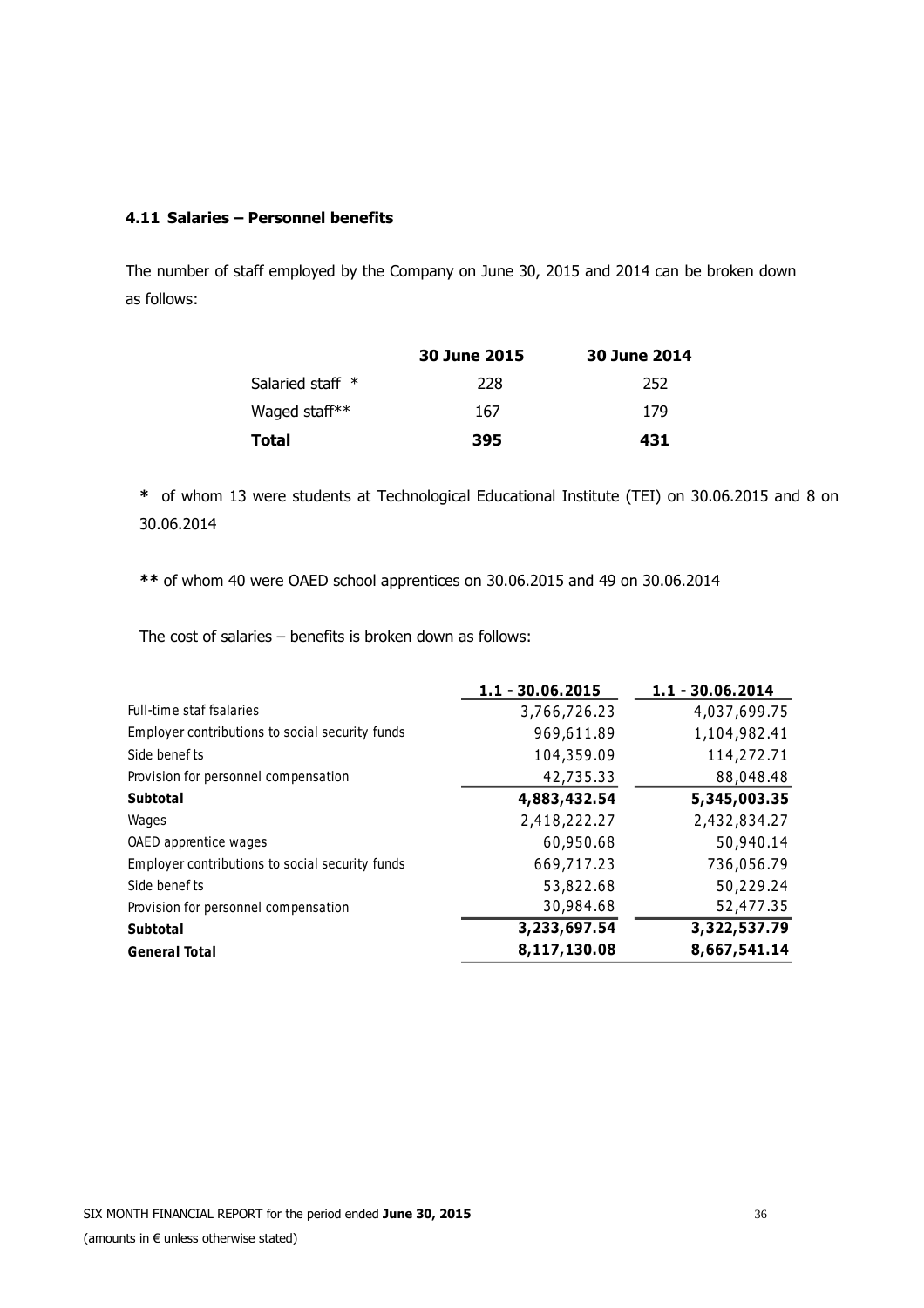### **4.12 Financial income/(expenses)**

|                                       | $1.1 - 30.06.2015$ | $1.1 - 30.06.2014$ |
|---------------------------------------|--------------------|--------------------|
| Credit interest from banks (Note 4.5) | 716,242.48         | 1,475,504.18       |
| Income from securities                | 3,676.29           | 4,136.24           |
| Income from tax one-of fpayment       | 0.00               | 103,098.29         |
| <b>Total Financial Income</b>         | 719,918.77         | 1,582,738.71       |
| Interest charges and related expenses | $-1,719.01$        | $-1,711.67$        |
| <b>Total Financial Expenses</b>       | $-1,719.01$        | $-1,711.67$        |
| <b>Financial Income (net)</b>         | 718,199.76         | 1,581,027.04       |

### **4.13 Income tax (current and deferred)**

|                     | $1.1 - 30.06, 2015$ | $1.1 - 30.06, 2014$ |
|---------------------|---------------------|---------------------|
| Current income tax  | 3,454,466.51        | 3,330,777.55        |
| Deferred income tax | 51,627.10           | -41,615.11          |
| Total               | 3,506,093.61        | 3,289,162.44        |

Under the Tax Law 4110/2013, the tax rate applicable for fiscal year 2015 is 26% (2014:26%).

### **4.14 Dividends**

The Regular General Meeting of Shareholders of 22.04.2015 decided to distribute dividend of a total of €19.656.000, amounting to 1,95€/share. The net dividend amount, together with the attributable tax were paid in May 2015.

The Regular General Meeting of Shareholders of 25.06.2014 decided to distribute dividend of a total of €40.320.000, amounting to 4,00€/share. The net dividend amount, together with the attributable tax were paid in August 2014.

### **4.15 Transactions with related parties**

### Managers' fees

In the current fiscal period salaries and attendance fees were paid to the directors in the Board of Directors amounting to a total of  $\in$  80.292,03 (30.06.2014:  $\in$  67.130,40). Moreover, senior executives were paid, for the same period, total fees of €297.777,29 (30.06.2014: €296,159,98). These fees can be broken down as follows: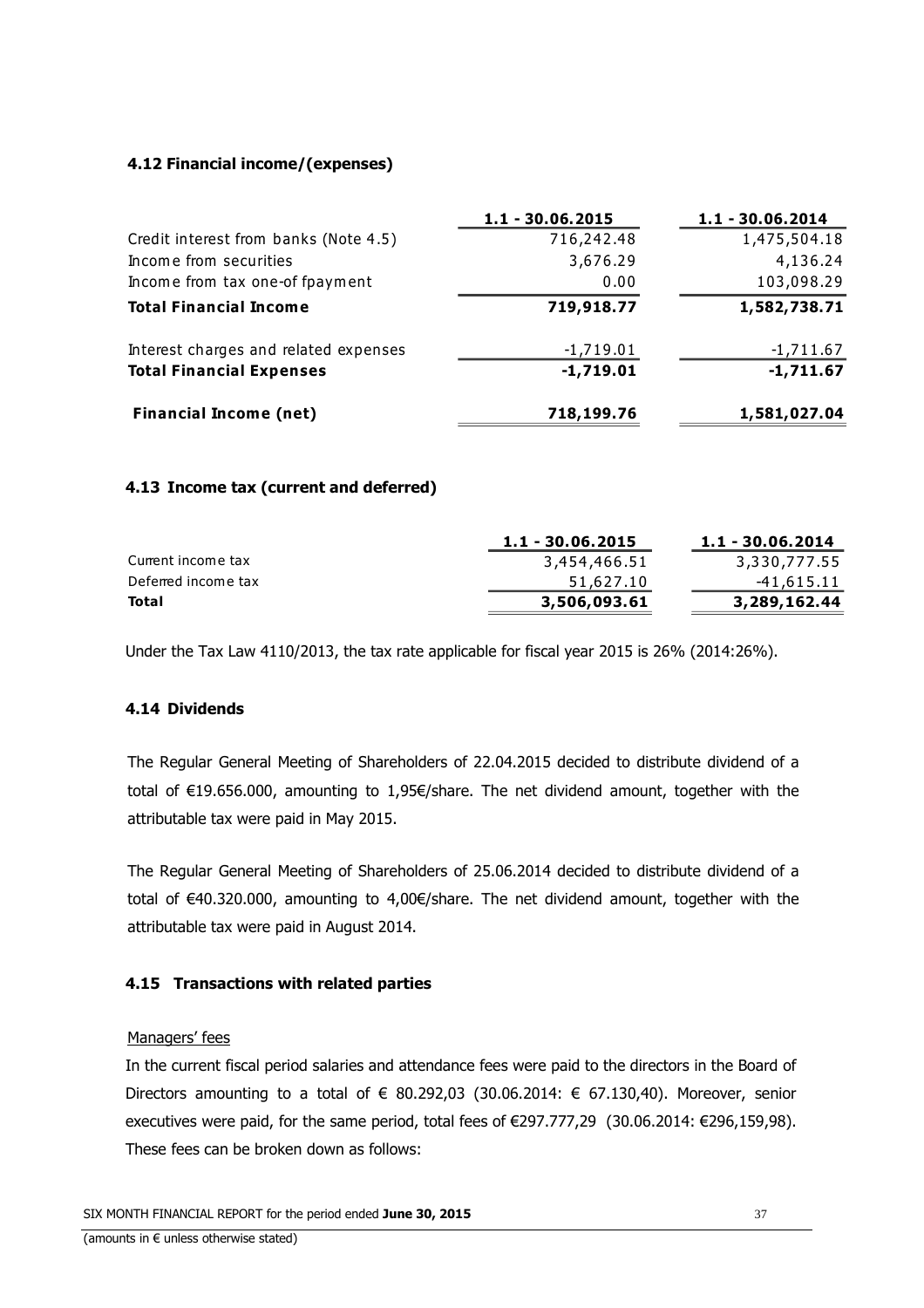|                                           | 30.06.2015 30.06.2014 |                       |
|-------------------------------------------|-----------------------|-----------------------|
| <b>Short-term benefits</b>                |                       |                       |
| Board of Directors fees                   | 80.292.03             | 67.130,40             |
| Remuneration                              | 297.777.29            | 296.159.98            |
| Total (a)                                 |                       | 378.069.32 363.290.38 |
| Post retirement benefits associated with: |                       |                       |
| Termination benefits                      | 28.881,51             | 6.161,99              |
| Total (b)                                 | 28.881,51             | 6.161,99              |

**Note**: The fees of managers and other executives were subject to employer's social security contributions amounting to €72.894,76 (30.06.2014: €74.727,40).

In addition to the fees cited, no other business relationship or transaction existed in  $1.1 -$ 30.06.2015 and no other benefits were provided during the current period by the company to persons participating in its management. In addition to this, on 30.06.2015, €5,828.69  $(31.12.2014: \text{ } \in 2.916,06)$  was owed in fees to Board of Directors members (note 4.8).

Finally, it is cited that the cumulative provision for personnel compensation includes a sum of  $\epsilon$ 287.698,90 (31.12.2014: €258.817,39) which regards senior and other Company executives.

### **4.16 Financial Instruments – Fair Value**

The fair value of a financial instrument is the sum collected for the sale of an asset or paid for the settlement of a liability in a transaction under normal circumstances between two trade transactors at the date of its valuation. The fair value of the financial items in the Financial Statements on 30.06.2015 and 31.12.2014 was established using the best possible estimate by the Management.

The Company uses the hierarchy below in order to establish and disclose the fair value of its financial instruments, per measurement technique:

**Level 1:** Stock exchange values on active markets for the same tradable instruments;

Level 2: Values which although not being level 1 ones, can be detected or directly or indirectly observed using stock exchange values from active markets;

**Level 3:** Values for assets or liabilities which are not based on stock exchange values from active markets.

The fair values of available for sale financial instruments and financial instruments through profit and loss are based on market valuation. For all financial instruments, their fair values are affirmed by the financial institutions with which the Company has concluded the corresponding contracts. The valuation method takes into account all factors in order to determine the fair value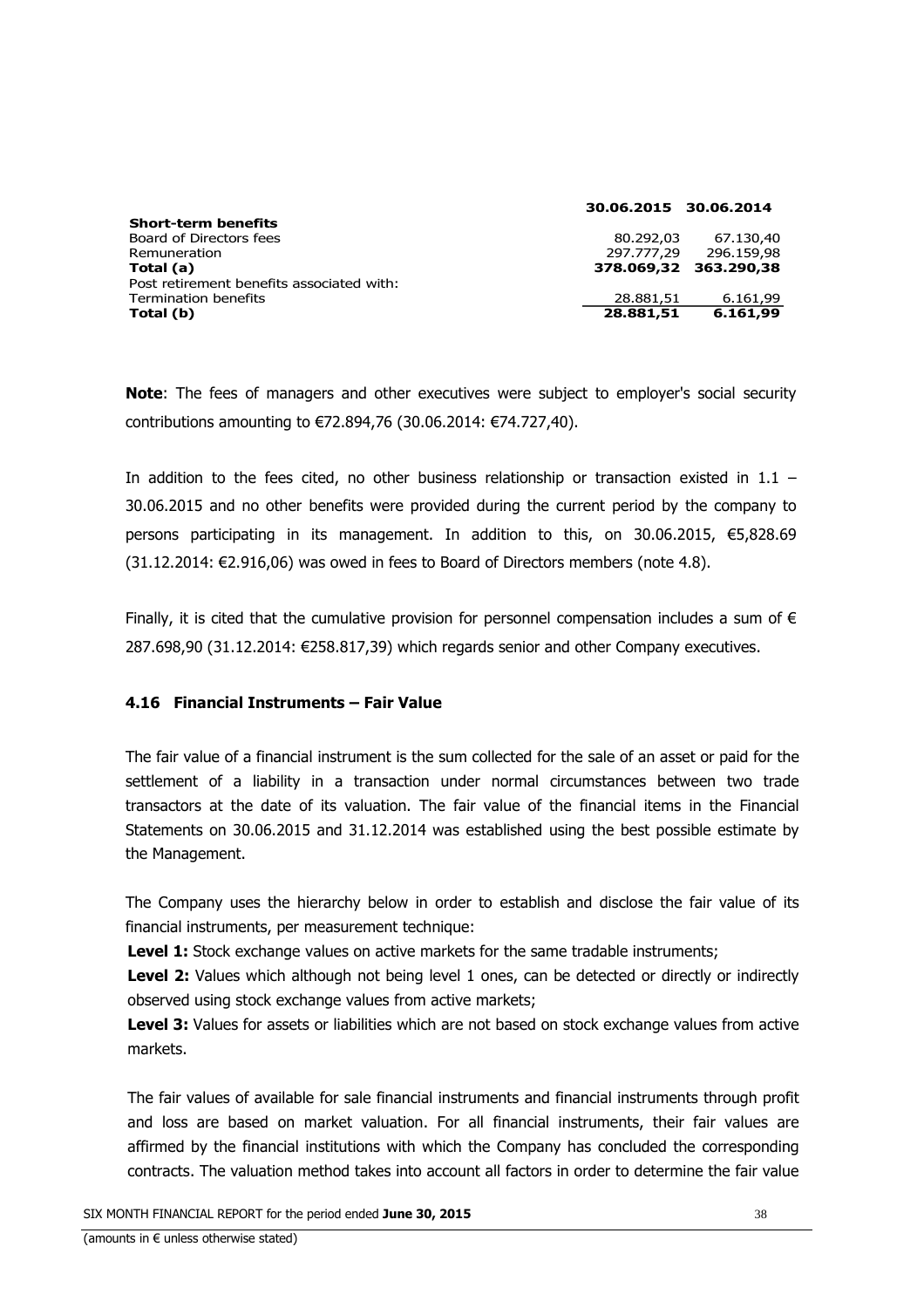with accuracy and falls under Level 2 of the hierarchy above with respect to the determination of the fair value.

During the period at hand, there were no transfers between Levels 1 and 2 or transfers within and outside of Level 3 for the measurement of the fair value. Furthermore, there was no change with respect to the intended purpose of some financial asset, during the same period, which would have led to a different classification of that financial asset.

The sums appearing in the Financial Position Statement under cash, receivables and short-term liabilities converge to their corresponding fair values due to their short-term maturity. Consequently, there are no differences between the fair values and corresponding accounting values for financial Assets and Liabilities. The Company does not utilize derivative financial instruments and does not utilize any financial item classified in Level 3.

The movement of financial assets is illustrated in note 4.3 of the interim financial statements.

### **4.17 Commitments and Contingent receivables – liabilities**

### **4.17.1 Pending cases**

### **Third party claims**

On 30.6.2015, there were pending against the Company obligations to third parties amounting to €77.765.254,51. Of this amount, €77.441.612,00 regard a claim for compensation by "ACTE PARK/DEVELOPMENT OF FLOATING PARKING/CAPITAL CONNECT" for loss of earnings, due to the cancellation of the call for tenders procedure relating to the construction of floating parkings in the Port of Thessaloniki. Despite the pending case above, the Management decided not to form a relevant provision, since it is anticipated that no obligation for the payment of compensation will ensue, as happened in the case of the sub-judice claim by company "PLOTA PARKING SA", which raised a claim for the sum of  $\epsilon$ 136.314.315,28. Following the initial dismissive of the claim above court decisions by both the Court of First Instance as well as the Court of Appeals of Thessaloniki, the appeal lodged before the Supreme Court by the opposite party was finally dismissed by Decision no. 419/2015 by the Supreme Court (Areios Pagos) and the case was rendered irrevocable.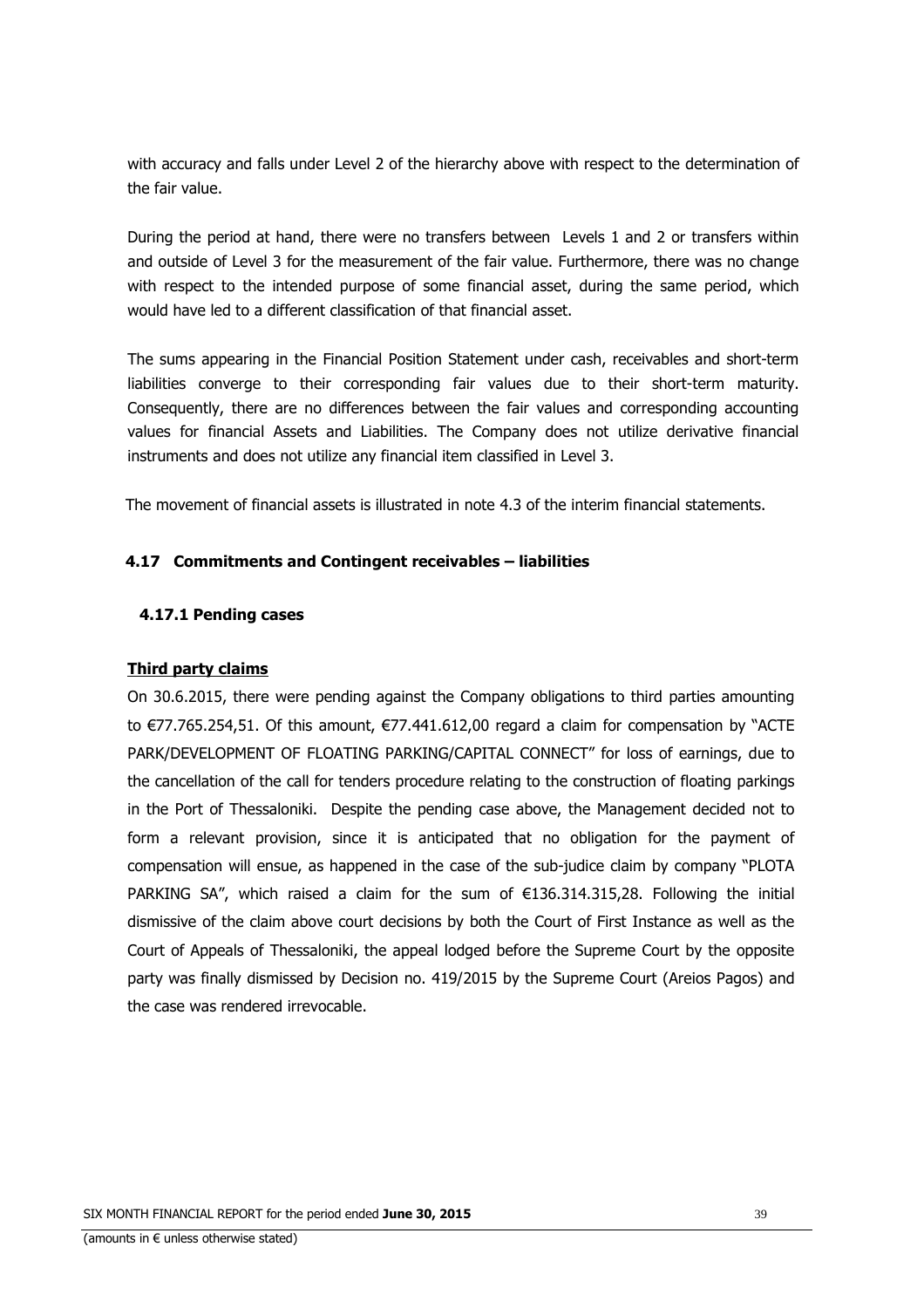#### **Company claims**

The Company's claims before Courts against third parties amount to €104.047.614,26 (31.12.2014: € 343.004,03 ). The claims include: an amount of €103.704.610,23 which regards a claim against a construction company for damages incurred from the non-signing of a contract (31.12.2014:-); an amount of €36.787,47 (31.12.2014: € 36,787.47) from litigious customers, an amount of € 239,575.00 (31.12.2014: € 239.575,00) from compensations and an amount of  $\epsilon$ 66,641.56 (31.12.2014: € 66,641.56) from other pending claims.

In January 2015, following an investigation into the bound cigarette cargoes by the 2nd Customs Office of Thessaloniki a loss of cargo confiscated in 2000 was found. The company in coordination with the 2nd Customs Office of Thessaloniki expediently proceeded with the provided for and appropriate actions.

On 03.02.2015 by virtue of notice of assessment no 3/2015 by the 2nd Customs Office of Thessaloniki duties and taxes amounting to  $\epsilon$  3.526.110,96 were imposed. The amount was paid with reservation on 12.02.2015 and on 24.02.2015 an appeal was lodged with the Administrative Courts and it is reasonably speculated that the Company will be vindicated and the aforementioned amount will be returned as wrongly paid, since the quantity of cigarettes above was exported outside the Free Zone. The procedure for finding the cargoes continues in consultation with Customs Authorities, the European Commission – European Anti-Fraud Office and with the contribution of the Financial Crime Unit of the Embassy of Great Britain. More specifically, in collaboration with the Ministry of Finance and the Directorate of Strategic Customs Inspections and Violations, the Organization continues with intensified actions to search for the lost cargoes in areas where there is well-grounded information that the containers might be.

#### **4.17.2 Receivables**

The company has signed various operating lease agreements, which regard the concession of sites until May 2023. The Company's minimum future receivables under those leases can be broken down as follows:

| Total               | 5.094.860,94 | 1.901.876,50 |
|---------------------|--------------|--------------|
| More than 5 years   | 1.433.459,32 | 302.400,41   |
| $1 - 5$ years       | 2.134.716,99 | 414.470,31   |
| <1 year             | 1.526.684,63 | 1.185.005,78 |
| Contracts of up to: | 30.06.2015   | 30.06.2014   |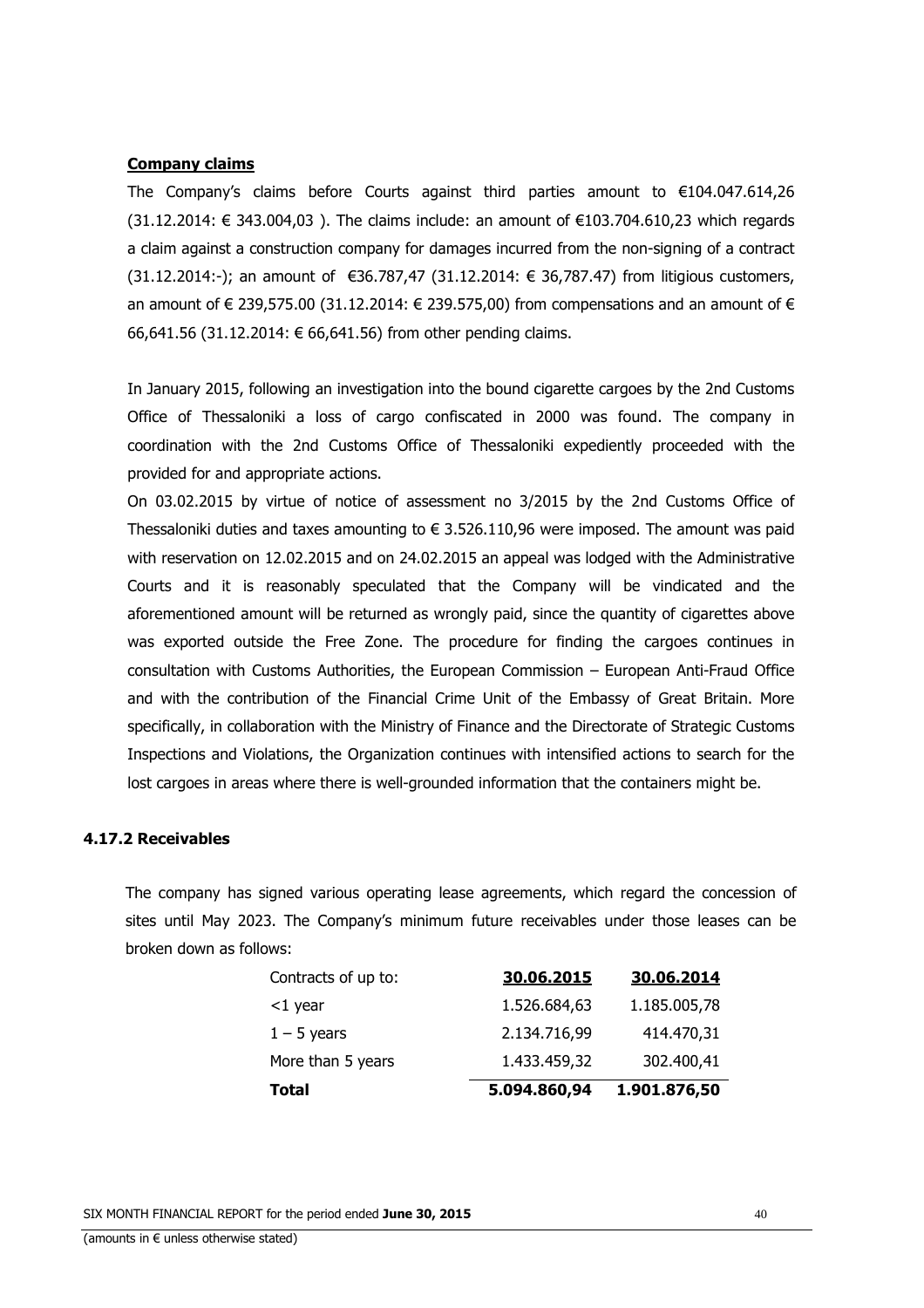The leased properties are included in the attached comprehensive income statement for the period ended on June 30, 2015 and amount to €1.238.184,29 (30.06.2014: 1.280.873,49 €) (note 4.10).

#### **4.17.3 Guarantees**

On 30.06.2015 the company held letters of credit from suppliers and customers worth  $\epsilon$ 6.498.428,36 compared to €8.882.604,87 on 31.12.2014. Of these, the amount of €4.975.398,36 relates to suppliers and  $\epsilon$  1.523.030,00 relates to customers on 30.06.2015 compared to €7.049.574,87 for suppliers and €1.833.030,00 for customers on 31.12.2014.

#### **4.17.4 Open Tax Years**

The company has been audited for taxation purposes up to and including the 2004 fiscal year and consequently its tax liabilities for fiscal years 2005-2010 have not been rendered final. Company management estimates that adequate provisions have been formed for the open tax years (note 4.7) and cash flows are not expected to be significantly affected when taxes are finalized during tax audits. In the case that the final taxes arising after the tax audits are different than the amounts initially recorded, these differences will affect the income tax in the fiscal year when the tax differences will be determined.

In compliance with audit mandate no. 106/4/1118/3.10.2013 by the Audit Authority for Large Enterprises the tax audit begun for all open tax years, as well as the re-audit for fiscal year 2011, which is estimated to be concluded next fiscal year.

For fiscal years 2011-2013, the Company, subject to tax audit by the Chartered Auditors-Accountants in compliance with the provisions in article 82 par. 5 of Law 2238/1994, has received a Tax Compliance Certificate, without any ensuing differences.

For fiscal year 2014, the Company is subject to tax audit by the Chartered Auditors- Accountants provided for by the provisions of article 65a of Law 4174/2013. This audit is in progress and the relevant tax certificate is going to be issued after the publication of the condensed interim financial statements. If, additional tax liabilities should arise until the completion of the tax audit, we estimate that they will not have any significant effect to the financial statements.

#### **4.17.5 Capital expense commitments**

On June 30, 2015 the Company had made no capital expense commitments.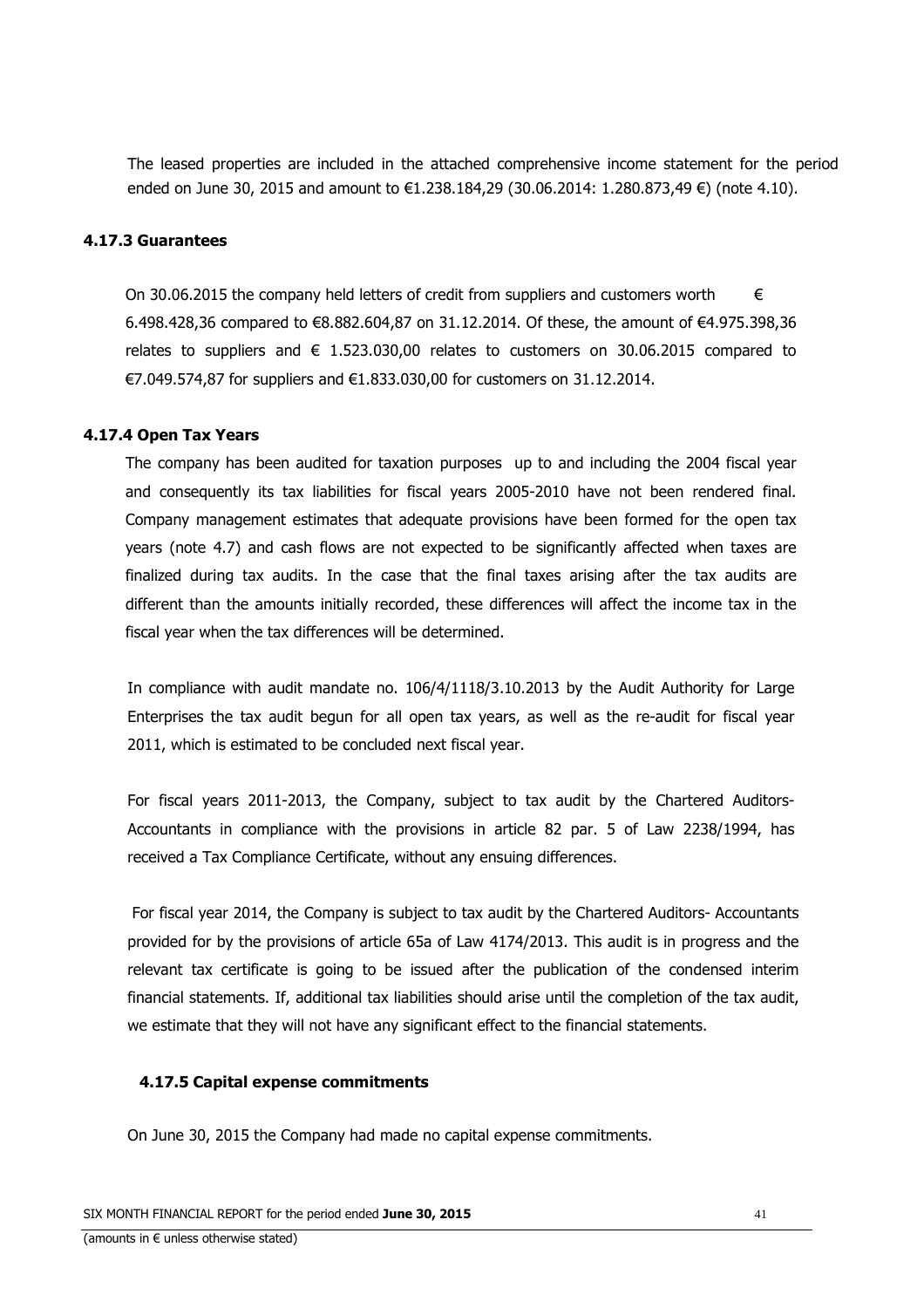### **4.18 Earnings per share**

Basic and diluted earnings per share are calculated by dividing the net profit corresponding to the holders of common shares of the company with the average weighted number of common shares in circulation during the fiscal period.

|                                                          | 1.1-30.06.2015 | 1.1-30.06.2014 |
|----------------------------------------------------------|----------------|----------------|
| Net profits corresponding to company<br>shareholders     | 9.950.091,18   | 10.467.550,76  |
| Average weighted number of common shares<br>(Note 4.6.1) | 10.080.000     | 10.080.000     |
| <b>Basic and diluted earnings per share</b>              |                |                |

### **4.19 Events after the date of the interim financial statements**

The bank holiday imposed in our country on 28.06.2015 and the continuing enforcement of certain limitation in the transfer of capital intensified economic uncertainty and especially the liquidity of the financial system and, by extension, to all of the economy. To deal with the economic uncertainty the Greek Government on July 8, 2015 submitted an application for three year funding to the European Stability Mechanism (ESM). On July 12, 2015 the European Council of the European Union issued a relevant press release for the commencement of the negotiations aiming to the preparation of a new financial aid programme in the context of the ESM. After the prerequisites posed by the European Council were voted by the Greek Parliament on 15 and 23 of June and the 14<sup>th</sup> of August, the financial support from ESM draft contract was sanctioned and the first instalment of the new loan was disbursed, this economic uncertainty draws to an end.

In the context of the general economic environment shaped by the events above, risks arise, the principal of which relate to the liquidity of the financial system and of enterprises, the collectability of receivables, the impairment of assets and the capacity for businesses to continue their activities unhindered, risks, however, which do not have a significant effect on the operation of Th.P.A. S.A..

Despite the compulsory closure of banks, the Company continued performing its activities without problems, giving special attention to monitor on a daily basis its cash holdings, which constitute the most important of the Company's Assets and which is invested in Greek banks. Management estimates that following the successful conclusion of a deal the recapitalization of systemic banks will be successfully completed until the end of the fiscal year, without any effect on the cash holdings of the Company.

While banks were shut the Company activated its Web Banking in order to pay its suppliers.

From the first day of the bank holiday, the Company, in collaboration with professional bodies in the city, responded immediately to the problem of loading and unloading of ships as well as the issue relating to the storage rights, while it was decided that in order to best serve its customers, to grant a 50% discount on the storage rights of loaded import containers, as well as import merchandise in the conventional port, whose receipt was delayed due to the banking holiday and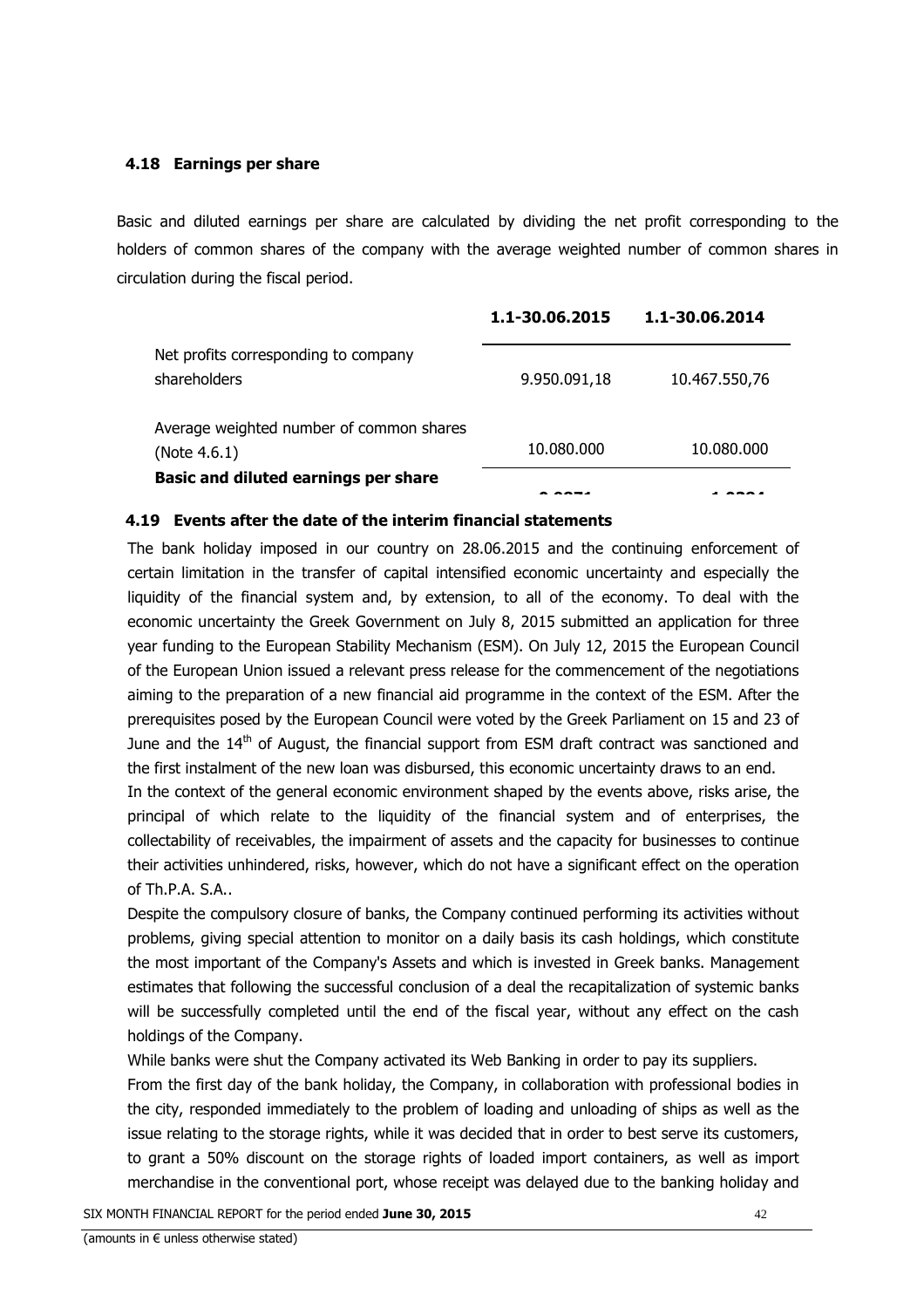for a period up until 19.07.2015. It must be stressed that the granted discount only related to the additional storage rights which ensued in the period of the banking holiday.

The operating and financial activities of the Company continued without noteworthy disruptions ensuring not only basic services, but also an adequate cash flow to satisfy all of the Company's suppliers, reaffirming its potent financial position, even during a very hard period.

A new tax law entered into force on July 2015, Law 4334/2015. This tax law introduced certain amendments in income tax for legal entities, such as the increase of the tax rate from 26%, in force until December 31, 2014, to 29% for fiscal years commencing on or after January 1, 2015.

In accordance with IAS 12 (par. 47) and IAS 10 (par. 22) the change of the tax rate effected in July 2015 constitutes a "non-corrective event" and consequently the current and deferred income tax were calculated using the tax rate in force on June 30, 2015. Should the new rate had been applied to the provisional differences of June 30, 2015 the deferred tax receivable would have amounted to 2.910.200,11  $\epsilon$  and the net total income for the period would have increased by 301.055,18 € while the payable income taxes would have amounted to 6.412.928,36 € and the total net income for the period would have been decreased by 398.106,35 €.

### **THESSALONIKI, 27/08/2015**

### **THOSE RESPONSIBLE FOR THE PREPARATION OF THE FINANCIAL STATEMENTS**

| <b>The Chairman</b>   | THE CEO           | THE CFO           | The Head of the         |
|-----------------------|-------------------|-------------------|-------------------------|
| of the BoD of ThPA SA |                   |                   | <b>Accounting Dept.</b> |
|                       |                   |                   |                         |
|                       |                   |                   |                         |
| I. D. PANTIS          | <b>D. MAKRIS</b>  | A. BROZOS         | <b>M. HONDROUDAKI</b>   |
| ID no. AE165078/07    | ID no. X772479/04 | ID no. P749845/96 | ID no: AE179855/07      |
|                       |                   |                   | License No.: 0039369    |